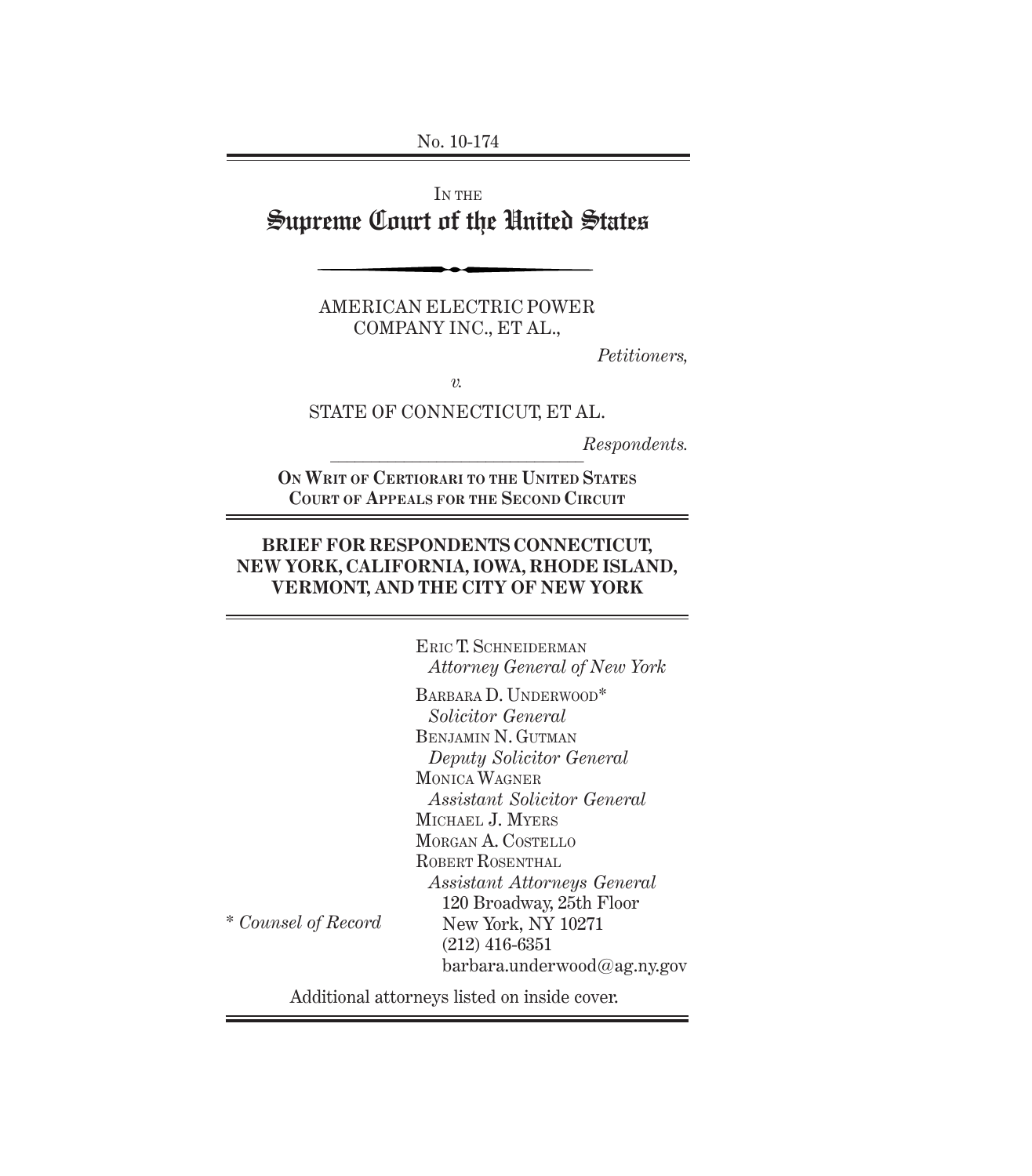GEORGE JEPSEN *Attorney General of Connecticut* 55 Elm Street, P.O. Box 120 Hartford, CT 06141-0120

KAMALA D. HARRIS *Attorney General of California* P.O. Box 70550, 1515 Clay Street Oakland, CA 94612-0550

THOMAS J. MILLER *Attorney General of Iowa* 1305 E. Walnut Street Des Moines, IA 50319

PETER F. KILMARTIN *Attorney General of Rhode Island* 150 South Main Street Providence, RI 02903

WILLIAM H. SORRELL *Attorney General of Vermont* 109 State Street Montpelier, VT 05609-1001

MICHAEL A. CARDOZO *Corporation Counsel of the City of New York* 100 Church Street New York, NY 10007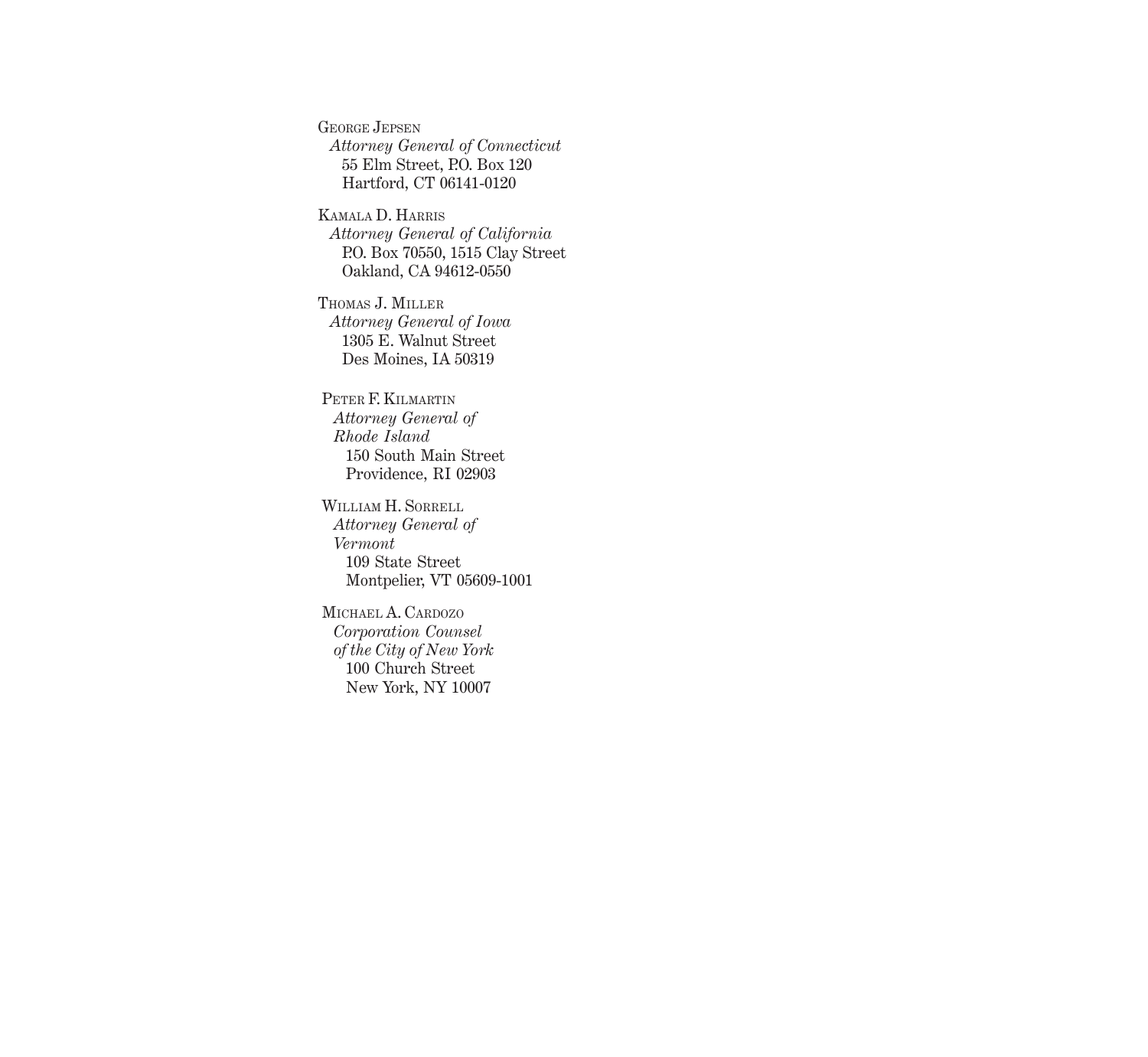#### **COUNTERSTATEMENT OF QUESTIONS PRESENTED**

1. Whether plaintiff States have standing to sue defendants for the common-law tort of public nuisance when the complaint alleges that defendants' power plants are causing or threatening harm to the States' property and natural resources and to the health and welfare of their citizens, and that reducing defendants' carbondioxide emissions will reduce the risk and magnitude of these injuries.

2. Whether plaintiffs' federal common-law nuisance claims can be resolved on the basis of judicially manageable standards, without implicating constitutional separationof-powers concerns that would require dismissal of the claims as nonjusticiable political questions.

3. Whether plaintiffs have federal common-law nuisance claims that are not displaced by the federal Clean Air Act, 42 U.S.C. § 7401 et seq., when the Act does not place any limits on, or otherwise address, defendants' carbon-dioxide emissions.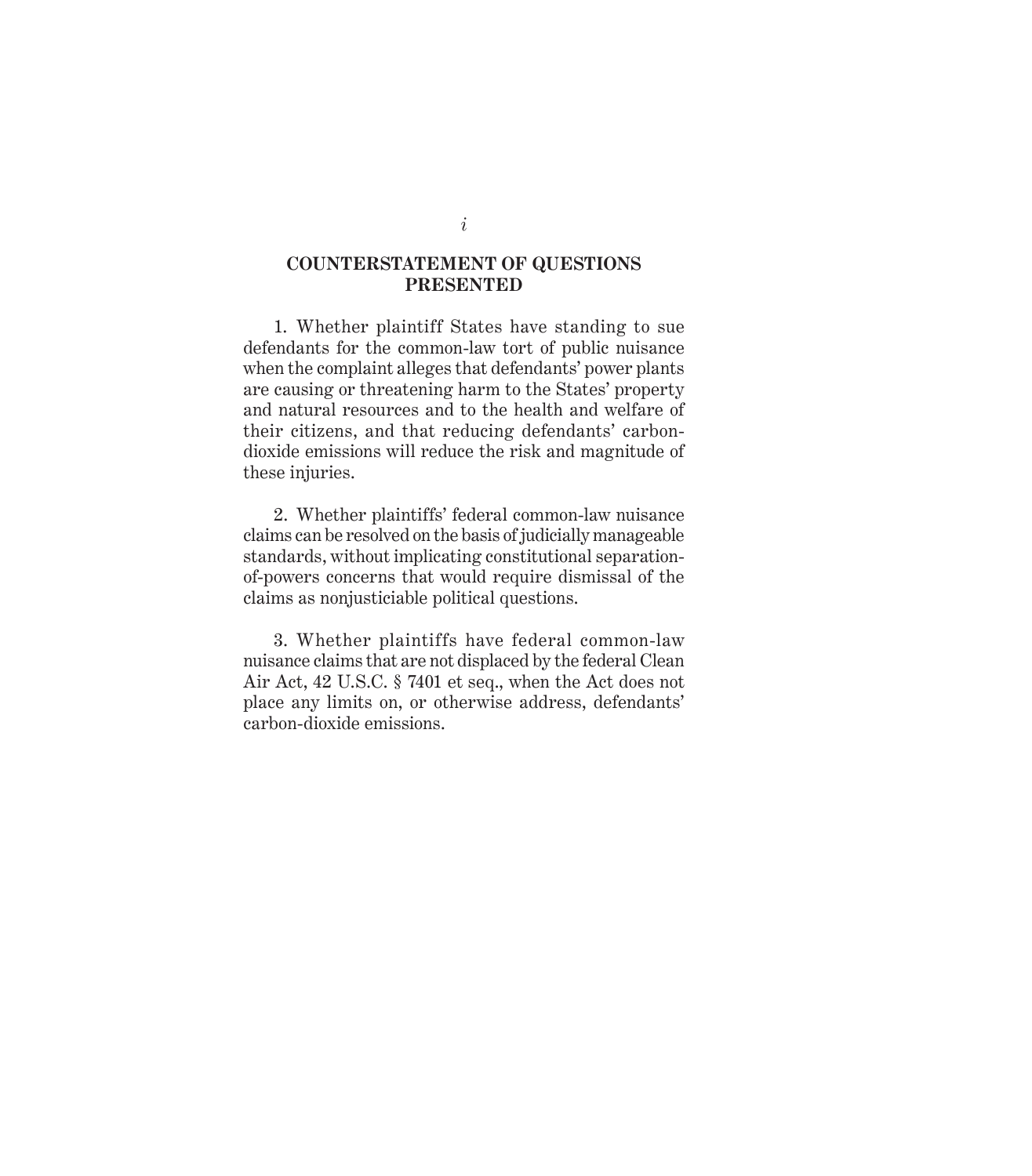### **TABLE OF CONTENTS**

|                                                                                                                       | Page |
|-----------------------------------------------------------------------------------------------------------------------|------|
| COUNTERSTATEMENT OF QUESTIONS<br>PRESENTED                                                                            | i    |
| TABLE OF CONTENTS                                                                                                     | ii   |
| TABLE OF AUTHORITIES                                                                                                  | V    |
|                                                                                                                       | 1    |
| STATEMENT                                                                                                             | 3    |
| SUMMARY OF ARGUMENT                                                                                                   | 8    |
| ARGUMENT                                                                                                              | 11   |
| PLAINTIFFS HAVE STANDING<br>I.                                                                                        | 11   |
| Plaintiffs' allegations of injury and<br>A.<br>causation suffice to establish Article<br>III standing at this stage   | 11   |
| 1.<br>It is uncontested that the States have<br>adequately alleged concrete injuries                                  | 12   |
| 2.<br>The States have sufficiently<br>alleged that their injuries are<br>fairly traceable to defendants'<br>emissions | 14   |

*ii*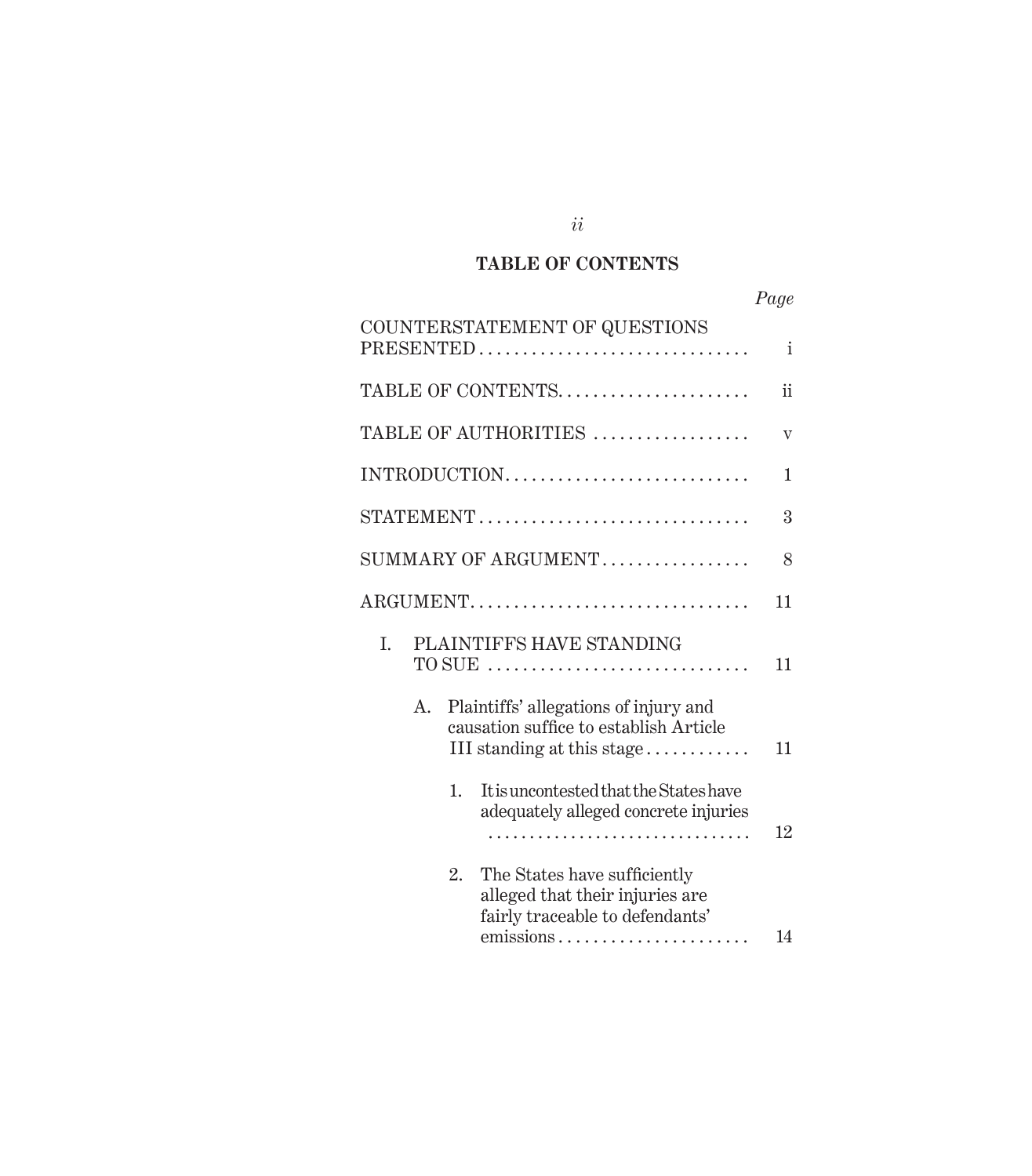# *Table of Contents*

|     |            |    |                                                                                                                                     | Page |
|-----|------------|----|-------------------------------------------------------------------------------------------------------------------------------------|------|
|     |            | 3. | The States have sufficiently<br>alleged that a ruling awarding<br>them injunctive relief would<br>redress the States' injuries      | 16   |
|     |            | 4. | The States' standing here is even<br>more firmly established than in<br>Massachusetts                                               | 18   |
|     | B.         |    | In light of the States' showing<br>of concrete injury, there are no<br>prudential limitations that require<br>dismissal of the case | 23   |
|     |            | 1. | The generalized-grievance<br>doctrine is part of Article III,<br>not prudential, standing                                           | 23   |
|     |            | 2. | The States' claims are not<br>generalized grievances                                                                                | 25   |
| II. |            |    | THE POLITICAL-QUESTION<br><b>DOCTRINE DOES NOT BAR</b><br>ADJUDICATION OF PLAINTIFFS'<br>COMMON-LAW CLAIMS                          | 27   |
|     | A.         |    | The political-question doctrine is<br>limited to constitutional issues and<br>foreign affairs, neither of which are<br>present here | 27   |
|     | $\rm{B}$ . |    | The Baker v. Carr factors do not bar<br>adjudication of plaintiffs' claims                                                          | 31   |

# *iii*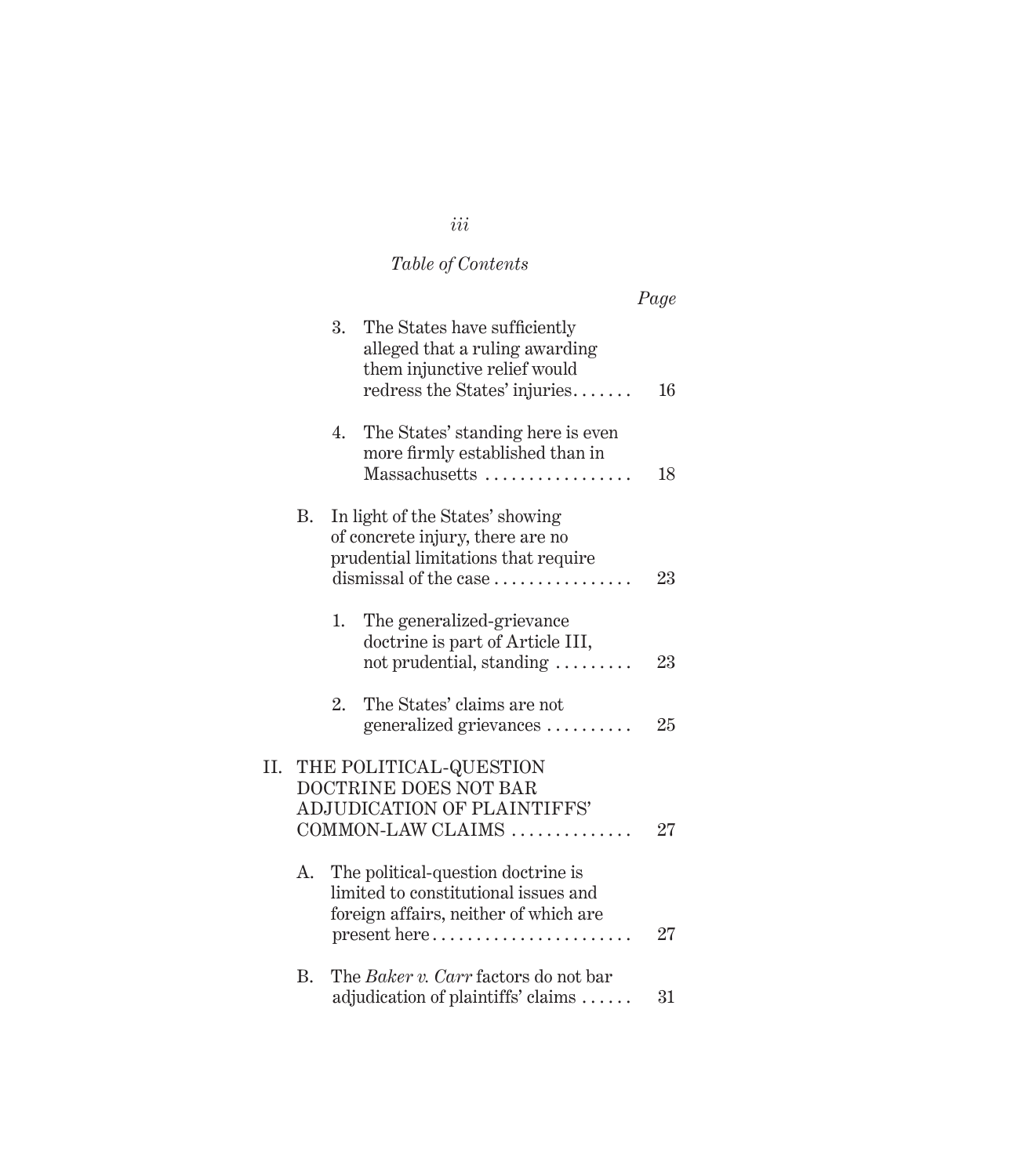# *Table of Contents*

|--|--|

|           |    | <b>III. THE FEDERAL COMMON LAW</b><br>ENCOMPASSES PLAINTIFFS'<br>PUBLIC-NUISANCE CLAIMS AND<br>HAS NOT BEEN DISPLACED BY THE<br>CLEAN AIR ACT OR REGULATORY |    |
|-----------|----|-------------------------------------------------------------------------------------------------------------------------------------------------------------|----|
|           |    | ACTIONS TAKEN BY EPA                                                                                                                                        | 37 |
| A.        |    | Plaintiffs' claims arise under federal<br>$common$ $law$ $\dots$ $\dots$ $\dots$ $\dots$ $\dots$ $\dots$                                                    | 37 |
|           | 1. | There is a federal common law of<br>public nuisance                                                                                                         | 37 |
|           | 2. | The federal common law of public<br>nuisance encompasses the claims<br>here                                                                                 | 42 |
| <b>B.</b> |    | Neither the Clean Air Act nor the<br>limited regulatory actions taken by<br>EPA displace plaintiffs' federal<br>common-law claims                           | 46 |
|           | 1. | The Clean Air Act does not itself<br>address the public nuisance<br>alleged by plaintiffs $\dots\dots\dots\dots$                                            | 48 |
|           | 2. | EPA's regulatory actions have<br>not addressed the public nuisance<br>alleged here                                                                          | 49 |
|           |    | CONCLUSION                                                                                                                                                  | 54 |

*iv*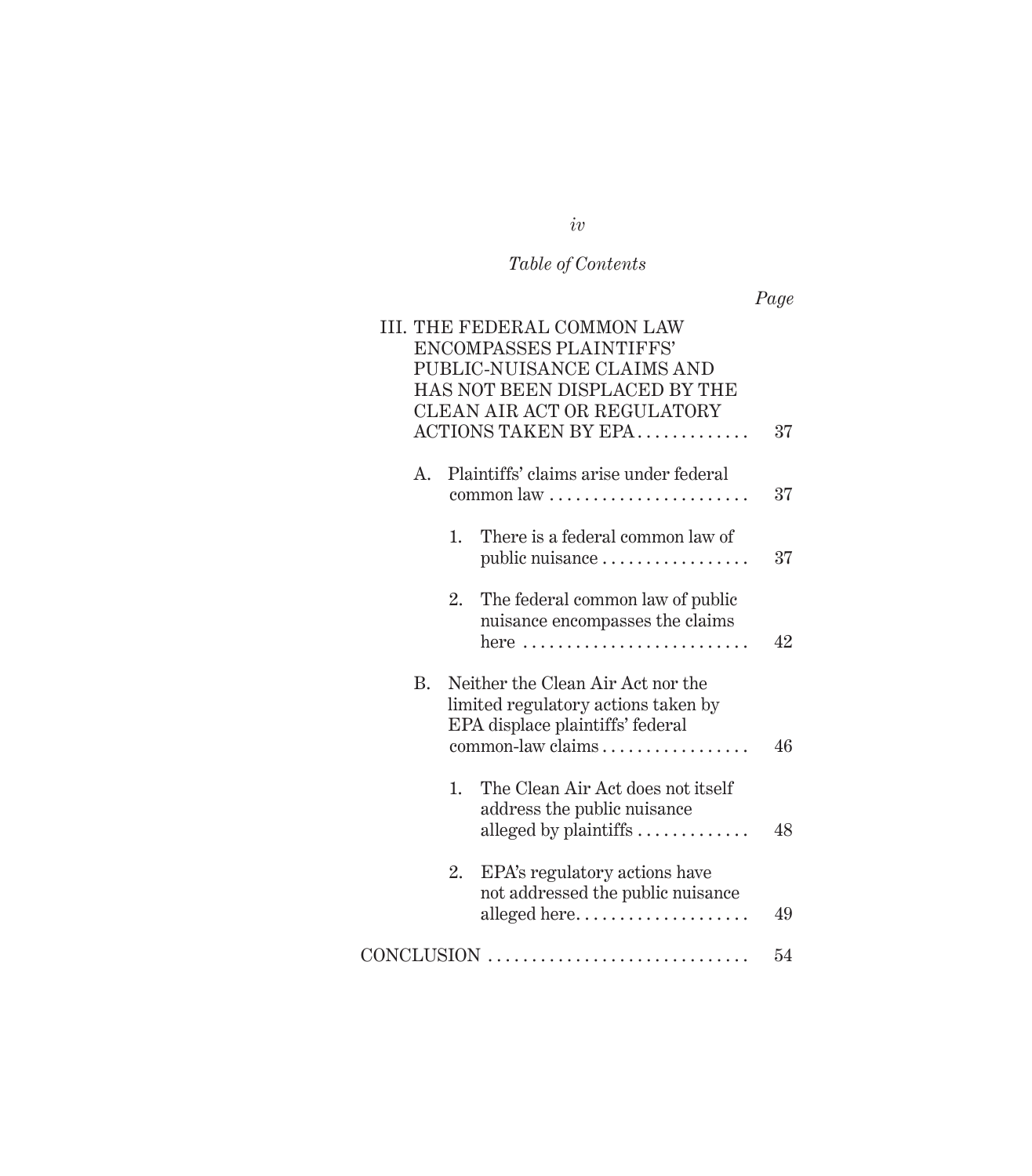### **TABLE OF CITED AUTHORITIES**

### **CASES**

| Alexander v. Sandoval,                                       | 41 |
|--------------------------------------------------------------|----|
| Allen v. Wright,<br>19, 21                                   |    |
| Alliant Energy Corp. v. Bie,<br>277 F.3d 916 (7th Cir. 2002) | 19 |
| Arkansas v. Oklahoma,                                        |    |
| ASARCO, Inc. v. Kadish,                                      | 20 |
| Ashcroft v. Iqbal,                                           | 14 |
| Baker v. Carr,                                               |    |
| Bell Atl. Corp. v. Twombly,                                  | 11 |
| Bennett v. Spear,                                            |    |
| Blakely v. Washington,                                       | 46 |

*v*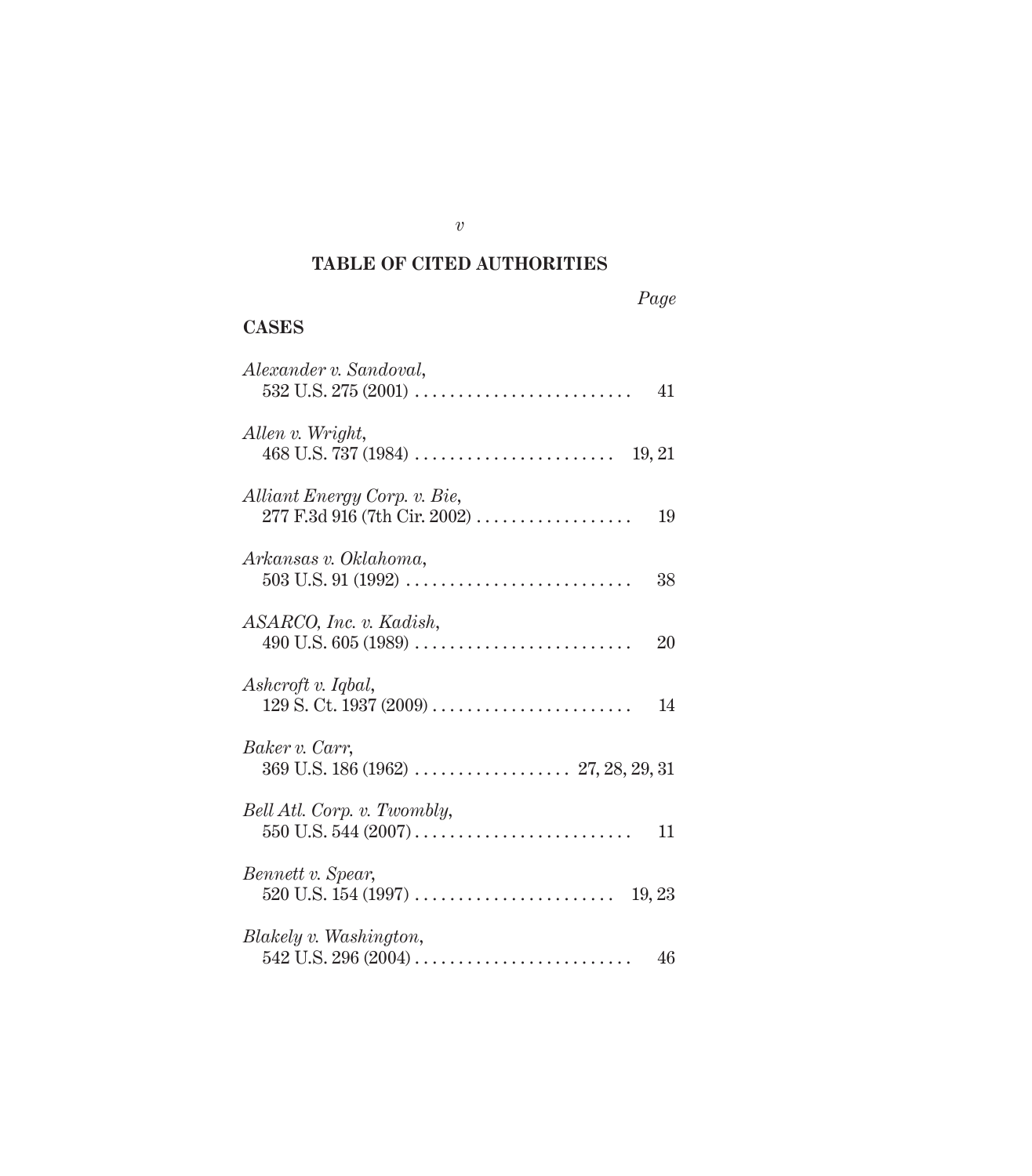|                                                                                                                                                                              | Page  |
|------------------------------------------------------------------------------------------------------------------------------------------------------------------------------|-------|
| Boim v. Holy Land Found. for Relief & Dev.,<br>549 F.3d 685 (7th Cir. 2008)                                                                                                  | 15    |
| Burnet v. Coronado Oil & Gas Co.,                                                                                                                                            | 31    |
| California v. Gen. Motors Corp.,<br>No. C06-05755, 2007 WL 2726871 (N.D. Cal.<br>Sept. 17, 2007), appeal voluntarily dismissed,<br>No. 07-16908 (Dkt. No. 54, June 24, 2009) | 44    |
| Cohens v. Virginia,<br>19 U.S. (6 Wheat.) $264 (1821)$                                                                                                                       | 36    |
| Coleman v. Miller,<br>$307$ U.S. $433$ (1939)                                                                                                                                | 28-29 |
| Colo. River Water Conservation Dist. v.<br>United States,                                                                                                                    | 24    |
| Colorado v. New Mexico,                                                                                                                                                      | 35    |
| $Cox$ v. City of Dallas,<br>$256$ F.3d $281$ (5th Cir. $2001)$                                                                                                               | 15    |
| Dennis v. State,                                                                                                                                                             | 21    |
| Edmonds v. Compagnie Gen. Transatlantique,                                                                                                                                   | 16    |

*vi*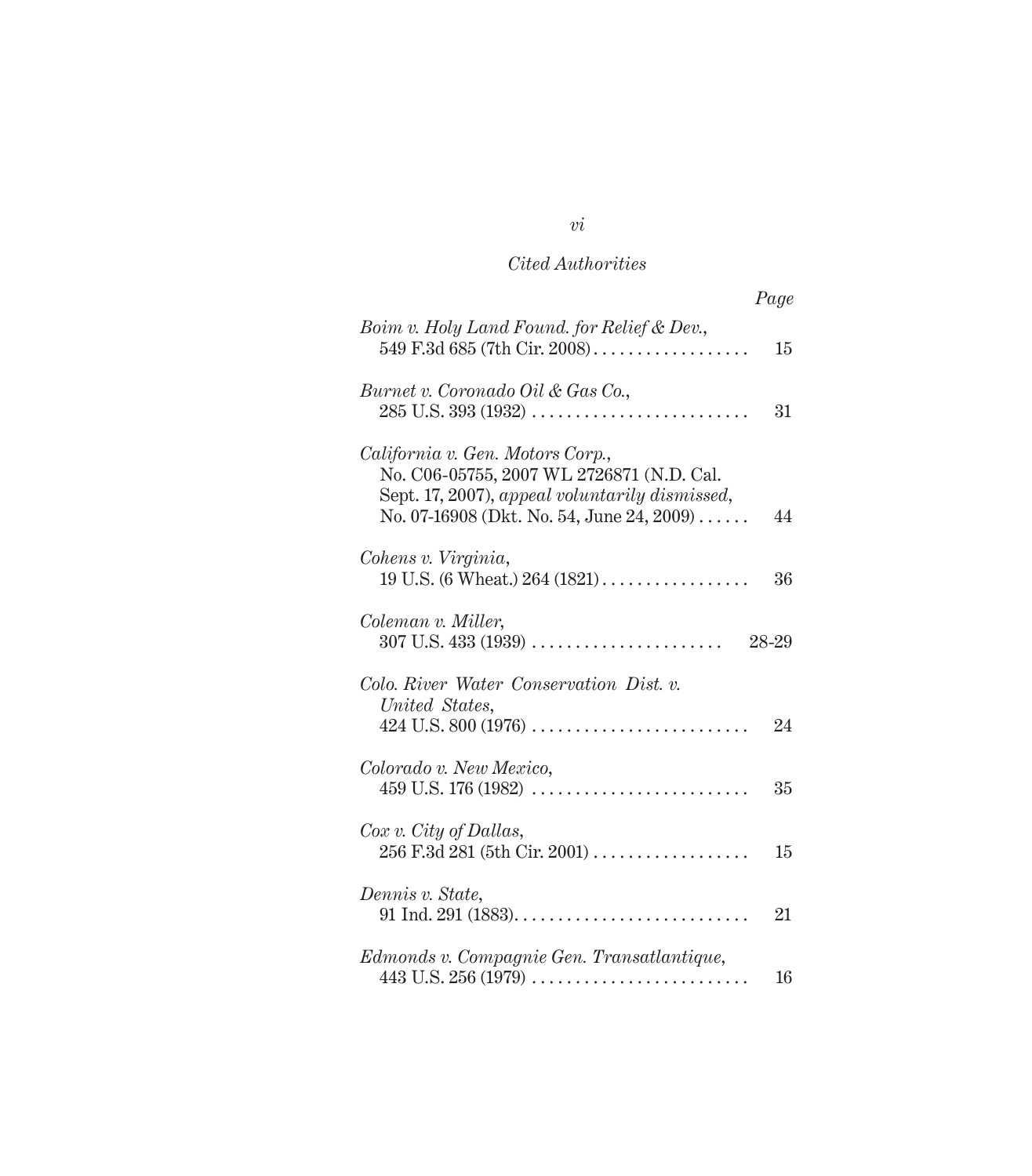| Page                                                                                                                      |  |
|---------------------------------------------------------------------------------------------------------------------------|--|
| Erie R.R. Co. v. Tompkins,<br>39                                                                                          |  |
| FEC v. Akins,                                                                                                             |  |
| <i>Friends of the Earth, Inc. v.</i><br>Gaston Copper Recycling Corp.,<br>$204$ F.3d 149 (4th Cir. 2000) (en banc) 15, 22 |  |
| <i>Friends of the Earth, Inc. v.</i><br>Laidlaw Envtl. Servs. (TOC), Inc.,<br>$528$ U.S. 167 (2000)<br>16                 |  |
| FW/PBS, Inc. v. City of Dallas,<br>12                                                                                     |  |
| Georgia v. Tenn. Copper Co.,                                                                                              |  |
| Georgia v. Tenn. Copper Co.,                                                                                              |  |
| Gilligan v. Morgan,<br>29                                                                                                 |  |
| Granholm v. Heald,<br>41                                                                                                  |  |
| Hecht v. Bowles,                                                                                                          |  |

*vii*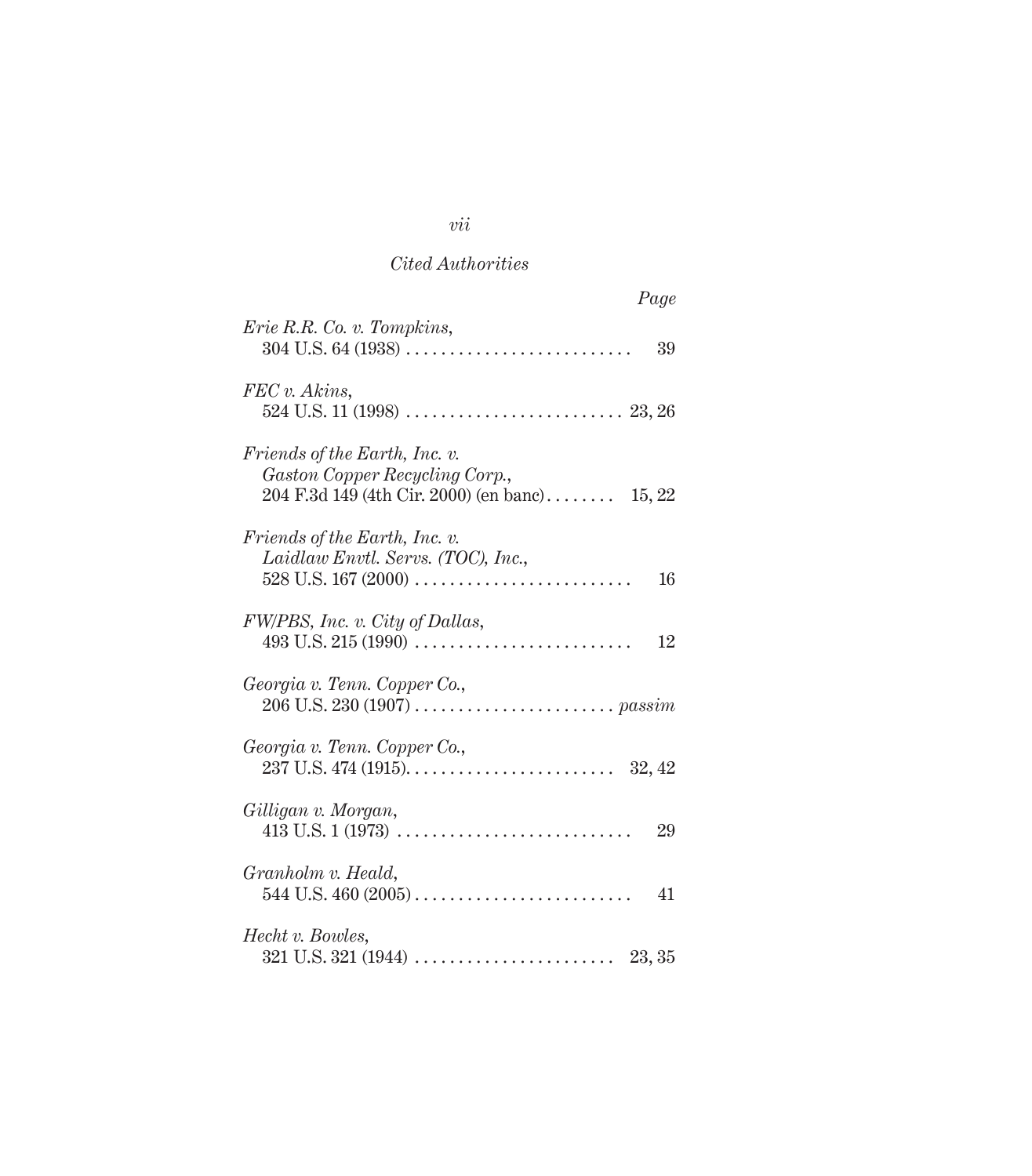# *viii*

### *Cited Authorities*

| Page                                                                                        |
|---------------------------------------------------------------------------------------------|
| Hein v. Freedom From Religion Found., Inc.,<br>23-24                                        |
| Illinois v. City of Milwaukee,<br>599 F.2d 151 (7th Cir. 1979) rev'd on other               |
| Int'l Paper Co. v. Ouellette,<br>479 U.S. 481 (1987)<br>45                                  |
| Int'l Primate Prot. League v.<br>Adm'rs of Tulane Educ. Fund,<br>$500$ U.S. 72 (1991)<br>15 |
| Jackson v. Birmingham Bd. of Educ.,<br>41                                                   |
| Khulumani v. Barclay Nat'l Bank Ltd.,<br>$504 \text{ F.}3d 254$ (2d Cir. 2007)<br>34        |
| Lance v. Coffman,<br>23                                                                     |
| Lucas v. S.C. Coastal Council,<br>$505$ U.S. $1003$ (1992)<br>32                            |
| Luther v. Borden,<br>29                                                                     |
| Lujan v. Defenders of Wildlife,                                                             |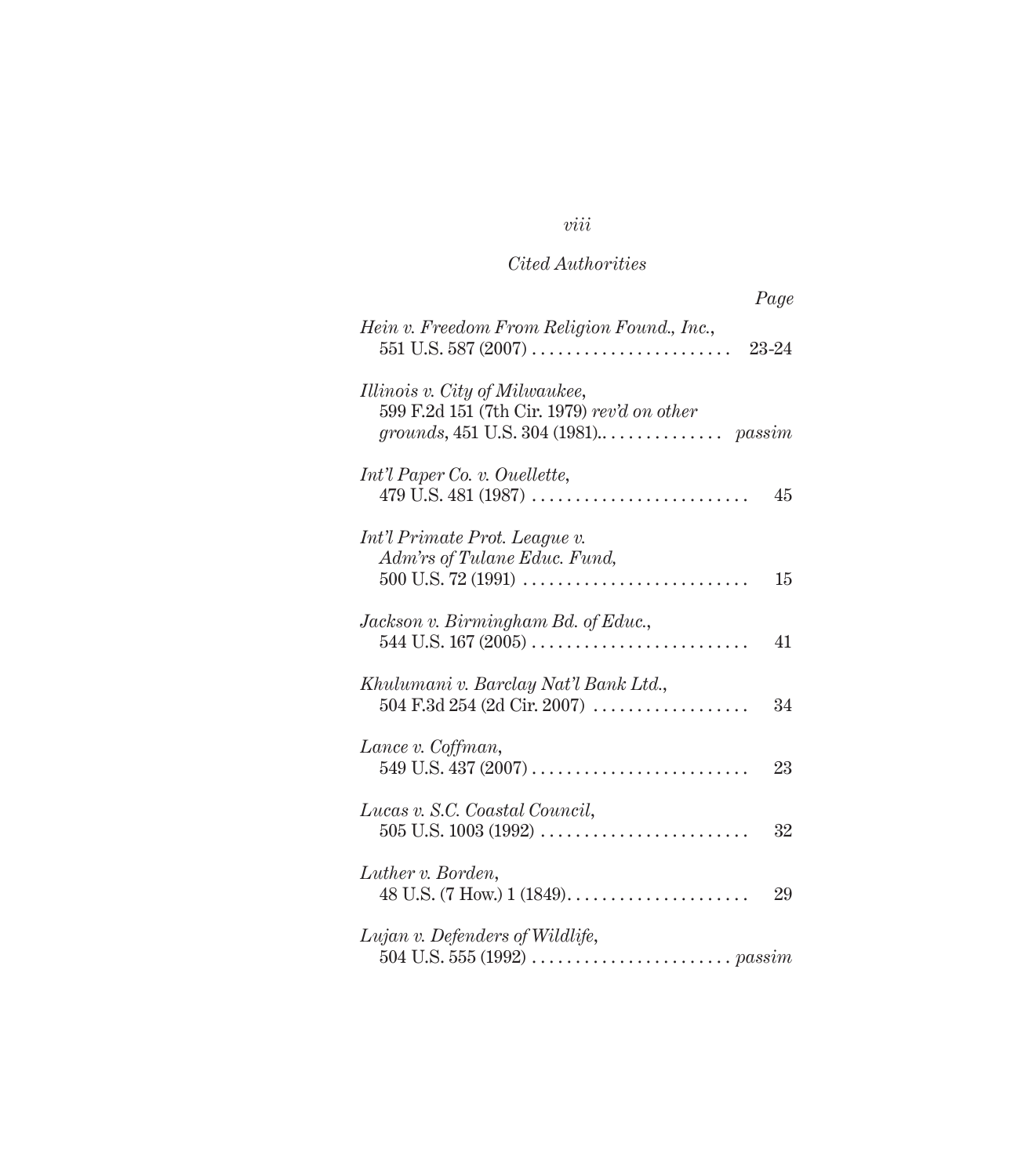| Page                                                                                                                                     |
|------------------------------------------------------------------------------------------------------------------------------------------|
| Massachusetts v. EPA,                                                                                                                    |
| Md. People's Counsel v. FERC,<br>760 F.2d 318 (D.C. Cir. 1985)<br>26                                                                     |
| Middlesex County Sewerage Auth. v.<br>Nat'l Sea Clammers Ass'n,<br>51                                                                    |
| Missouri v. Illinois,                                                                                                                    |
| Missouri v. Illinois,                                                                                                                    |
| Native Vill. of Kivalina v. ExxonMobile Corp.,<br>663 F. Supp. 2d 863 (N.D. Cal. 2009),<br>appeal pending, No. 09-17490 (9th Cir.)<br>44 |
| New Jersey v. City of N.Y.,                                                                                                              |
| New York v. New Jersey,                                                                                                                  |
| Nixon v. Herndon,<br>37                                                                                                                  |
| Nixon v. United States,<br>29                                                                                                            |

*ix*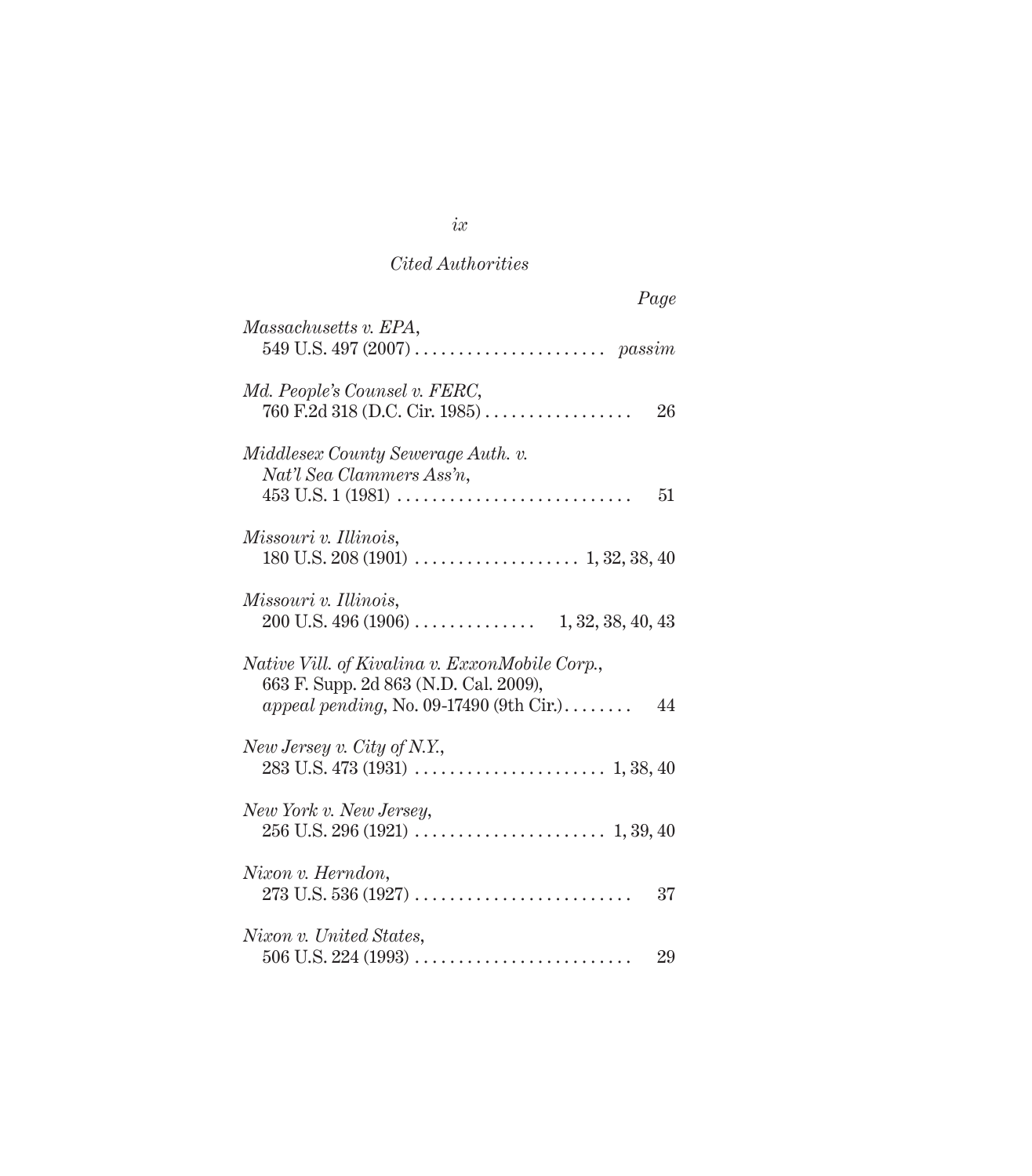|                                                                                                                       | Page |
|-----------------------------------------------------------------------------------------------------------------------|------|
| North Carolina ex rel. Cooper v. TVA,<br>593 F. Supp. 2d 812 (W.D.N.C. 2009),<br>rev'd, 615 F.3d 291 (4th Cir. 2010), | 45   |
| Oneida Indian Nation of N.Y. v. New York,<br>691 F.2d 1070 (2d Cir. 1982)                                             | 35   |
| People v. Gold Run Ditch & Mining Co.,<br>$4 P. 1152 (Cal. 1884) \dots \dots \dots \dots \dots \dots \dots \dots$     | 21   |
| Richards v. City of Seattle,                                                                                          | 21   |
| Romero v. Int'l Terminal Operating Co.,                                                                               | 40   |
| Rumsfeld v. Forum for Academic &<br>Institutional Rights, Inc.,<br>547 U.S. 47 (2006)                                 | 12   |
| Sierra Club v. EPA,<br>$292$ F.3d $895$ (D.C. Cir. 2002).                                                             | 19   |
| Sierra Club v. Morton,                                                                                                | 22   |
| Skinner v. Switzer,                                                                                                   | 50   |
| Snapp v. Puerto Rico ex rel. Barez,                                                                                   |      |

*x*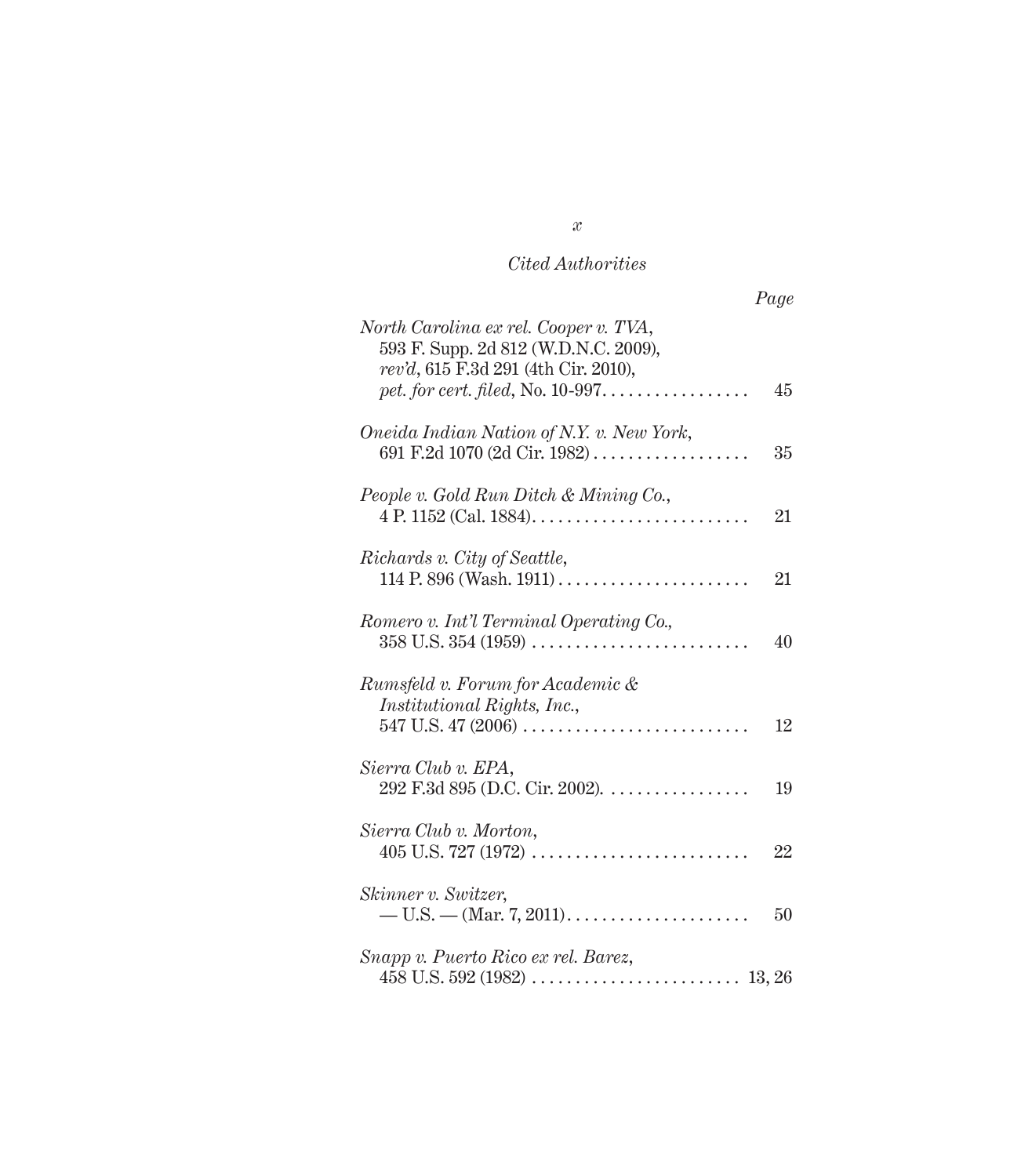| Page                                                                                    |
|-----------------------------------------------------------------------------------------|
| Steel Co. v. Citizens for a Better Env't,<br>22                                         |
| Tex. Indus., Inc. v. Radcliff Materials, Inc.,<br>$451$ U.S. $630$ (1981)<br>38         |
| Texas v. Pankey,<br>441 F.2d 236 (10th Cir. 1971)<br>39                                 |
| United States v. Munoz-Flores,<br>27, 33                                                |
| Utility Air Regulatory Group v. EPA,<br>Nos. 10-1042, 10-1122, 10-1161 (D.C. Cir) 7, 50 |
| Vieth v. Jubelirer,                                                                     |
| Whitmore v. Arkansas,                                                                   |
| Woodyear v. Schaefer,<br>$57$ Md. $1(1881)$<br>15                                       |
| <b>STATUTES</b>                                                                         |
| 39                                                                                      |
| 40                                                                                      |
| 45                                                                                      |

*xi*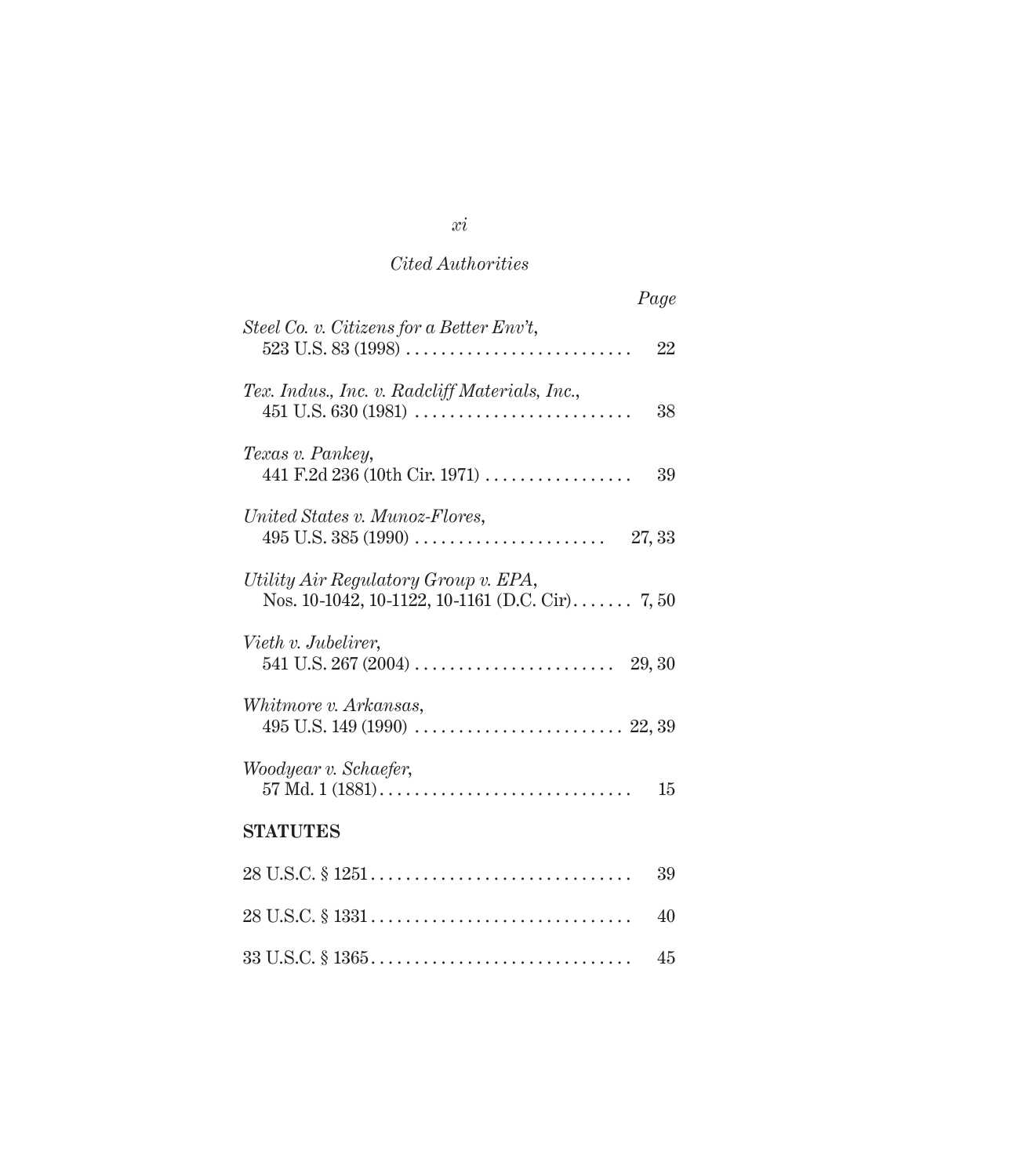| Page                                                                                                                             |  |
|----------------------------------------------------------------------------------------------------------------------------------|--|
|                                                                                                                                  |  |
|                                                                                                                                  |  |
|                                                                                                                                  |  |
|                                                                                                                                  |  |
| 52                                                                                                                               |  |
| 52                                                                                                                               |  |
| 45                                                                                                                               |  |
| 52                                                                                                                               |  |
| 52                                                                                                                               |  |
| <b>REGULATIONS</b>                                                                                                               |  |
| $74$ E <sub>2</sub> d, D <sub>2</sub> $\alpha$ , G <sub>6</sub> $40$ <sub>6</sub> (D <sub>20</sub> , 15, 9000)<br>$\overline{7}$ |  |

### *xii*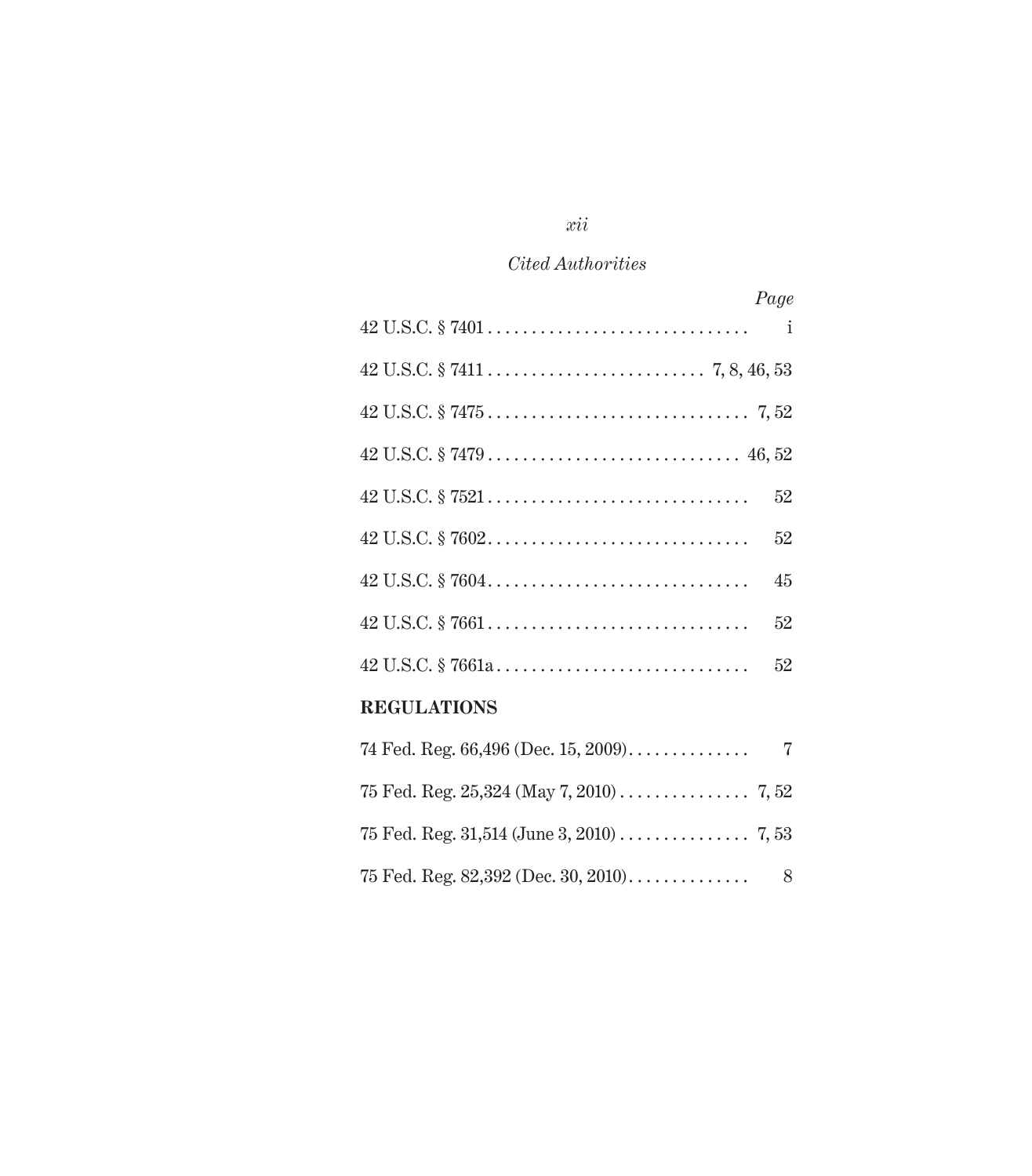*Page*

### **OTHER AUTHORITIES**

| Robert Abrams & Val Washington, The<br>Misunderstood Law of Public Nuisance:<br>A Comparison with Private Nuisance<br>Twenty Years After Boomer, 54 Alb. L.<br>33 |
|-------------------------------------------------------------------------------------------------------------------------------------------------------------------|
| Erwin Chemerinsky, Federal Jurisdiction<br>22                                                                                                                     |
| Intergovernmental Panel on Climate Change,<br>Climate Change 2007: Synthesis Report<br>34                                                                         |
| W. Page Keeton et al., Prosser and Keeton<br>on the Law of Torts (5th ed. 1984) $\ldots$<br>16                                                                    |
| National Research Council, Advancing the<br>Science of Climate Change $(2010)$<br>34                                                                              |
| William L. Prosser, <i>Private Action for Public</i><br><i>Nuisance</i> , 52 Va. L. Rev. 997 (1966).<br>$\mathbf{1}$                                              |
| Martin H. Redish, Judicial Review and the<br>"Political Question," 79 Nw. U. L. Rev. 1031<br>34                                                                   |
| Restatement (Second) of Torts (1979) passim                                                                                                                       |
| Charles A. Wright & Mary Kay Kane,<br>Law of Federal Courts (5th ed. 2007)<br>22                                                                                  |

### *xiii*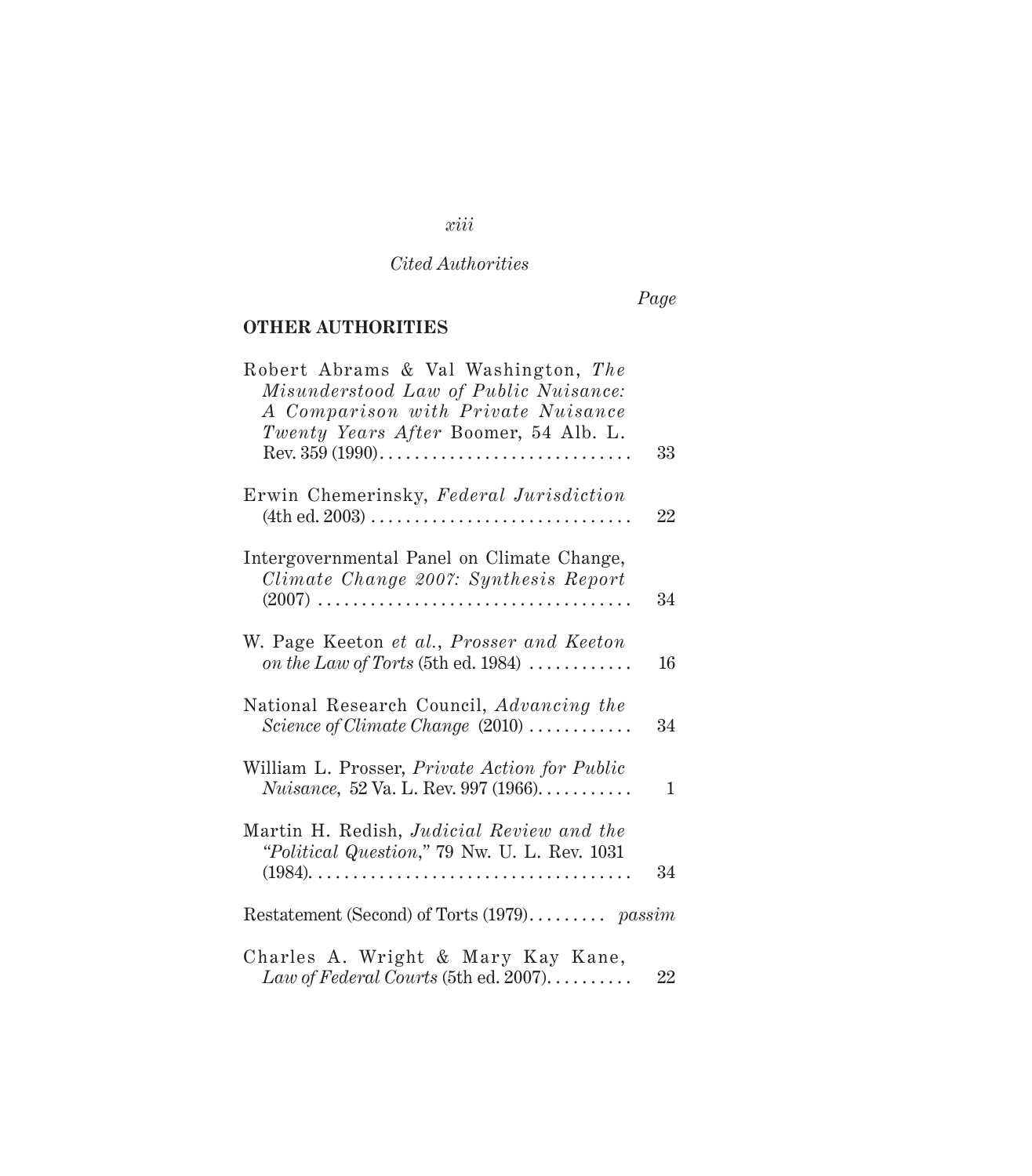#### **INTRODUCTION**

Since the fourteenth century, Anglo-American common law has allowed the sovereign to sue to abate a nuisance that unreasonably interferes with "a right common to the general public." Restatement (Second) of Torts § 821B(1) (1979); *see* William L. Prosser, *Private Action for Public Nuisance*, 52 Va. L. Rev. 997, 998 (1966) (tracing the doctrine back to the reign of Edward III). States have frequently relied on this doctrine to address emerging threats to their citizens' health and safety. For example, this Court has long adjudicated commonlaw public-nuisance claims brought by States seeking to enjoin air or water pollution that crosses state boundaries, sometimes based on new scientific knowledge about the harm caused by a particular kind of pollution. *See, e.g.*, *New Jersey v. City of N.Y.*, 283 U.S. 473 (1931); *New York v. New Jersey*, 256 U.S. 296 (1921); *Georgia v. Tenn. Copper Co.*, 206 U.S. 230 (1907); *Missouri v. Illinois*, 200 U.S. 496 (1906) ("*Missouri II*"); *Missouri v. Illinois*, 180 U.S. 208 (1901) ("*Missouri I*").

In recent years, States have turned their attention to the urgent threat of the phenomenon known as "global warming" or "climate change." There is a broad scientific consensus that emissions of carbon dioxide and other greenhouse gases from human activities, principally the burning of fossil fuels, are causing a substantial alteration of the global climate, resulting in adverse impacts to property and health. *See, e.g.*, *Massachusetts v. EPA*, 549 U.S. 497, 504-05, 507 (2007).

Before this Court's ruling in *Massachusetts*, the Environmental Protection Agency took the position that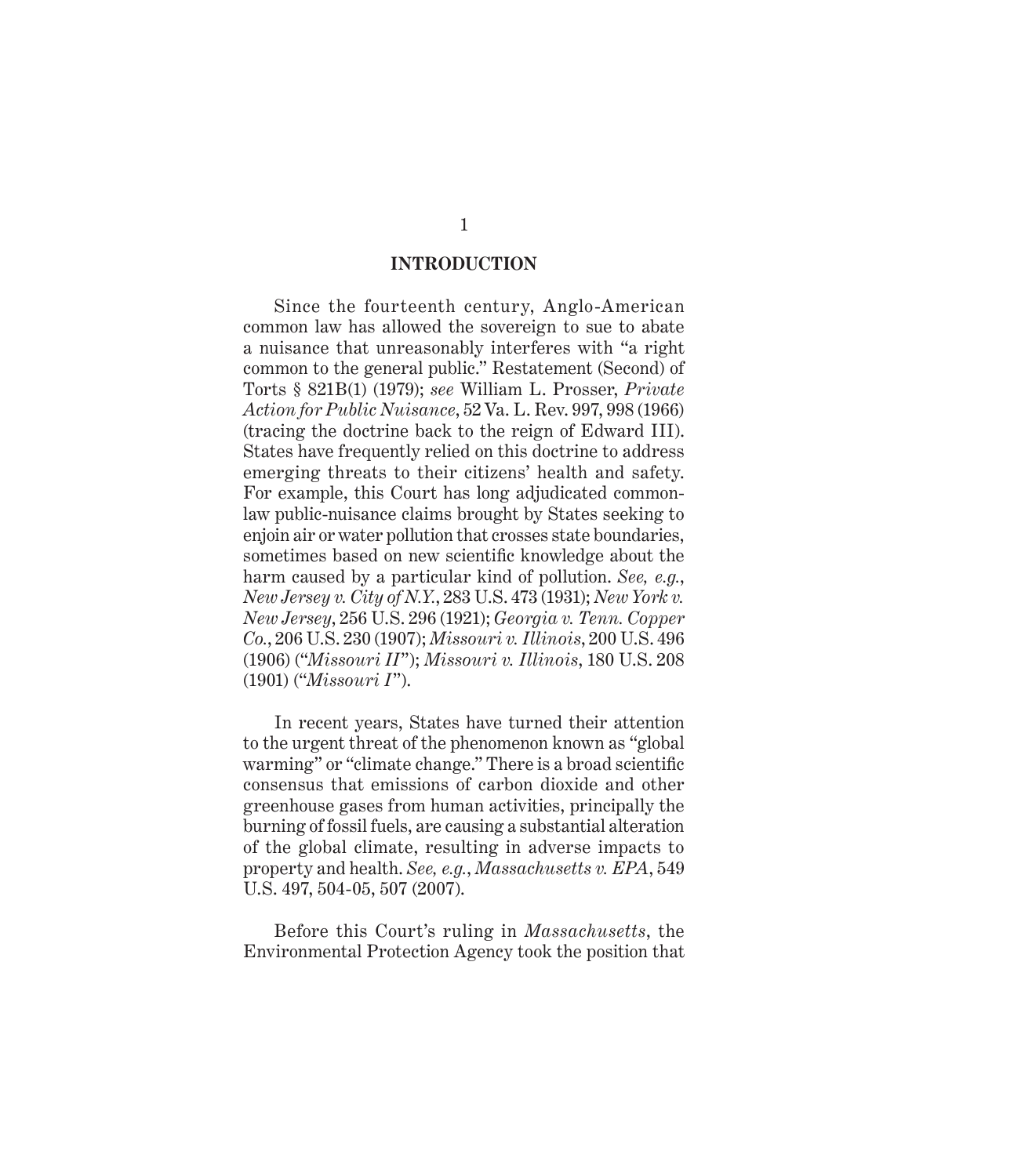the federal Clean Air Act did not give it authority to regulate greenhouse-gas emissions to address climatechange-related threats. *See id.* at 511-14. Concerned States therefore invoked the common law of public nuisance to abate the health and environmental threats from rising temperatures and seas, just as they had invoked the law of public nuisance in the past for other emerging threats to the public health and welfare. This case concerns a complaint filed in 2004 by States and other concerned parties against five large power companies over the carbon-dioxide emissions from their fossil-fuelburning power plants, emissions that plaintiffs allege are substantially contributing to the public nuisance of global warming.

These public-nuisance claims are justiciable because they fall within the well-settled confines of a commonlaw tort that courts have long adjudicated. Plaintiffs' claims differ from earlier public-nuisance claims in that climate change may involve different scientific evidence from earlier threats. But this case is at the motion-todismiss stage, and questions of proof are not before the Court. If plaintiffs are ultimately unable to establish that defendants contributed to the public nuisance of global warming, their claims will fail on the merits. If on the other hand plaintiffs substantiate their allegations, they will be entitled to an order abating defendants' contribution to the nuisance. The judiciary is competent to hear and decide those matters on their merits, without invading the exclusive province of the political branches of government.

After certiorari was granted in this case, the Environmental Protection Agency agreed to complete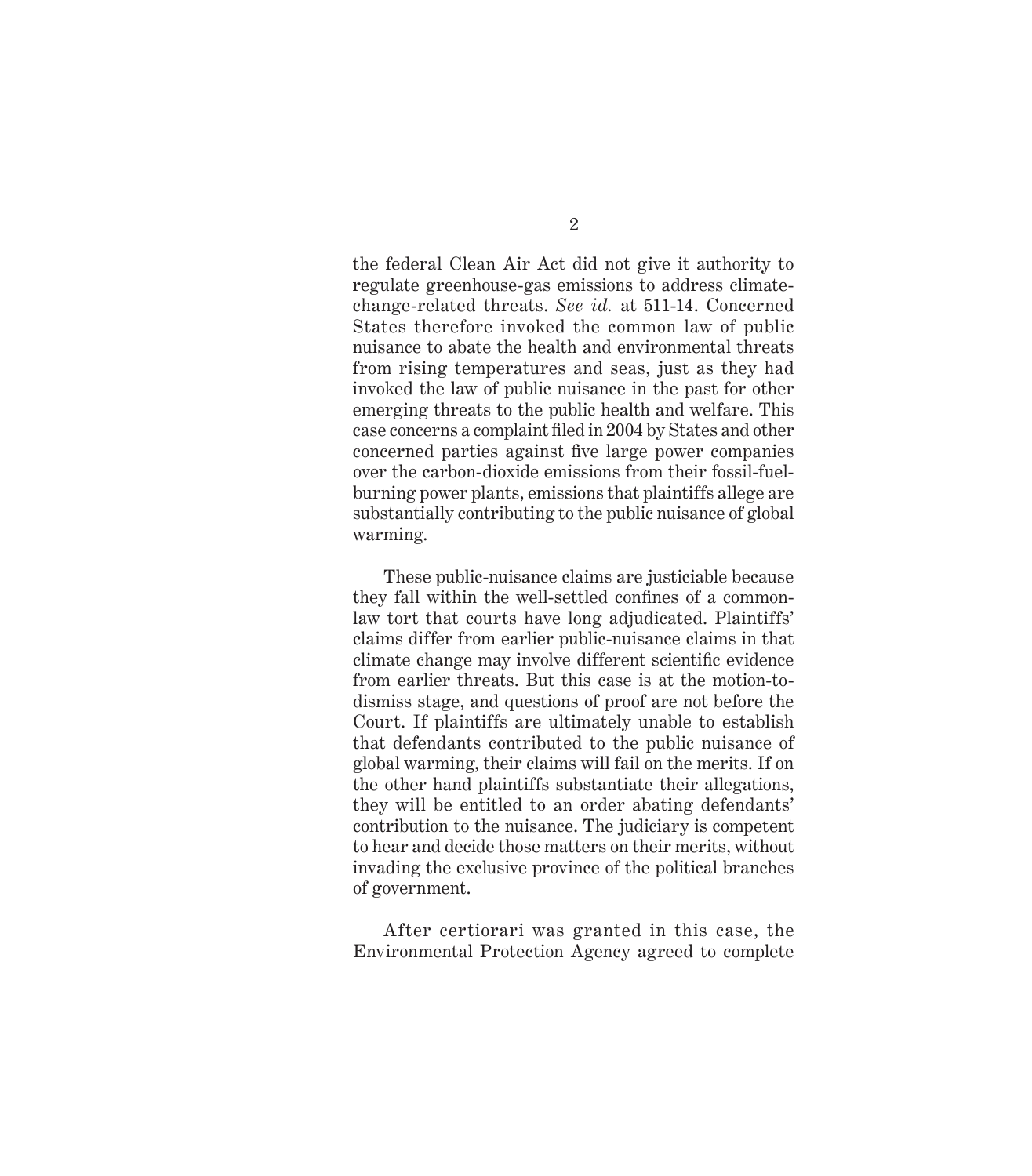by 2012 a rulemaking on whether to impose carbondioxide emission limitations on sources like defendants' power plants. If EPA imposes these limitations, which it has not committed to doing, all parties agree that the federal common-law nuisance claims at issue here will be displaced. That possibility is a good reason for this Court to dismiss the writ as improvidently granted. And if EPA continues to move forward with regulatory action on schedule, the district court would have a sound basis for staying proceedings on remand while the rulemaking is actively proceeding. But the potential for emission limitations in the future does not displace the federal common law in the present. Until EPA addresses the nuisance, plaintiffs are entitled to pursue relief under the federal common law of public nuisance, just as they have in the past for other threats to the public health or welfare.

#### **STATEMENT**

1. In 2004, plaintiffs Connecticut, New York, California, Iowa, New Jersey, Rhode Island, Vermont, Wisconsin, and the City of New York<sup>1</sup> sued defendants, the five largest emitters of carbon dioxide in the United States, in the United States District Court for the Southern District of New York. Three private land trusts—the Open Space Institute, Inc., Open Space Conservancy, Inc., and Audubon Society of New Hampshire—filed a parallel suit against the same defendants, and the two suits were heard together.

<sup>1.</sup> New Jersey and Wisconsin are no longer participating in the case.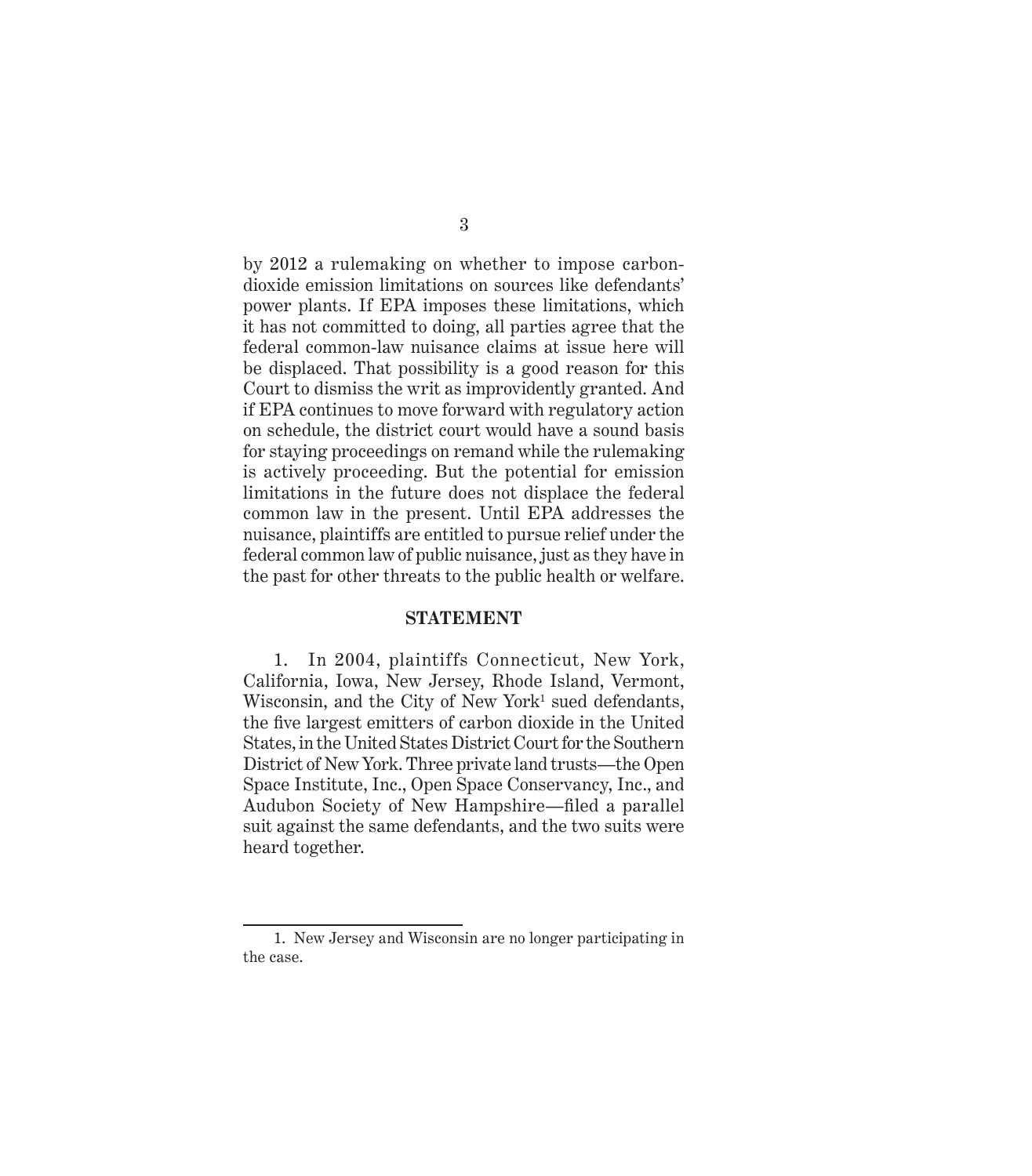Plaintiffs brought their claims under the common law of public nuisance. They alleged that carbon-dioxide emissions from defendants' power plants contribute to global warming, causing a wide range of current and threatened injuries to plaintiffs and their citizens. Among other things, plaintiffs alleged that the emissions and resulting global warming would:

- increase smog and heat-related mortality in Los Angeles and New York City, J.A. 88-89;
- continue to shrink California's mountain snowpack, which forms the State's largest source of drinking water and has already been diminished by global warming, J.A. 92-93;
- raise sea levels, thereby inundating low-lying property such as much of New York City's infrastructure, J.A. 89-92;
- reduce crop and livestock yields in Iowa, J.A. 96-97;
- lower water levels in the Great Lakes, harming commercial shipping and hydropower production in New York, J.A. 93-96; and
- make it impossible for several species of hardwood trees to survive in Vermont, Connecticut, New York, and Rhode Island, J.A. 97-98;

Plaintiffs alleged that defendants were contributing to and exacerbating these harms by emitting 650 million tons of carbon dioxide each year—10 percent of the entire country's annual emissions. J.A. 57, 84. And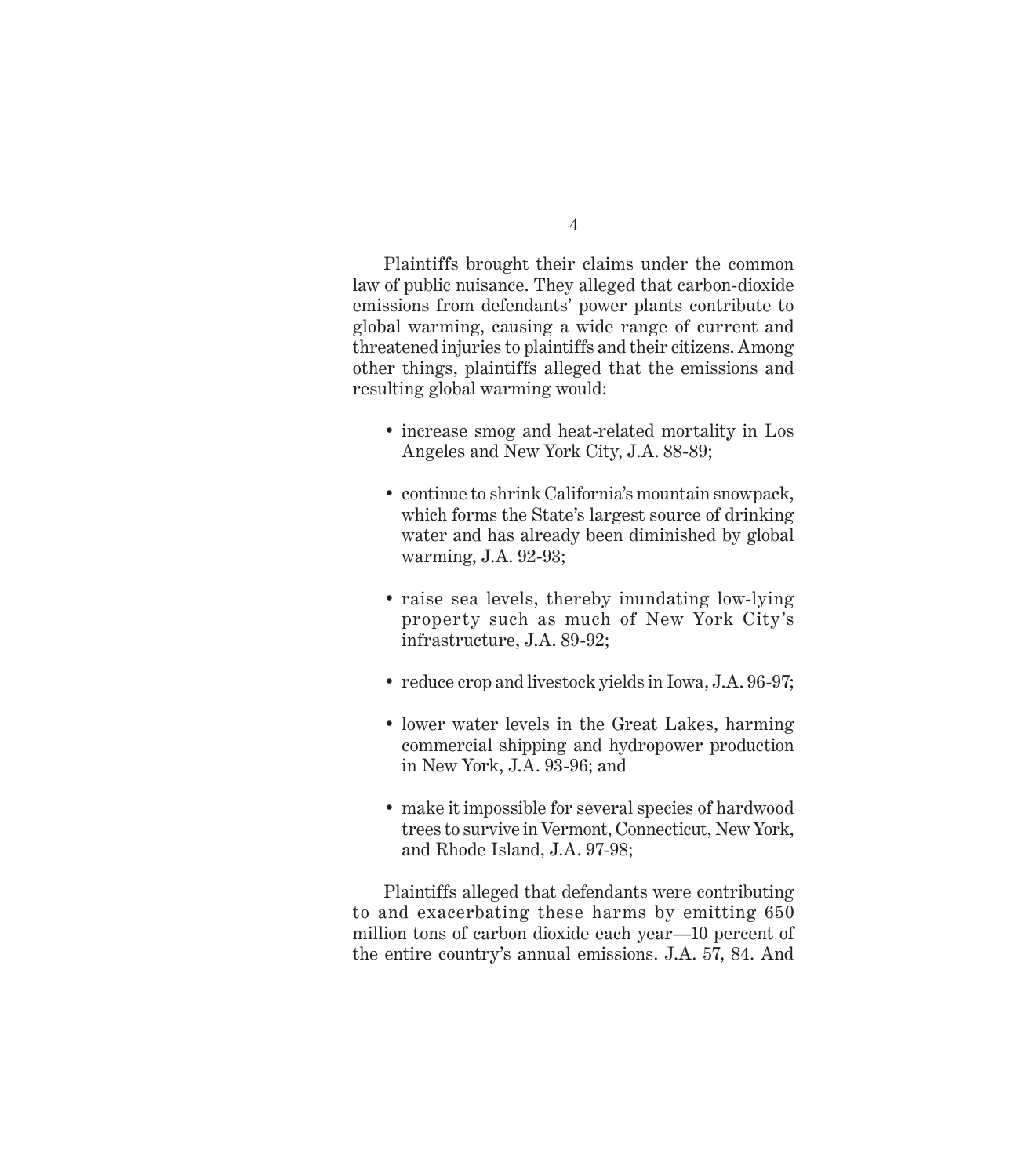plaintiffs alleged that defendants have feasible, costeffective alternatives for generating electricity with lower emissions. J.A. 58, 104.

Plaintiffs alleged that the harms caused by global warming will lead to higher surface temperatures and greater threats of injuries, and lower levels of emissions will reduce the rise in temperature and thus decrease the threat of those injuries. J.A. 58, 102. Plaintiffs also alleged that defendants' "emission of millions of tons of carbon dioxide each year contribute to [a] risk of an abrupt change in climate due to global warming." J.A. 101. Therefore, reducing the emissions from defendants' facilities would decrease the threats of the injuries that plaintiffs and their citizens face. J.A. 102.

Plaintiffs sought relief under the federal common law of public nuisance or, in the alternative if federal claims were not available, under the state common law of public nuisance. The States sued both in their capacity as *parens patriae*—to protect the health and welfare of their citizens—and as property owners. *See* J.A. 59-61. The other plaintiffs sued solely as property owners. *See id.* at 120. Plaintiffs sought injunctive relief to reduce defendants' carbon-dioxide emissions, but they did not seek damages.

The district court dismissed the case on the ground that the relief sought by plaintiffs raised nonjusticiable political questions that the district court believed would require complex policy determinations that should be made by the legislative and executive branches. Pet. App. 180a-181a, 183a-187a.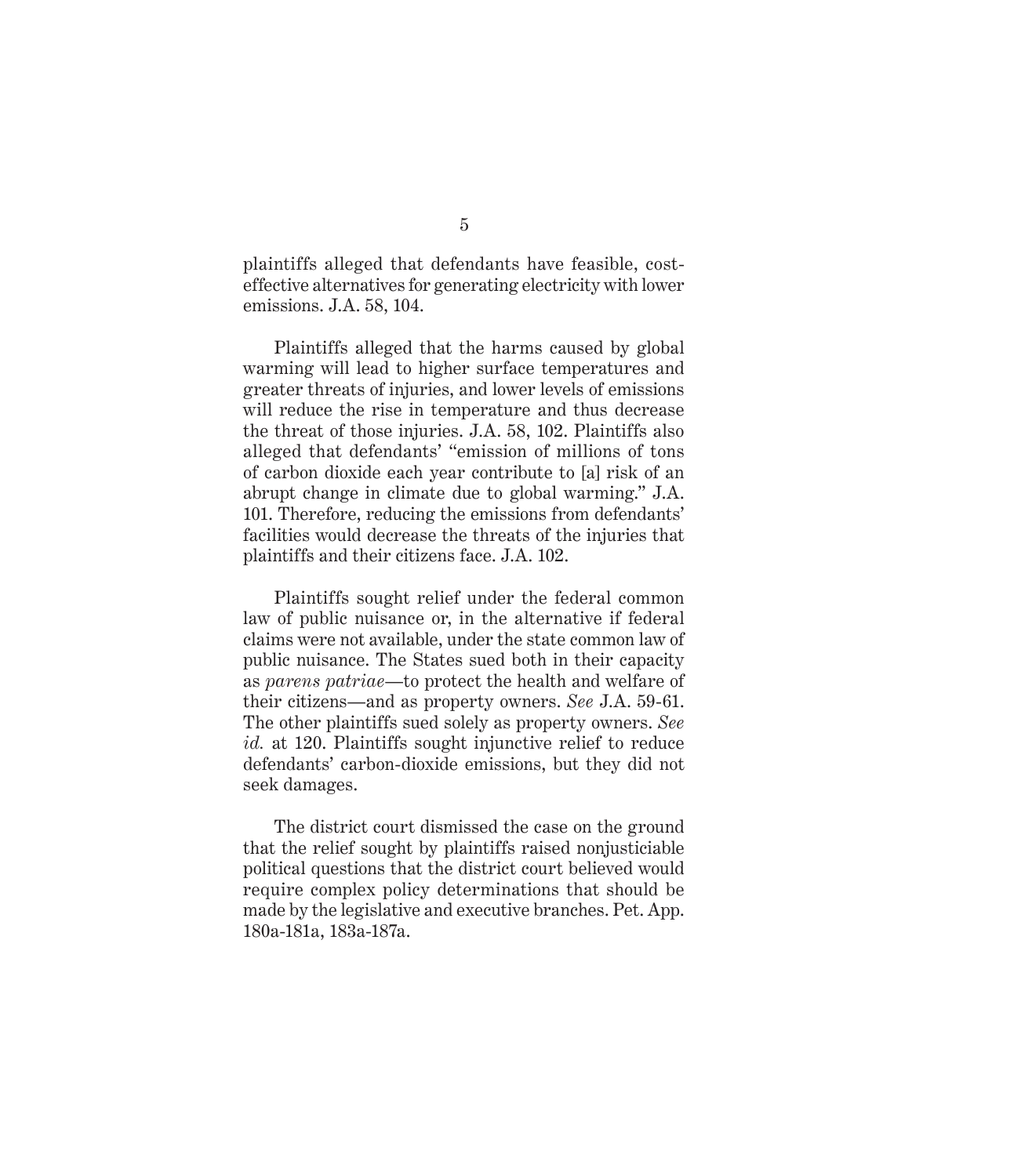6

2. The Court of Appeals for the Second Circuit reversed, holding that plaintiffs' public-nuisance claims do not involve political questions because the claims can be decided based on well-settled principles of tort and publicnuisance law and would not require the district court to make policy determinations of a kind clearly reserved for non-judicial discretion. *Id.* at 17a-41a.

The court of appeals in addition rejected several alternative grounds for dismissal that had been raised before but not addressed by the district court. The court of appeals held that plaintiffs' allegations were sufficient at the pleading stage to establish standing, and also sufficient to state a public-nuisance claim under federal common law. *Id.* at 41a-76a, 88a-94a. The court emphasized that it was making only a threshold determination as to standing, based on the pleadings, and that a greater evidentiary showing would be required as discovery progressed and at the summary-judgment stage. *Id.* at 42a-44a.

The court of appeals also held that the federal Clean Air Act does not displace plaintiffs' existing remedies under federal common law because it does not itself regulate greenhouse-gas emissions from stationary sources like defendants' power plants. *Id.* at 131a-144a. The court noted that it was not deciding how, if at all, future Environmental Protection Agency regulatory actions would affect its displacement analysis. *Id.* at 144a, 159a-160, 169a-170a.

The court of appeals denied petitions for panel or *en banc* rehearing. *Id.* at 188a-190a.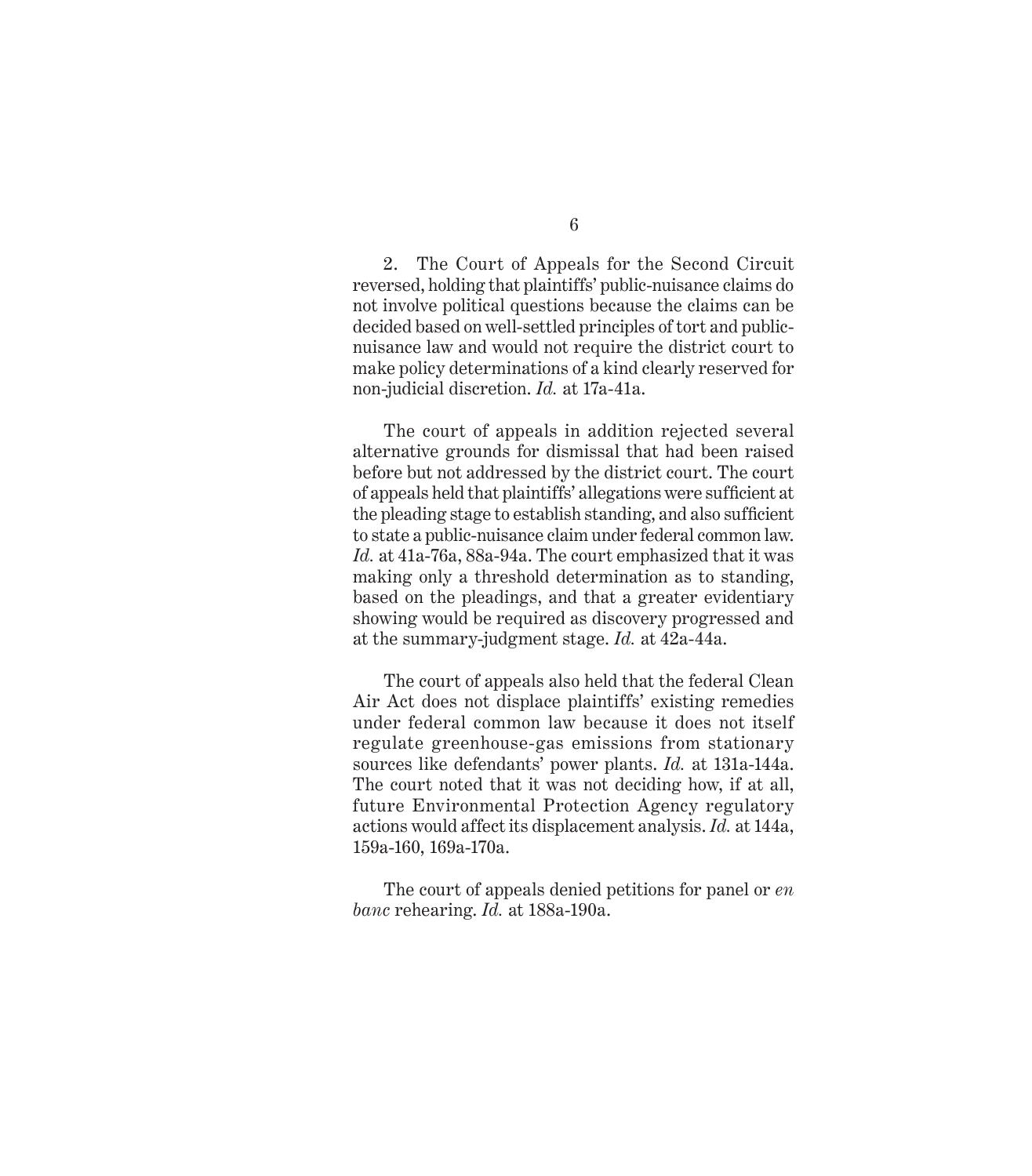3. Except in limited ways that are not relevant here, the Clean Air Act does not prohibit or control the emission of air pollutants unless and until EPA has issued standards controlling the emissions or has required States to do so. *See, e.g.*, 42 U.S.C. § 7411. EPA has not yet issued any such standards or requirements applicable to defendants' existing power plants.

When this case was filed in 2004, EPA had taken the position that it lacked authority to regulate carbon dioxide and other greenhouse gases under the Act, and consequently the agency had taken no steps to regulate those emissions. *See Massachusetts*, 549 U.S. at 511-14. While this case was pending before the court of appeals, this Court held that EPA has the power to regulate greenhouse-gas emissions under the Clean Air Act, if the agency finds that they endanger public health or welfare. *See id.* at 528-30. EPA has since made such a finding for the purposes of greenhouse-gas emissions from motor vehicles and issued regulations limiting those emissions. *See* 74 Fed. Reg. 66,496 (Dec. 15, 2009); 75 Fed. Reg. 25,324 (May 7, 2010).

As a consequence of the motor-vehicle emission standards, EPA was obligated to impose greenhousegas limitations on major sources that are newly built or substantially modified starting in 2011. 42 U.S.C.  $\S$  7475. The agency did so by issuing a regulation phasing in those limitations over the next several years. *See* 75 Fed. Reg.  $31,514$  (June 3, 2010). The private defendants have filed a series of cases aimed at blocking these regulations. *See Utility Air Regulatory Group v. EPA*, Nos. 10-1042, 10- 1122, 10-1161 (D.C. Cir).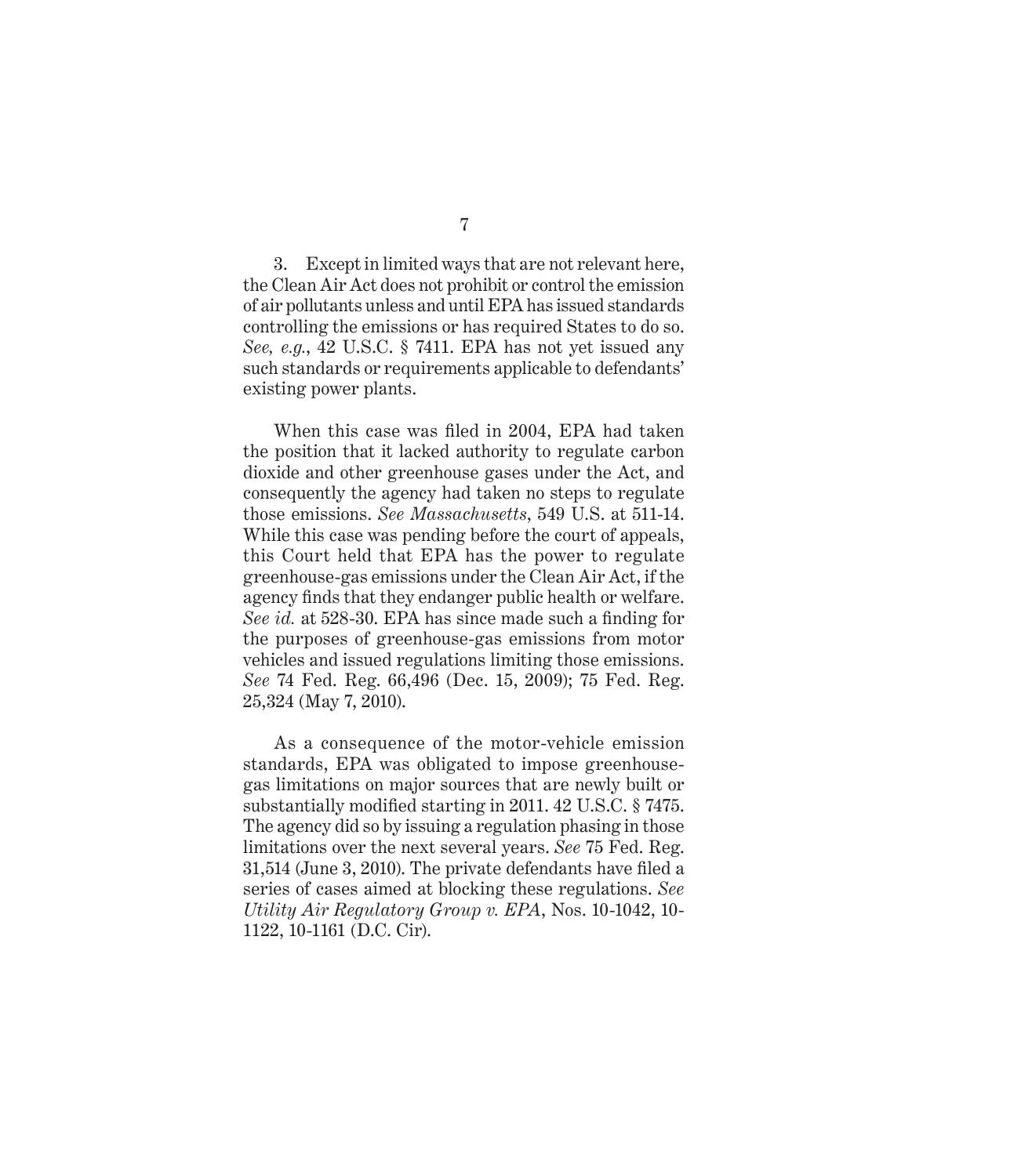EPA has not limited carbon-dioxide emissions from existing sources, like defendants' power plants, nor has EPA taken any action that obligates it to do so in the future. As TVA's brief explains, after certiorari was granted here EPA entered into a settlement of separate litigation that may lead to regulation of these plants in the future. TVA Br. 50-51. Under this settlement, which became final on March 2, 2011, EPA will propose "new source performance standards" for greenhouse-gas emissions from new and modified power plants along with guidelines to be used by States in establishing emission limitations for existing plants,  $42 \text{ U.S.C. }$  § 7411(b), (d), and promulgate a final rule with respect to this proposal by 2012. *See* 75 Fed. Reg. 82,392 (Dec. 30, 2010). As TVA has explained, TVA Br. 51 n.25, EPA retains the discretion under the settlement not to issue those performance standards.

#### **SUMMARY OF ARGUMENT**

I. The allegations are sufficient to establish that one or more of the plaintiffs has Article III standing at this preliminary stage of the lawsuit. The complaint details the particularized injuries that global warming is causing the States and their citizens, including harm to the States' natural resources and the public health. It alleges that defendants' emissions of carbon dioxide are contributing meaningfully to global warming, and hence to these injuries. And it alleges that an order requiring defendants to lower their emissions would reduce the actual and threatened injuries that plaintiffs and their citizens face.

The facts alleged here are of the same nature and type as those that established the States' standing to seek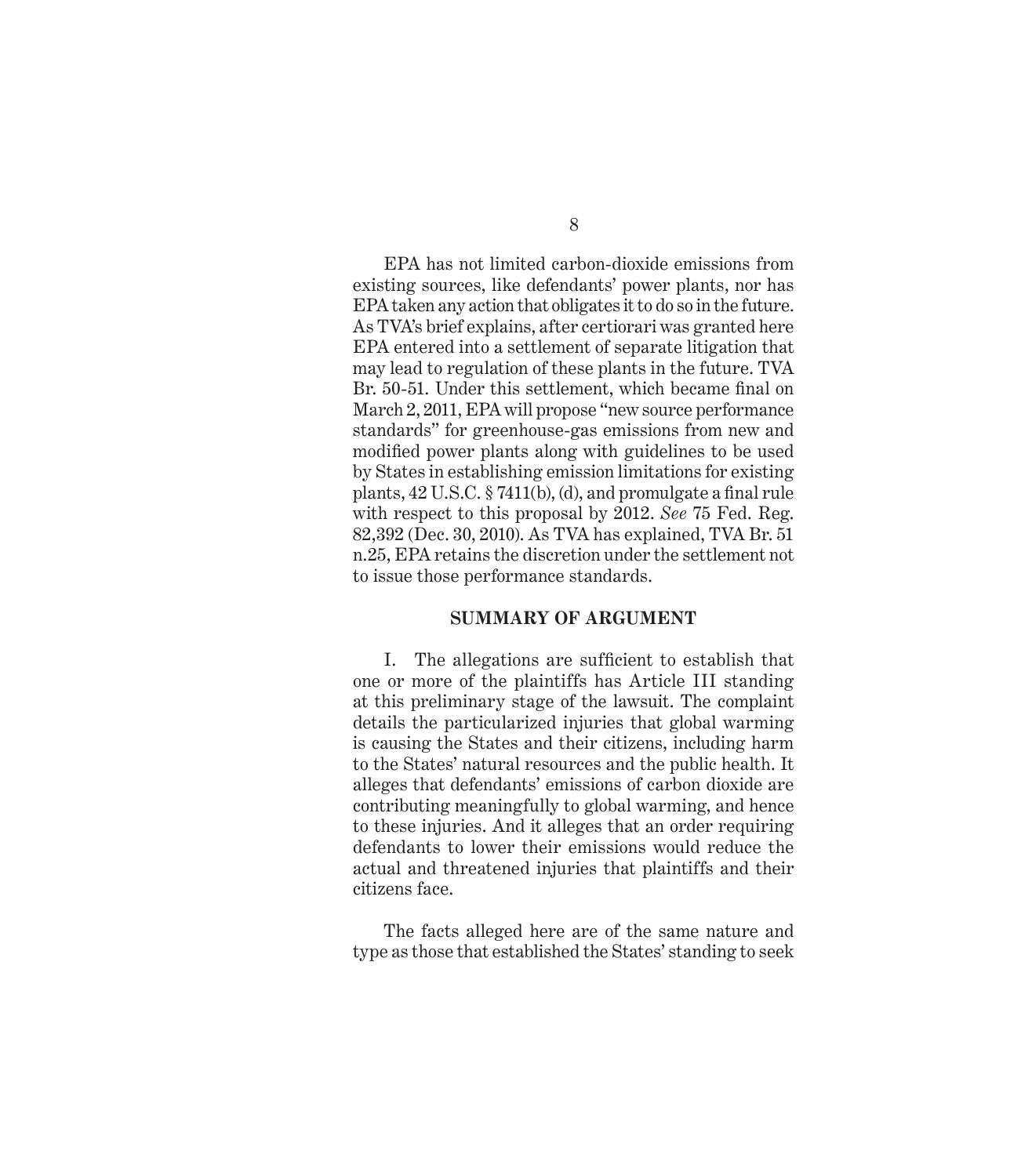abatement of greenhouse-gas emissions in *Massachusetts*. If anything, the case for standing here is stronger than it was in *Massachusetts*. Because *Massachusetts* involved a petition for review, the petitioners had to come forward with evidence establishing the specific facts supporting standing, whereas this case involves a motion to dismiss for which general allegations of harm suffice. And in *Massachusetts* the States sought redress for their injuries only indirectly, through a suit against the regulatory agency, whereas here the States are suing the alleged tortfeasors directly. Indeed, for common-law claims, standing rarely if ever requires separate analysis, because the elements of the claim, including injury and causation, themselves satisfy the requirements of standing.

Nor do plaintiffs lack "prudential standing" on the ground that their claims are generalized grievances—an argument that TVA raises for the first time in this Court. The generalized-grievance doctrine is part of Article III's injury-in-fact requirement, not a separate prudential test for non-constitutional standing. And the injuries alleged here are not generalized as this Court has used that term, because they are concrete and particularized rather than abstract. Although a public-nuisance suit brought under the States' *parens patriae* authority by definition involves a widespread harm that affects the public at large, the federal courts have frequently and properly entertained such suits without dismissing them as generalized grievances.

II. A claim raises a political question only when its resolution would require the judiciary to interfere with matters committed to the political branches. Plaintiffs' claims here are justiciable because common-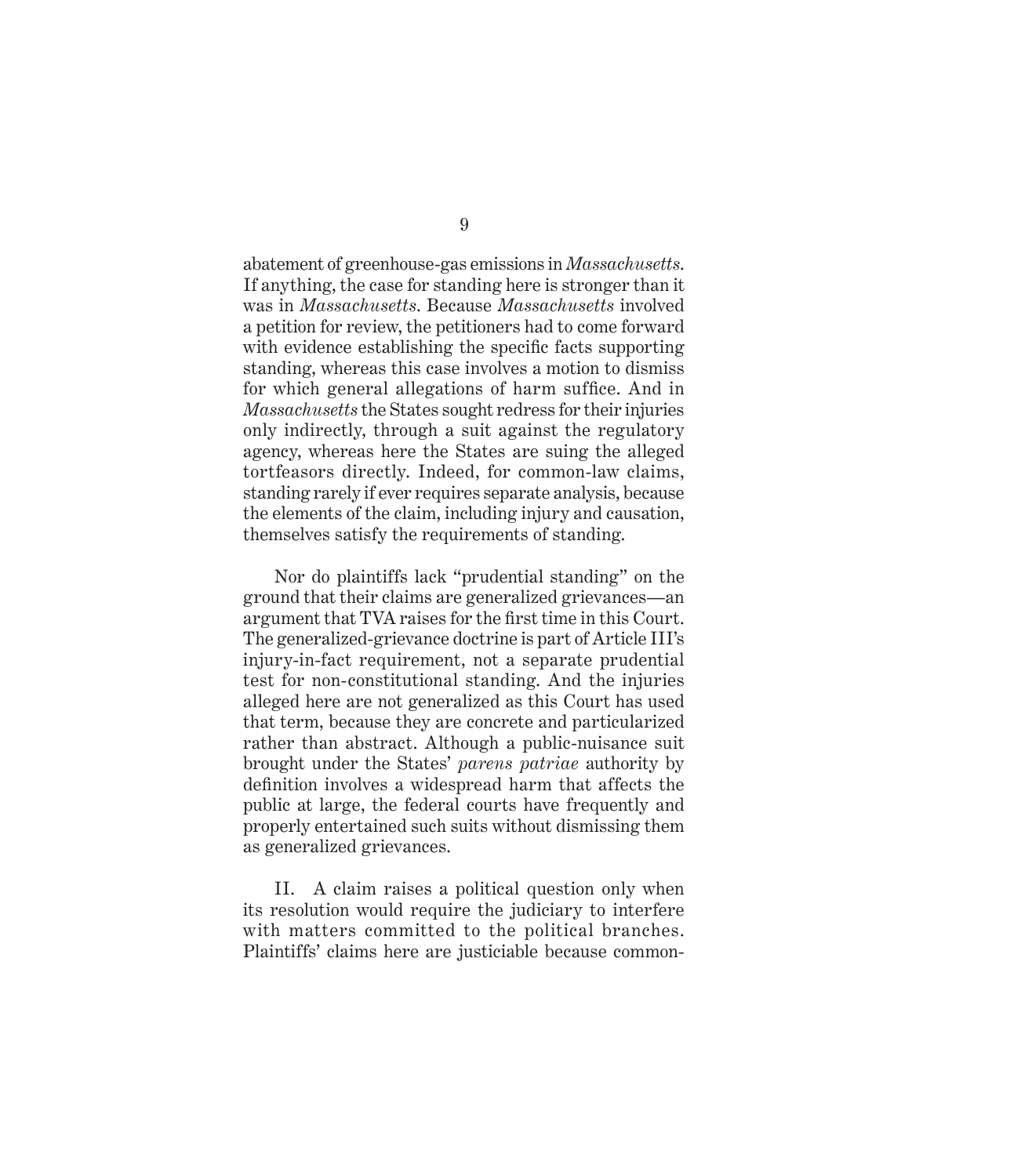law suits are the essence of the business of the judiciary. Moreover, plaintiffs' claims share none of the features of nonjusticiable political questions, such as the absence of judicially manageable standards or the need for the court to make initial nonjudicial policy determinations. Publicnuisance suits are governed by well-established principles that the courts are fully capable of applying in the specific factual context of climate change. While these principles may turn on general standards such as reasonableness, they are no less appropriate for judicial application than many other legal rules that rely on similar standards. Nor will the court need to decide broad policy issues to adjudicate plaintiffs' claims here. The court will need to determine not how to resolve the worldwide problem of global warming, but rather the feasibility of abating defendants' contribution to the nuisance, here by reducing the carbon-dioxide emissions from their power plants.

III. Plaintiffs' public-nuisance claim arises under federal common law. When the States joined the Union, they gave up their sovereign right to use force to abate public nuisances that arose beyond their borders. In return, they received relief for those nuisances under federal common law. Thus, this Court has long applied federal common law to resolve suits by a State complaining about interstate pollution unless a federal statute or regulation addresses the problem.

Here, the Clean Air Act does not itself impose any limits on carbon-dioxide emissions from stationary sources such as defendants' power plants. And while EPA recently began regulating carbon-dioxide emissions from motor vehicles and certain new or modified stationary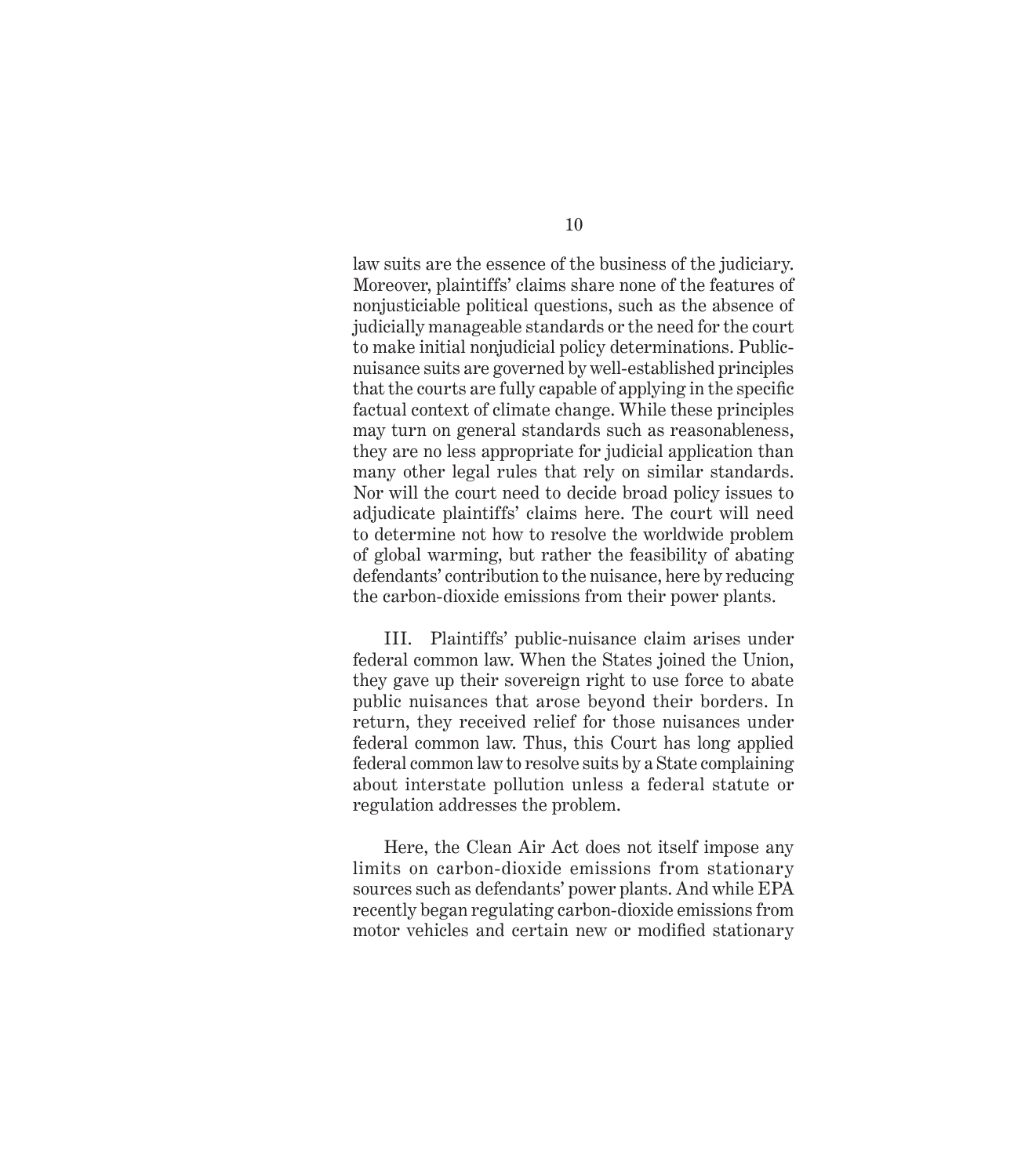sources, thus far it has not issued any regulations that limit carbon-dioxide emissions from existing stationary sources like defendants' plants. Although EPA may issue such regulations in 2012, the possibility of future regulations does not displace plaintiffs' claims in the present.

#### **ARGUMENT**

#### **I. PLAINTIFFS HAVE STANDING TO SUE.**

#### **A. Plaintiffs' allegations of injury and causation suffi ce to establish Article III standing at this stage.**

To satisfy Article III's case-or-controversy requirement, a plaintiff must have suffered or face (1) an injury that is (2) traceable to the defendant's conduct and (3) redressable by a favorable court decision. *Lujan v. Defenders of Wildlife*, 504 U.S. 555, 560-61 (1992). Standing need not be pleaded with greater specificity than any other elements of the plaintiff's case. Thus, on a motion to dismiss, "general factual allegations of injury resulting from the defendant's conduct" are enough because the court will "presume that general allegations embrace those specific facts that are necessary to support the claim." *Id.* at 561 (quotation and alteration marks omitted). To defeat a motion to dismiss for failure to state a claim, a plaintiff need plead only "enough facts to state a claim to relief that is plausible on its face." *Bell Atl. Corp. v. Twombly*, 550 U.S. 544, 570 (2007). TVA, but not the other defendants, agrees that at least some of the plaintiff States have standing under that test. TVA Br. 30.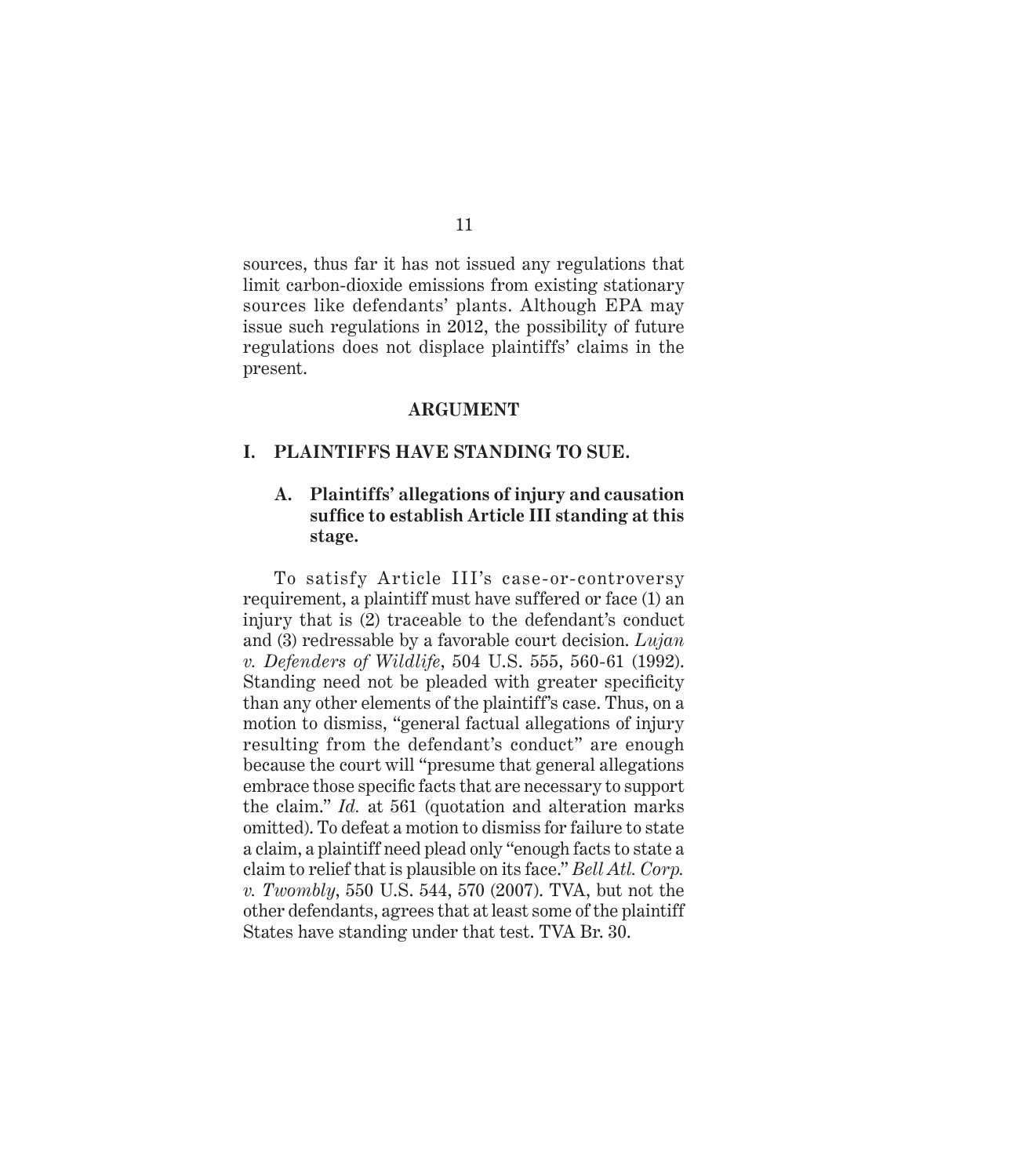Because the presence of just one party with standing satisfies Article III's case-or-controversy requirement for all parties, *Rumsfeld v. Forum for Academic & Institutional Rights, Inc.*, 547 U.S. 47, 52 n.2 (2006), this brief focuses solely on the States' standing.

#### **1.** *It is uncontested that the States have adequately alleged concrete injuries.*

No party disputes that allegations in the States' complaint satisfy the first element of standing set forth in *Lujan*, a concrete injury that is actual or imminent. 504 U.S. at 560. But because this Court has an independent obligation to examine standing, *FW/PBS, Inc. v. City of*  Dallas, 493 U.S. 215, 231 (1990), plaintiffs briefly address the injury-in-fact requirement here.

The States' complaint alleges two kinds of actual or threatened injuries from global warming: injuries to the States' own sovereign and proprietary interests, and injuries to the health and welfare of the States' citizens. Either kind of injury alone would suffice to establish the States' standing.

First, the complaint alleges with particularity current or threatened injuries to the sovereign and proprietary interests of each State. For example, the complaint alleges that global warming has already caused earlier melting of the Sierra Nevada snowpack, which reduces the amount of fresh drinking water available to California during the dry summer season. J.A. 92-93. The complaint also alleges that global warming will cause beach erosion and flooding at particular parks in California, Connecticut, New York, and Rhode Island. J.A. 89-92.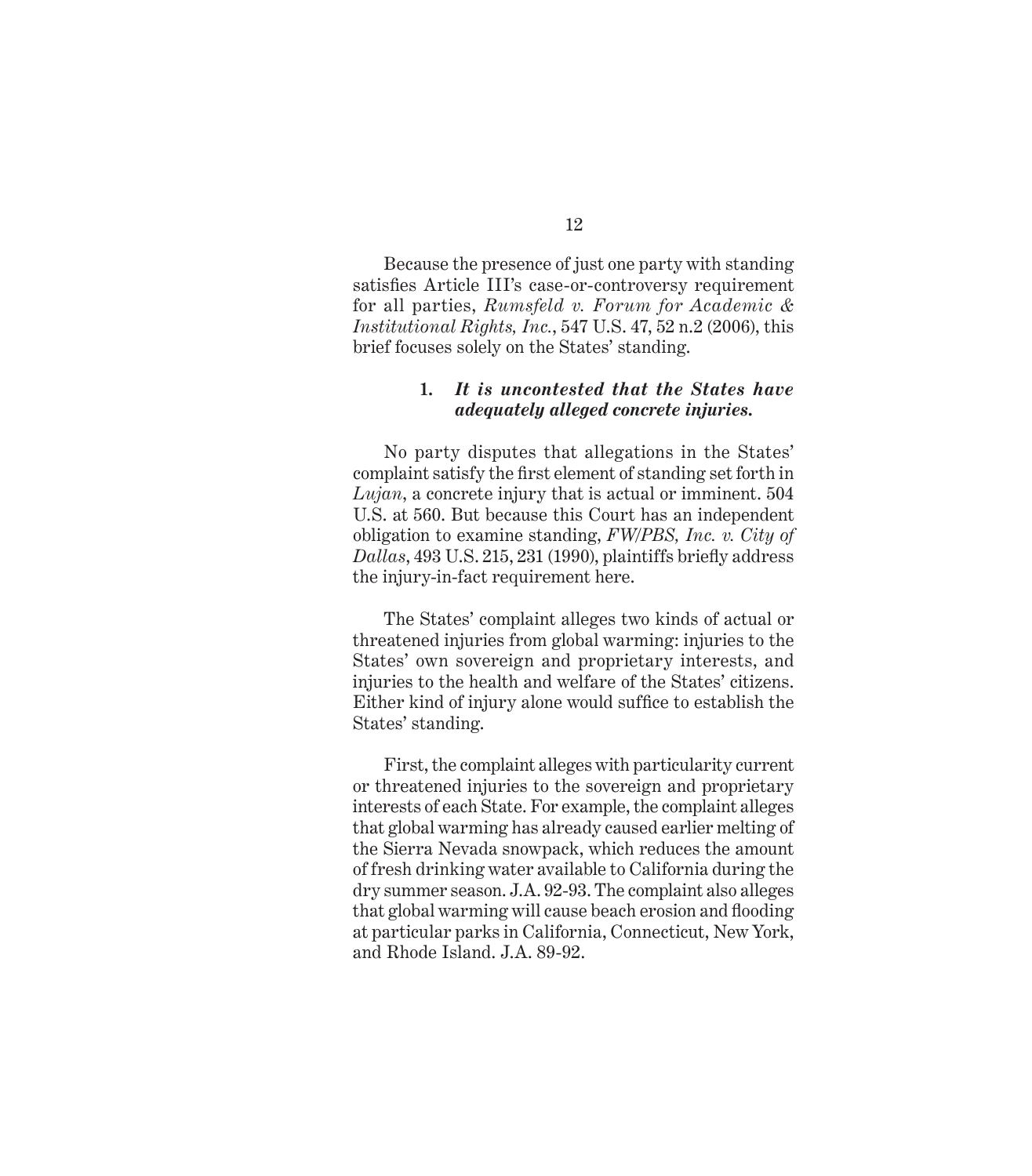These injuries are indistinguishable from those the Court held cognizable in *Massachusetts*. The Court explained that the "harms associated with climate change are serious and well recognized." 549 U.S. at 521. And it specifically noted the harm to water supplies from melting snowpack, erosion of coastal lands, and flooding as the "significant harms" that established the States' standing there. *Id.* at 521.

Second, a State suing as *parens patriae* may rely on an injury to its quasi-sovereign interests such as the health and welfare of a substantial segment of its population. *Snapp v. Puerto Rico ex rel. Barez*, 458 U.S. 592, 607 (1982). As the court of appeals correctly noted, Pet. App. 54a-55a, the States' complaint alleges those kinds of interests as well. It alleges, for example, that even one degree of global warming will double the number of heatrelated deaths in New York City, to 700 per year. J.A. 88. It also alleges that global warming will increase smog levels, which in turn cause more respiratory illnesses like asthma. J.A. 89. The complaint further alleges threatened injuries to the States' natural resources that would result in aesthetic and economic harms. J.A. 97-98 (describing, for example, threats to hardwood forests in the Adirondack Mountains and New England from global warming). The scale of these alleged injuries suffices to establish *parens patriae* standing at the pleading stage. *See Snapp*, 458 U.S. at 609 (alleged discrimination involving 787 jobs affected a substantial segment of the population of Puerto Rico).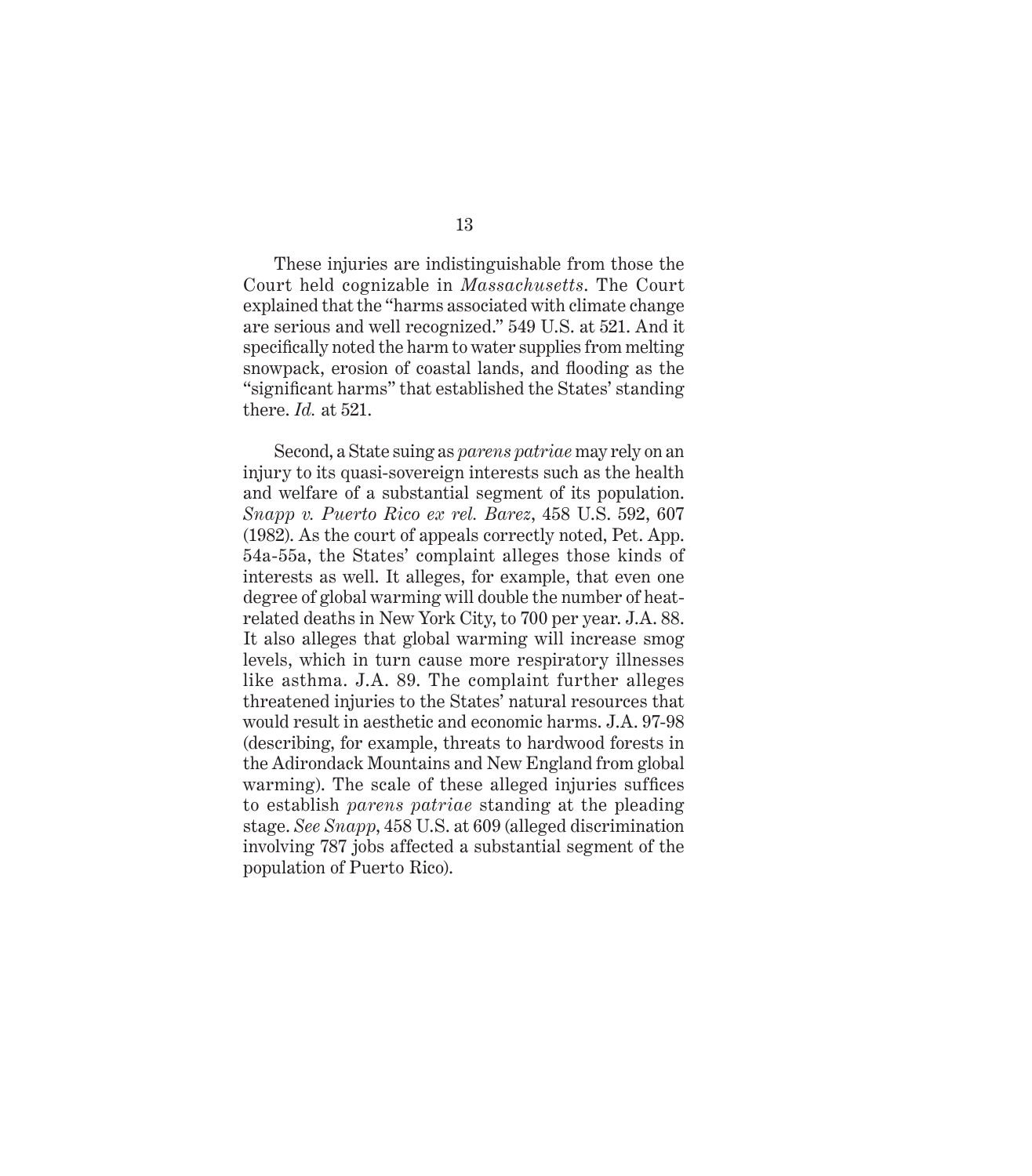#### **2.** *The States have sufficiently alleged that their injuries are fairly traceable to defendants' emissions.*

a. The Court held in *Massachusetts* that traceability may be satisfied by showing that the emissions targeted in the lawsuit make a "meaningful contribution" to the alleged injuries. 549 U.S. at 524. There, States sought to compel EPA to regulate emissions from new motor vehicles of greenhouse gases, including carbon dioxide. United States motor vehicles collectively were responsible for about six percent of worldwide carbon-dioxide emissions. *Id.* at 524. And the States were seeking EPA regulations applicable only to new motor vehicles, which constitute "only a fraction" of that figure. *Id.* at 544 (Roberts, C.J., dissenting). The Court nonetheless found traceability, reasoning that "by any standard," these emissions "make a meaningful contribution to greenhouse gas concentrations and hence . . . to global warming." *Id.* at 525.

The emissions alleged in this case are commensurate with those found to establish traceability in *Massachusetts*. *See* TVA Br. 29-30 (acknowledging the sufficiency of the States' allegations regarding traceability). The percentage of global emissions at issue in that case (well under six percent) is comparable to the percentage attributed by the complaint to defendants here: about 2.5 percent of all carbon-dioxide emissions worldwide. J.A. 57, 85.

In any event, the States' allegations of meaningful contribution are sufficient at this stage; precise scientific calculations can and should await factual development during discovery. *Cf. Ashcroft v. Iqbal*, 129 S. Ct. 1937, 1940 (2009) (the factual allegations of a complaint meet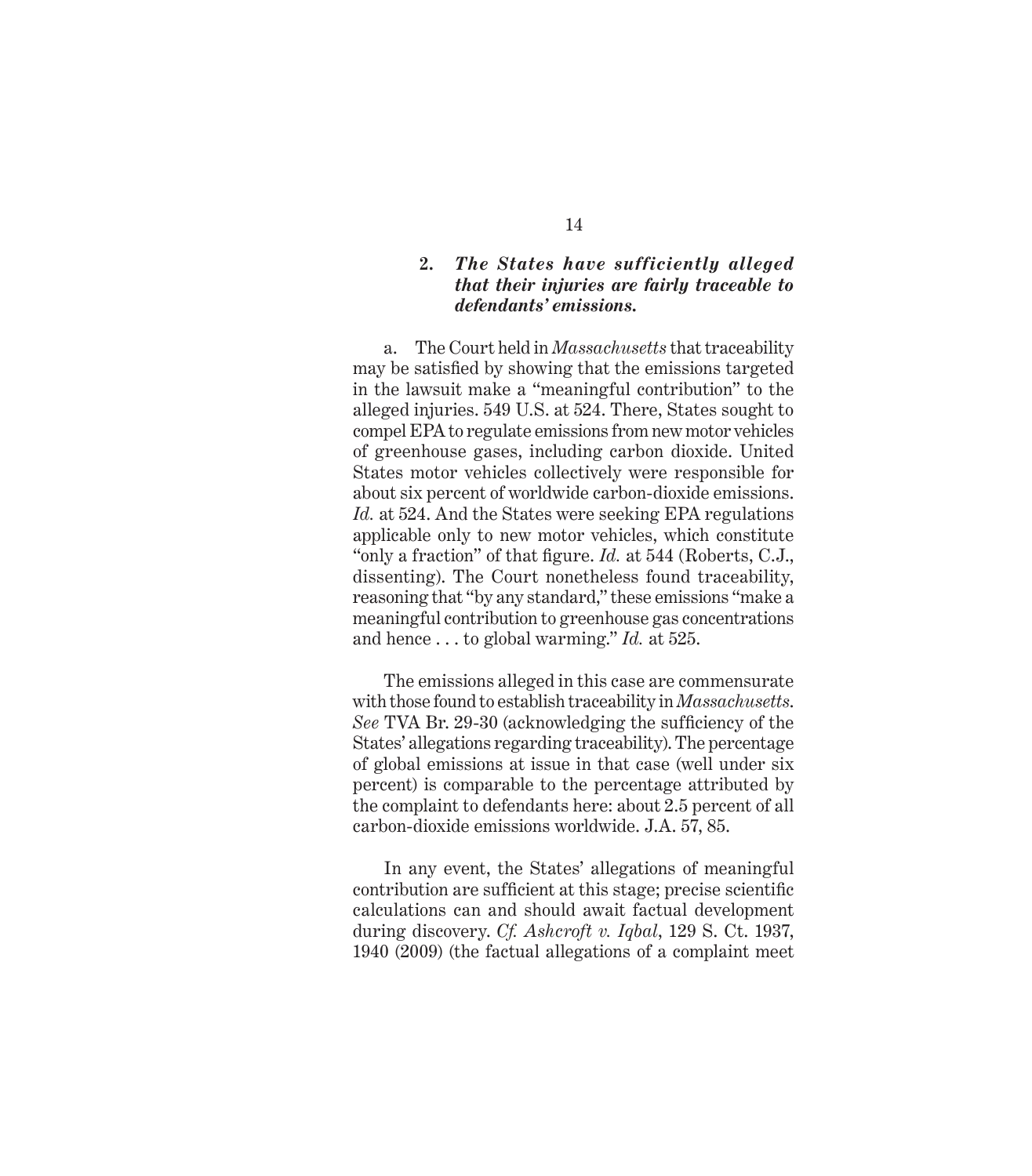the "facial plausibility" standard when they "allow[] the court to draw the reasonable inference that the defendant is liable for the misconduct alleged").

b. Although the standard for traceability is less stringent than the standard for establishing causation as a matter of substantive tort law, *see, e.g.*, *Friends of the Earth, Inc. v. Gaston Copper Recycling Corp.*, 204 F.3d 149, 161 (4th Cir. 2000) (en banc) (Wilkinson, C.J.) (citing cases), principles of tort law confirm that defendants' alleged contributions to global warming satisfy the traceability requirement. *Cf. Int'l Primate Prot. League v. Adm'rs of Tulane Educ. Fund,* 500 U.S. 72, 77 (1991) ("[s]tanding is gauged by the specific common-law, statutory or constitutional claims that a party presents").

It is well established that each person who causes or contributes to a public nuisance may be held liable even if others are also contributing to the nuisance. Pet. App. 69a-70a (citing *Cox v. City of Dallas*, 256 F.3d 281, 292 n.19 (5th Cir. 2001)); *see also Woodyear v. Schaefer*, 57 Md. 1, 5 (1881) (rejecting defendant's argument that it could not be enjoined from polluting a stream because it was just one of many polluters, reasoning that "[o]ne drop of poison in a person's cup may have no injurious effect[] [b]ut when a dozen, or twenty, or fifty, each put in a drop, fatal results may follow"). As the *Restatement* explains, "[i]t may, for example, be unreasonable to pollute a stream to only a slight extent, harmless in itself, when the defendant knows that pollution by others is approaching or has reached the point where it causes or threatens serious interference with the rights of those who use the water." Restatement (Second) of Torts § 840E cmt. b; *accord Boim v. Holy Land Found. for Relief & Dev.*, 549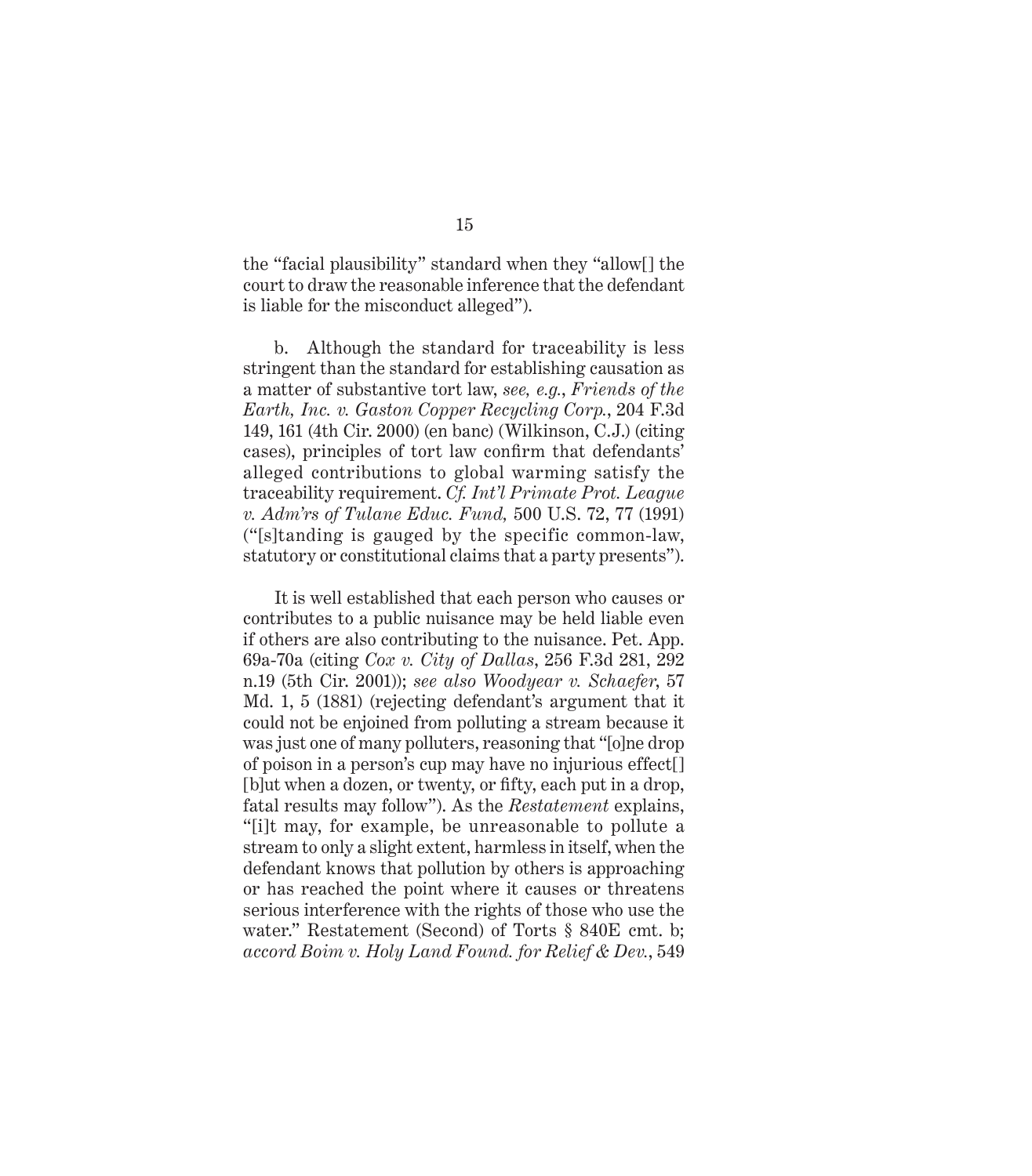F.3d 685, 696-97 (7th Cir. 2008) (en banc) (Posner, J.); W. Page Keeton *et al.*, *Prosser and Keeton on the Law of Torts* § 52, at 354 (5th ed. 1984); *cf. Edmonds v. Compagnie Gen. Transatlantique*, 443 U.S. 256, 260 n.8 (1979) ("A tortfeasor is not relieved of liability for the entire harm he caused just because another's negligence was also a factor in effecting the injury.").

Here, the States allege that defendants are "substantial contributors" to the public nuisance of global warming, based on the volume of carbon-dioxide emissions from their power plants. J.A. 57; *see id.* 85-86, 104. These allegations are consistent with the common-law principle set forth above that one who contributes to a nuisance may be held liable. *Cf. Massachusetts*, 549 U.S. at 524-25 (evidence of "meaningful contribution" to global warming satisfies causation prong of standing test). Because the alleged injuries are traceable to defendants as a matter of tort law, they are also traceable as a matter of standing law. *See Friends of the Earth, Inc. v. Laidlaw Envtl. Servs. (TOC), Inc.*, 528 U.S. 167, 181 (2000) (courts should not "raise the standing hurdle higher than the necessary showing for success on the merits").

#### **3.** The States have sufficiently alleged that *a ruling awarding them injunctive relief would redress the States' injuries.*

A lawsuit need not completely redress all of a plaintiff's injuries at once; it is enough for standing if a favorable ruling would reduce the degree or likelihood of the injuries. As this Court recognized in *Massachusetts*, the requested remedy need not "*reverse*" global warming; the pertinent question is whether the plaintiffs have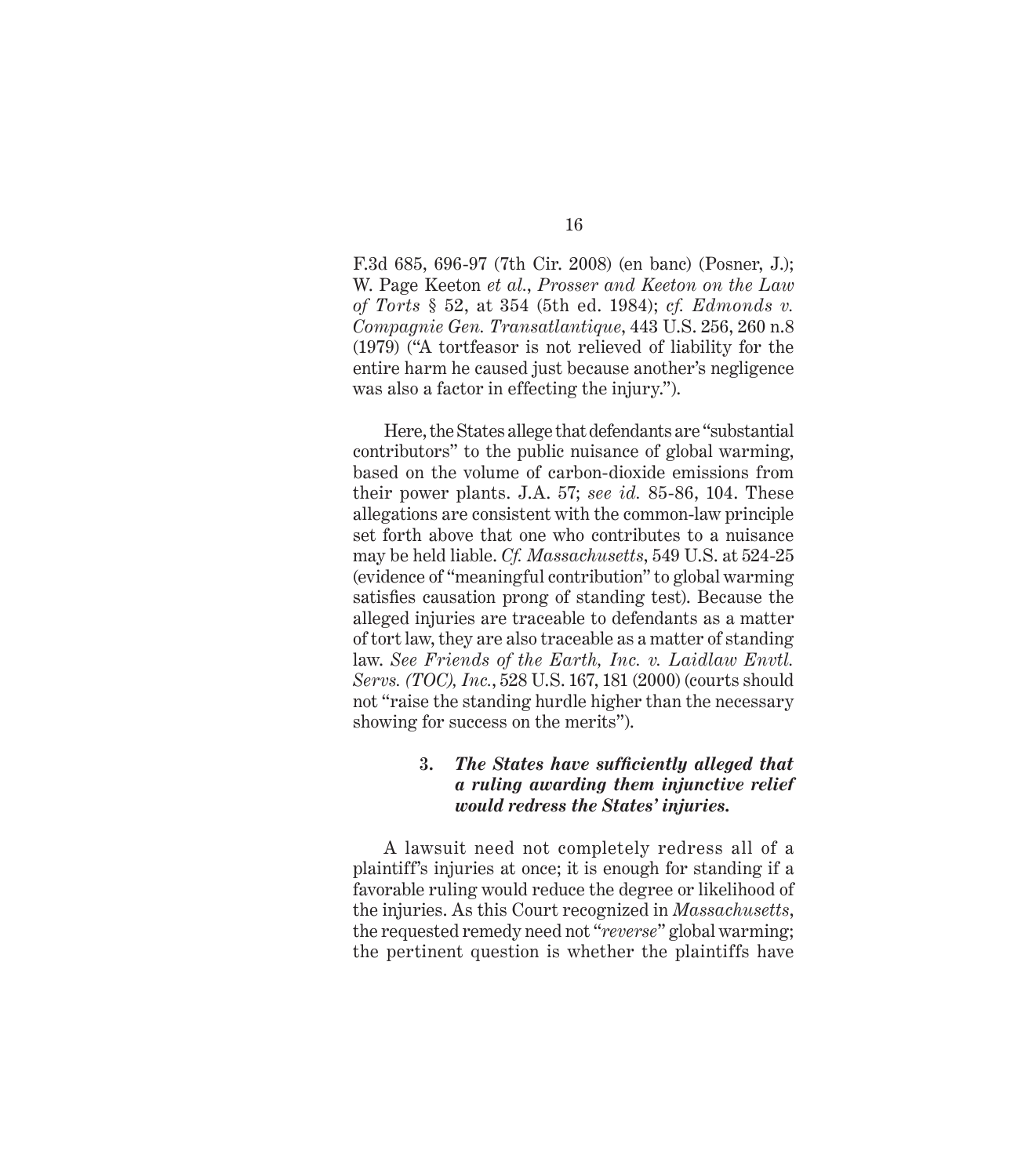alleged that the requested remedy would "*slow* or *reduce* it." 549 U.S. at 525 (emphasis in original).

Here, the States' complaint alleges that requiring defendants to reduce emissions at their power plants will "contribute to a reduction in the risk and threat of injury to the plaintiffs and their citizens and residents from global warming." J.A. 102. That is because the "primary factor in determining the rate and magnitude of future warming," and thus the risk and degree of global-warming-related harm, is "the level of greenhouse gas concentrations in the atmosphere." *Id.* This, in turn, is "driven by the rate of emissions of greenhouse gases and, in particular, of carbon dioxide." *Id.* Thus, the greater the overall level of emissions, the greater the resulting injuries, and the lower the level of emissions, the lesser the injuries. *Id.* And because plaintiffs seek direct limitations on defendants' emissions, J.A. 110, a favorable decision would lower overall global emissions and reduce the risk and degree of the alleged global-warming-related emissions.

As TVA acknowledges, TVA Br. 30, these allegations are sufficient to establish redressability under *Massachusetts*. Similar to the defendants here, EPA had argued in *Massachusetts* that redressability was lacking because a favorable decision compelling EPA regulation of greenhouse gas emissions from new motor vehicles "would therefore result in, at most, a tiny percentage reduction in worldwide greenhouse gas emissions." Brief for Federal Respondent at 13 (S. Ct. No. 05-1120). The Court disagreed, reasoning that the "risk of catastrophic harm, though remote, is nevertheless real" and "[t]hat risk would be reduced to some extent if petitioners received the relief they seek." 549 U.S. at 526. Similarly, the States allege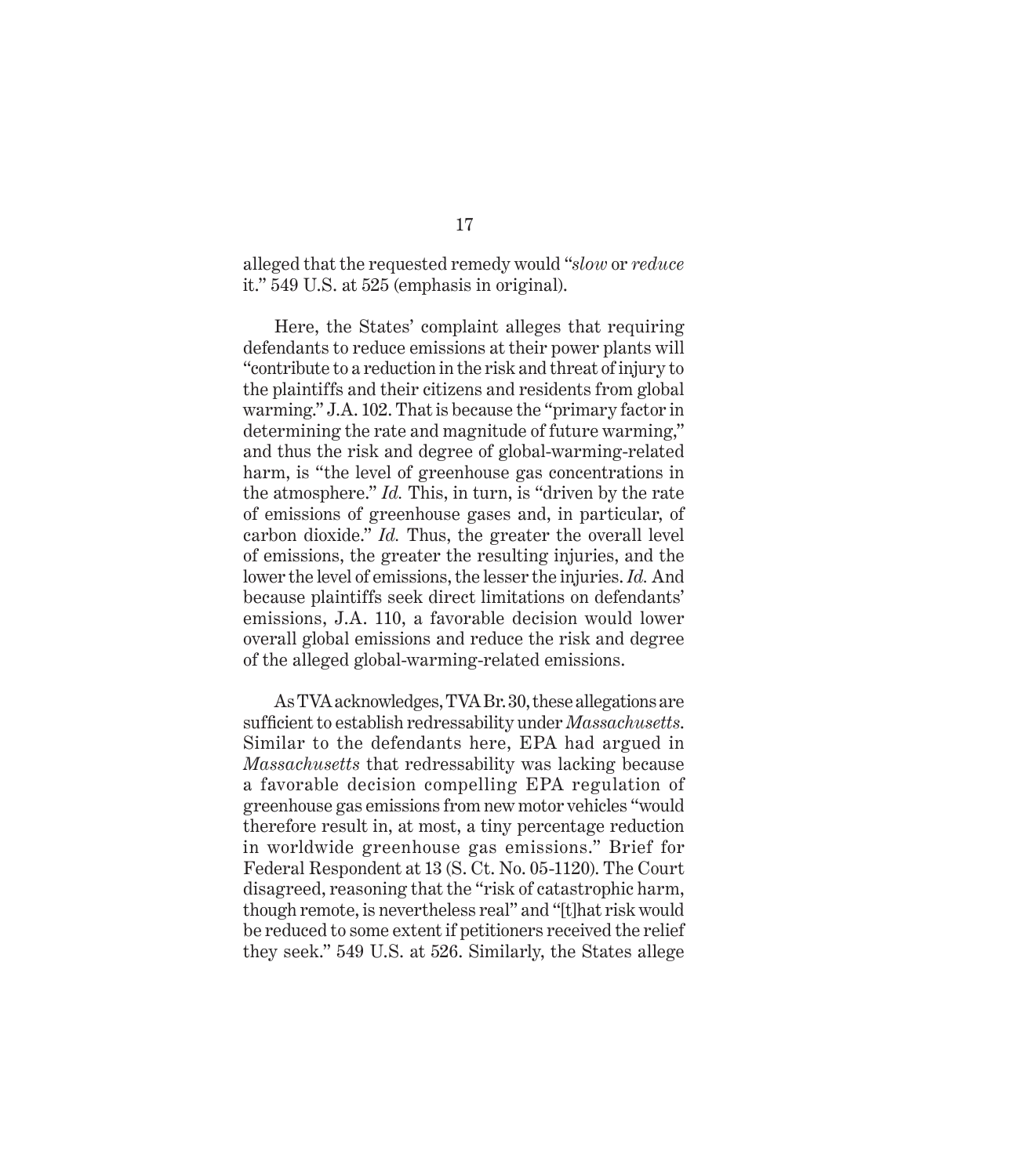that global warming will result in a number of serious harms, including heat-related deaths and respiratory illnesses, and that an order compelling defendants to decrease their emissions would reduce the risk of injury and severity of their injuries. J.A. 58, 83-84, 102.

Although *Massachusetts* relied in part on the fact that the States in that case had invoked a statutory remedy, 549 U.S. at 516-18, its discussion of Article III standing was not limited to statutory rights, and the Court expressly held that Massachusetts had satisfied "the most demanding standards of the adversarial process." 549 U.S. at 521. The Court relied in significant part on *Georgia*, a common-law nuisance case, for the proposition that "States are not normal litigants for purposes of invoking federal jurisdiction." *Id.* at 518. In *Georgia*, the Court ordered injunctive relief to abate a public nuisance even though the evidence might not have supported granting similar relief to a private plaintiff. *Id.* Affording special solicitude to the States in pursuing a remedy as *parens patriae* is therefore consistent with *Massachusetts* and *Georgia*.

#### **4.** *The States' standing here is even more fi rmly established than in* **Massachusetts***.*

As explained above, the States' standing here follows directly from *Massachusetts*, which held in almost identical circumstances that the States had standing to seek abatement of greenhouse-gas emissions. But the standing of the States in this case is even more firmly grounded than in *Massachusetts* in three respects.

a. *Massachusetts* addressed a petition for review of agency action, *see* 549 U.S. at 514, and thus was decided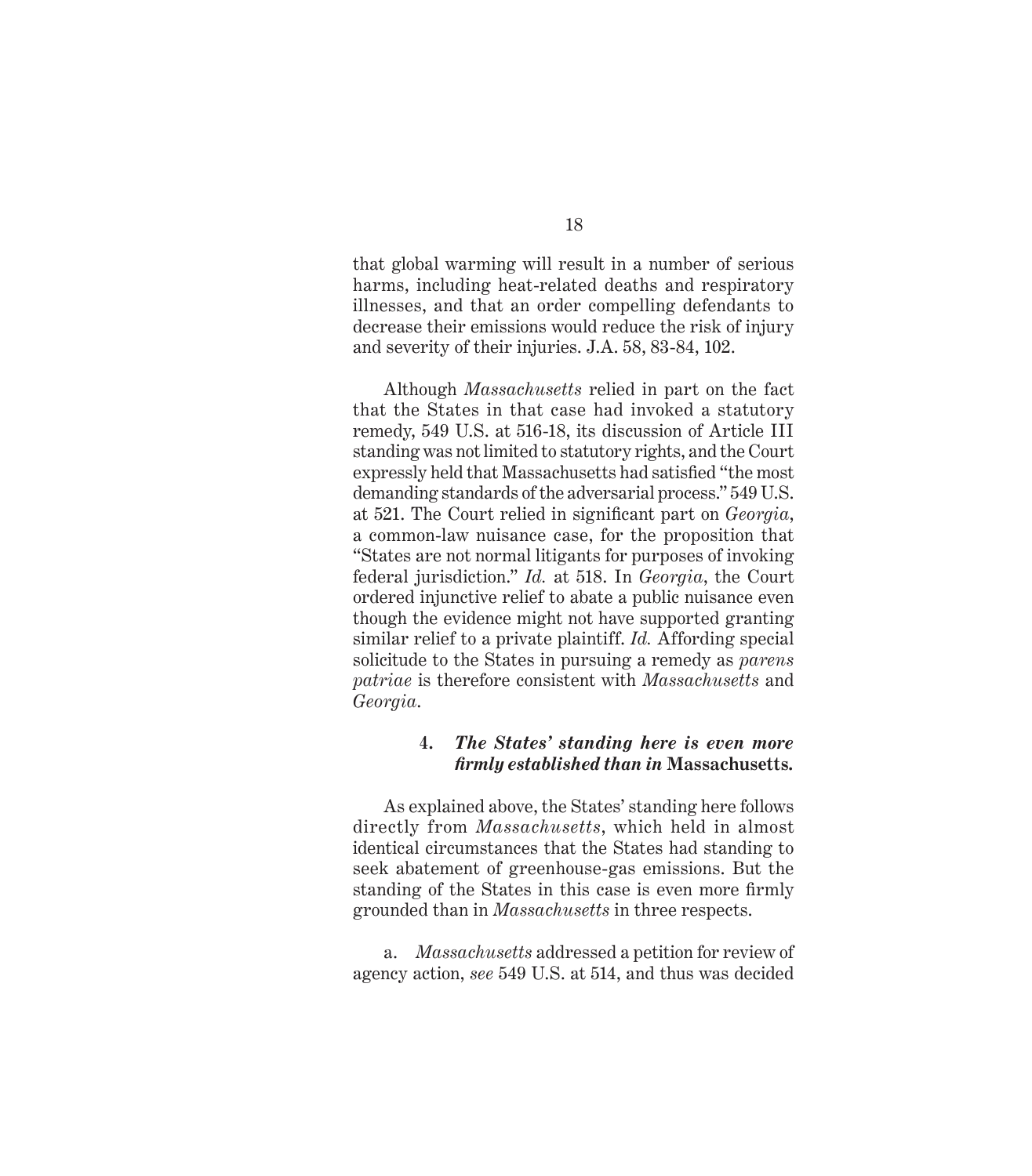under summary-judgment standards rather than (as here) motion-to-dismiss standards. *See Sierra Club v. EPA*, 292 F.3d 895, 899 (D.C. Cir. 2002). For example, although the dissenting justices in *Massachusetts* agreed that a State's loss of coastal lands *could* be an injury that confers standing, they concluded that the States in that case had not offered enough evidence that such loss was *actually* occurring or would be likely to occur in the near future. 549 U.S. at 541-42 (Roberts, C.J., dissenting); *see also Lujan*, 504 U.S. at 561 (at the summary judgment stage, the plaintiff cannot rely on "mere allegations" but rather must proffer evidence establishing the "specific fact" supporting standing) (quotation marks omitted).

This case, however, presents itself on a motion to dismiss, which means that "general factual allegations of injury resulting from the defendant's conduct may suffice" and the courts will presume that the general allegations embrace the specific facts needed to support standing. *Bennett v. Spear*, 520 U.S. 154, 168 (1997) (quotation marks omitted). As the court of appeals noted, at this point in the litigation the States "need not present scientific evidence to prove that they face future injury or increased risk of injury, that Defendants' emissions cause their injuries, or that the remedy they seek will redress those injuries." Pet. App. 43a; *see also Alliant Energy Corp. v. Bie*, 277 F.3d 916, 920 (7th Cir. 2002) (Easterbrook, J.) ("Skepticism about a plaintiff's ability to prove its claims is not a reason to dismiss a pleading, however. It is at most a reason to hold a hearing and require the plaintiff to pony up the  $proof.'')<sub>1</sub><sup>2</sup>$ 

<sup>2.</sup> For this reason, *amici* Southeast Legal Foundation, *et al.*, err in asking the Court to dismiss based on *amici*'s erroneous scientific analysis before plaintiffs have presented any evidence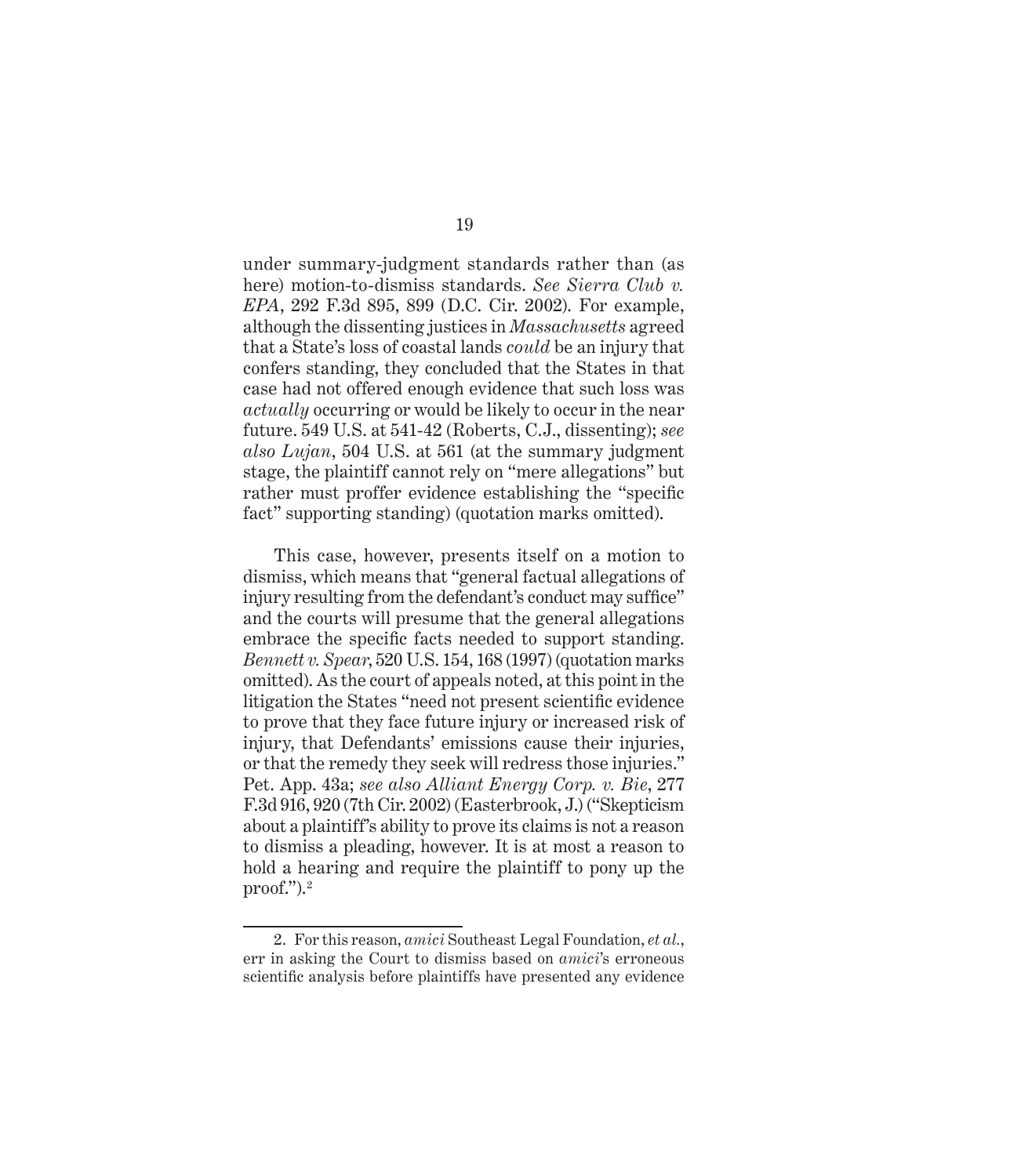b. Standing "is ordinarily substantially more difficult to establish" when—as in *Massachusetts*, but unlike here—the plaintiff's alleged harm flows not from the defendant's conduct directly but rather from third parties that could be regulated by the defendant. *Lujan*, 504 U.S. at 562 (quotation marks omitted). As TVA recognizes, the chain of causation is shorter here than the one at issue in *Massachusetts*, because the States "seek judicial relief directly from the entities responsible for the allegedly unlawful emissions." TVA Br. 31. To establish their public-nuisance claims, the States will have to show that defendants' emissions are causing an injury-in-fact to the public health or welfare. If the States prove injury and causation, they necessarily will have established their standing. *See Allen v. Wright*, 468 U.S. 737, 753 n.19 (1984) (traceability and redressability are "two facets of a single causation requirement") (quotation marks omitted).

It is irrelevant to redressability that "the vast bulk of greenhouse gas emissions are from sources that are not parties to this case and would not be reached by a decree in this case." Pet. Br. 24. Unlike in *ASARCO, Inc. v. Kadish*, 490 U.S. 605, 615 (1989), where the effectiveness of the remedy sought depended on "the unfettered choices made by independent actors not before the courts," redressability here does not depend on the conduct of third parties. *Cf. Massachusetts*, 549 U.S. at 526 ("A reduction in domestic emissions would slow the pace of global emissions increases, no matter what happens elsewhere.").3 Moreover, it is long established

of causation. *See* Brief of Southeastern Legal Foundation, *et al.*, as *Amici Curiae* in Support of Petitioners 20-37.

<sup>3.</sup> The complaint's allegations do not support the suggestion that defendants' competitors will increase their own emissions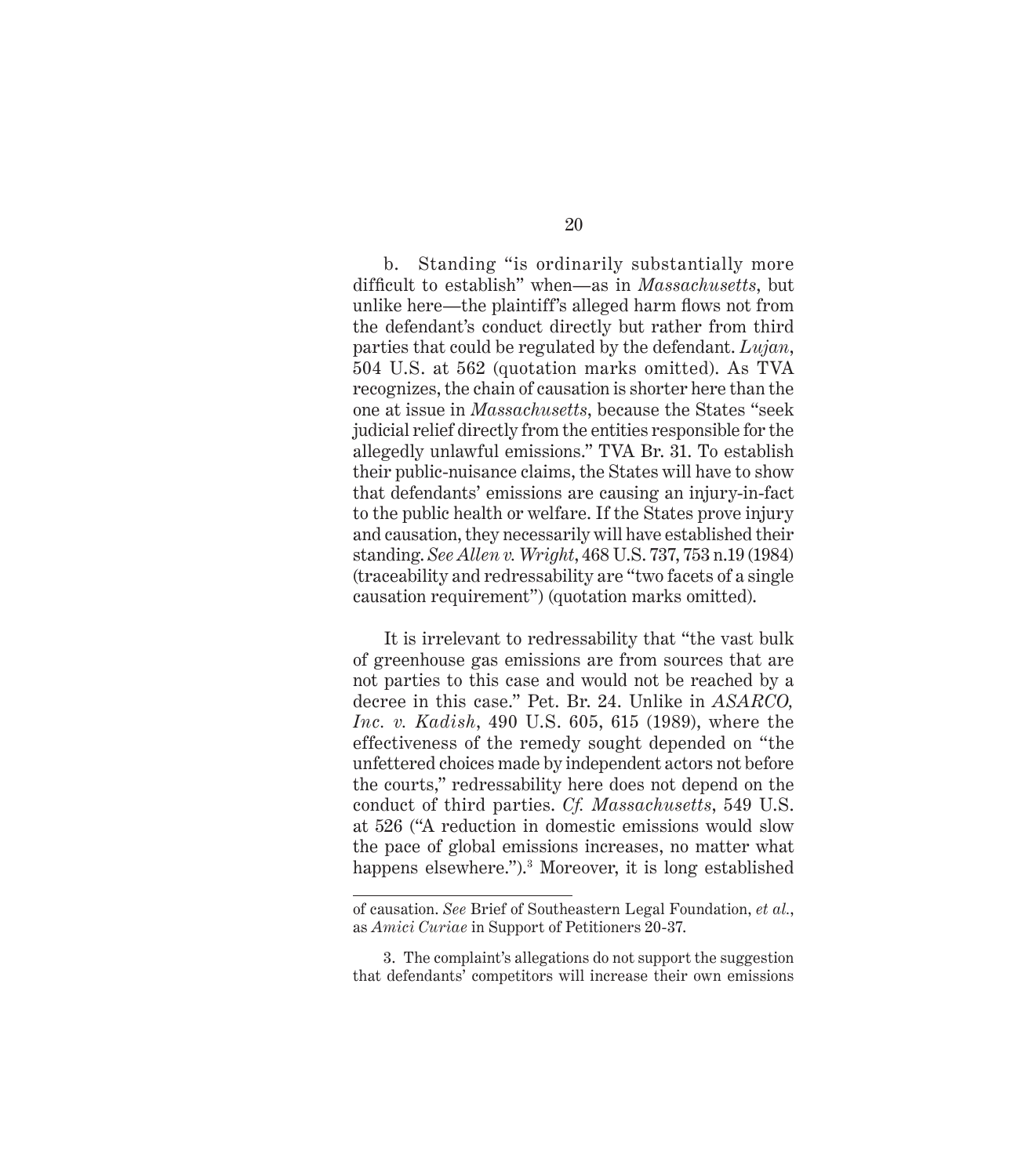that States may take incremental steps to protect their citizens by suing just some of the contributors to a public nuisance—for example, a single factory that is fouling the air in a city with many emitters, *Richards v. City of Seattle*, 114 P. 896 (Wash. 1911), a single mining company among many whose discharges are degrading a river, *People v. Gold Run Ditch & Mining Co.*, 4 P. 1152 (Cal. 1884), or a single slaughterhouse that is polluting the air into which there are many other emitters, *Dennis v. State*, 91 Ind. 291 (1883). Even if injuries suffered in 2011 could be traced to emissions from "a factory in China that same year, or just as easily to emissions from a California farm in 1961," Pet. Br. 18-19, the existence of other contributors to climate change is not dispositive either as a matter of substantive tort law or as a matter of standing.

c. Because this case—unlike *Massachusetts* involves only common-law claims, the concerns regarding the separation of powers that ultimately drive the standing doctrine, *see Allen*, 468 U.S. at 752, are not present here. The line of cases culminating in *Lujan* dealt solely with lawsuits brought to enforce statutory or constitutional provisions by taxpayers or others functioning as private attorneys general—lawsuits where injury-in-fact, traceability, and redressability are not subsumed within

in response to defendants' reductions. *See* Brief *Amicus Curiae* of Pacific Legal Foundation in Support of Petitioners 19. The complaint alleges that "[d]efendants have available to them practical, feasible and economically viable options for reducing carbon dioxide emissions without significantly increasing the cost of electricity to their customers." J.A. 58. Because defendants can achieve reductions without significantly raising customers' electricity costs, those customers are not likely to switch to defendants' competitors even if the competitors are not subject to an abatement order.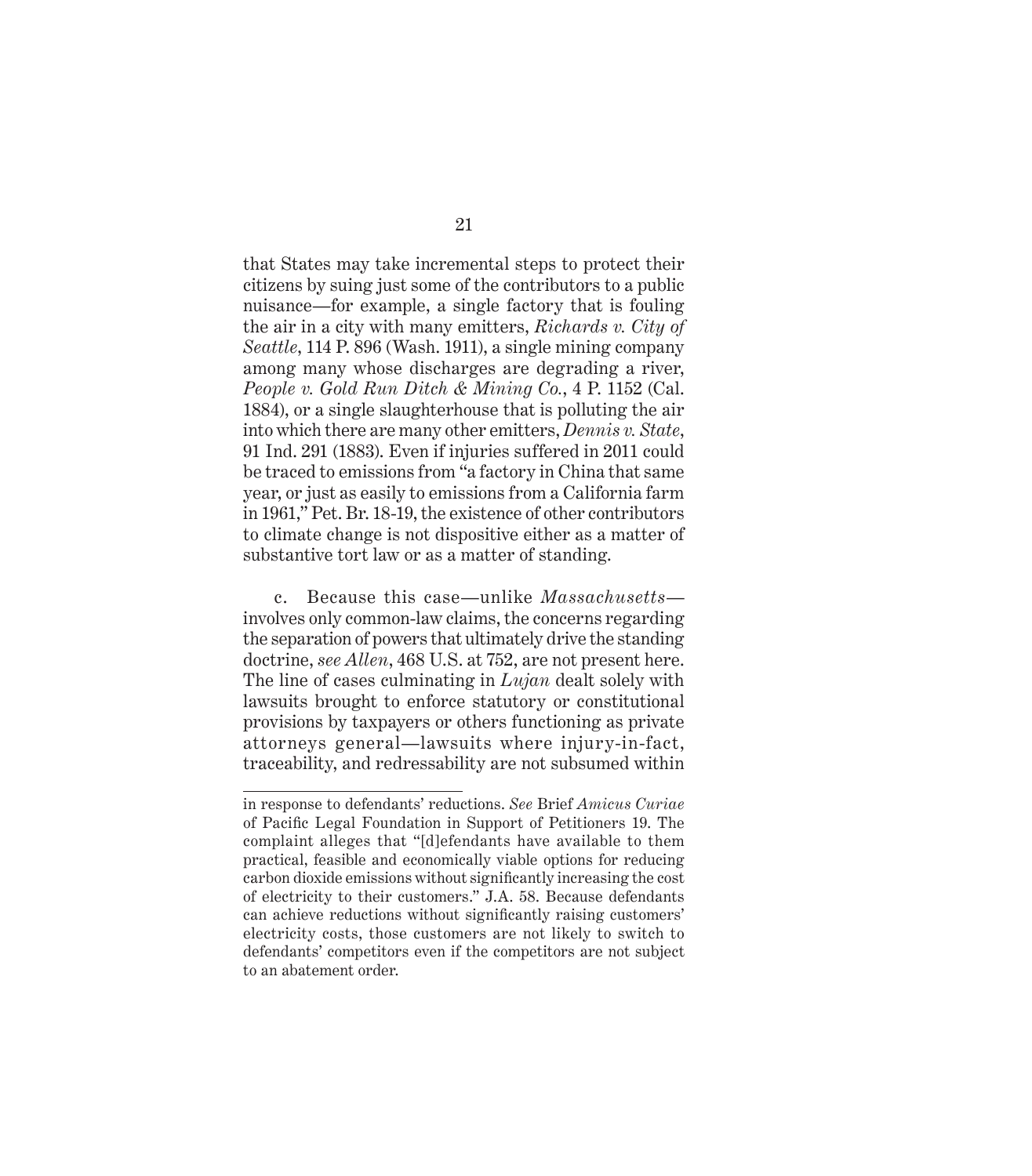the elements of the claim. In those cases, a threshold inquiry regarding standing serves a gatekeeping function to ensure that the plaintiffs "have a direct stake in the outcome." *Sierra Club v. Morton*, 405 U.S. 727, 740 (1972). The gatekeeping function is necessary because once the threshold question of standing is resolved, the parties and the court then proceed to address the proper application of the public law in question, an inquiry that often will not focus on the standing-conferring injury on the plaintiff.

By contrast, the merits inquiry in a lawsuit brought under the common law turns on that injury, and thus "standing to sue is self-evident." Charles A. Wright & Mary Kay Kane, *Law of Federal Courts* 69 (5th ed. 2007); *see also* Erwin Chemerinsky, *Federal Jurisdiction* § 2.3, at 68 (4th ed. 2003) ("Injury to rights recognized at common law—property, contracts, and torts—are sufficient for standing purposes."). In most common-law litigation, "there is scant need for courts to pause over the standing inquiry. One can readily recognize that the victim of an automobile accident or a party to a breached contract bears the kind of claim that he may press in court." *Gaston Copper Recycling Corp.*, 204 F.3d at 154; *see also Steel Co. v. Citizens for a Better Env't*, 523 U.S. 83, 89 (1998) ("[J]urisdiction is not defeated by the possibility that the averments might fail to state a cause of action on which petitioners could actually recover.") (quotation and alteration marks omitted).

The doctrine of standing "serves to identify those disputes which are appropriately resolved through the judicial process." *Whitmore v. Arkansas*, 495 U.S. 149, 155 (1990). Adjudicating common-law torts, including public-nuisance cases, is the essence of the business of the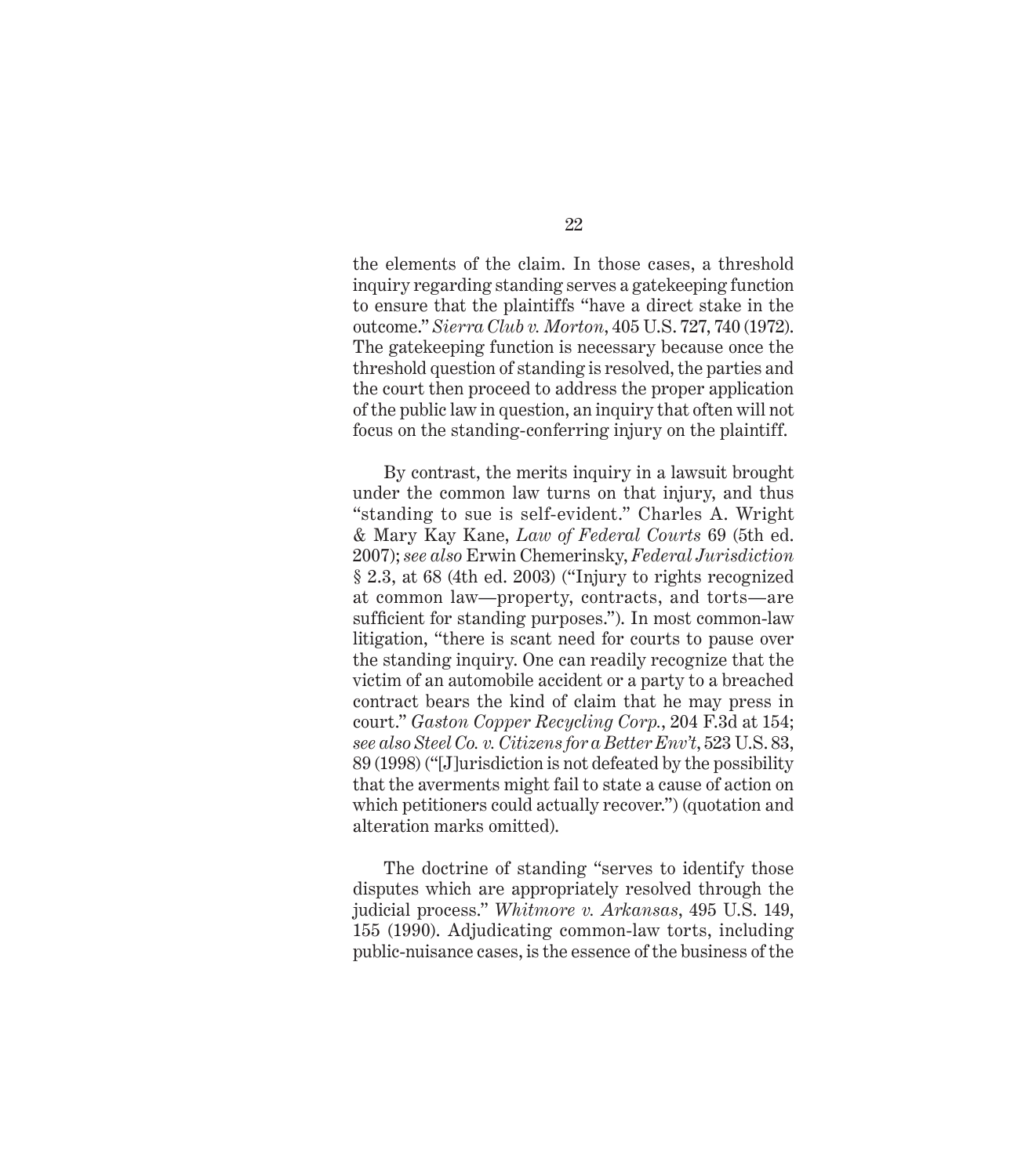judiciary. *See* TVA Br. 40 (the States' common-law claims "ask the judiciary to act in its own domain"). As a result, the gatekeeping function provided by a separate analysis of standing is unnecessary here.

**B. In light of the States' showing of concrete injury, there are no prudential limitations that require dismissal of the case.**

#### **1.** *The generalized-grievance doctrine is part of Article III, not prudential, standing.*

Although TVA agrees that the States have satisfied the requirements for Article III standing, it nonetheless argues that they do not have prudential standing because their public-nuisance claims amount to "generalized grievances" that are more appropriately addressed through the political process. TVA Br. 14-24. This argument—which was neither raised in nor decided by the lower courts—is inconsistent with this Court's standing jurisprudence. Prudential standing addresses issues such as whether the plaintiff's claims fall within the zone of interests protected by the statutory provision invoked in the suit, which is not at issue here. *See Bennett*, 520 U.S. at 162*.* But the generalized-grievance requirement is part of the Article III—not prudential—standing inquiry, because it addresses whether the plaintiff has suffered an injury-in-fact. *See, e.g.*, *Lance v. Coffman*, 549 U.S. 437, 439 (2007); *FEC v. Akins*, 524 U.S. 11, 23-24 (1998); *Lujan*, 504 U.S. at 573-74. Although the Court "has occasionally in dicta described the prohibition on generalized grievances as merely a prudential bar," the doctrine "squarely rest[s] on Article III considerations, as the analysis in *Lujan* . . . confirms." *Hein v. Freedom From Religion Found., Inc.*,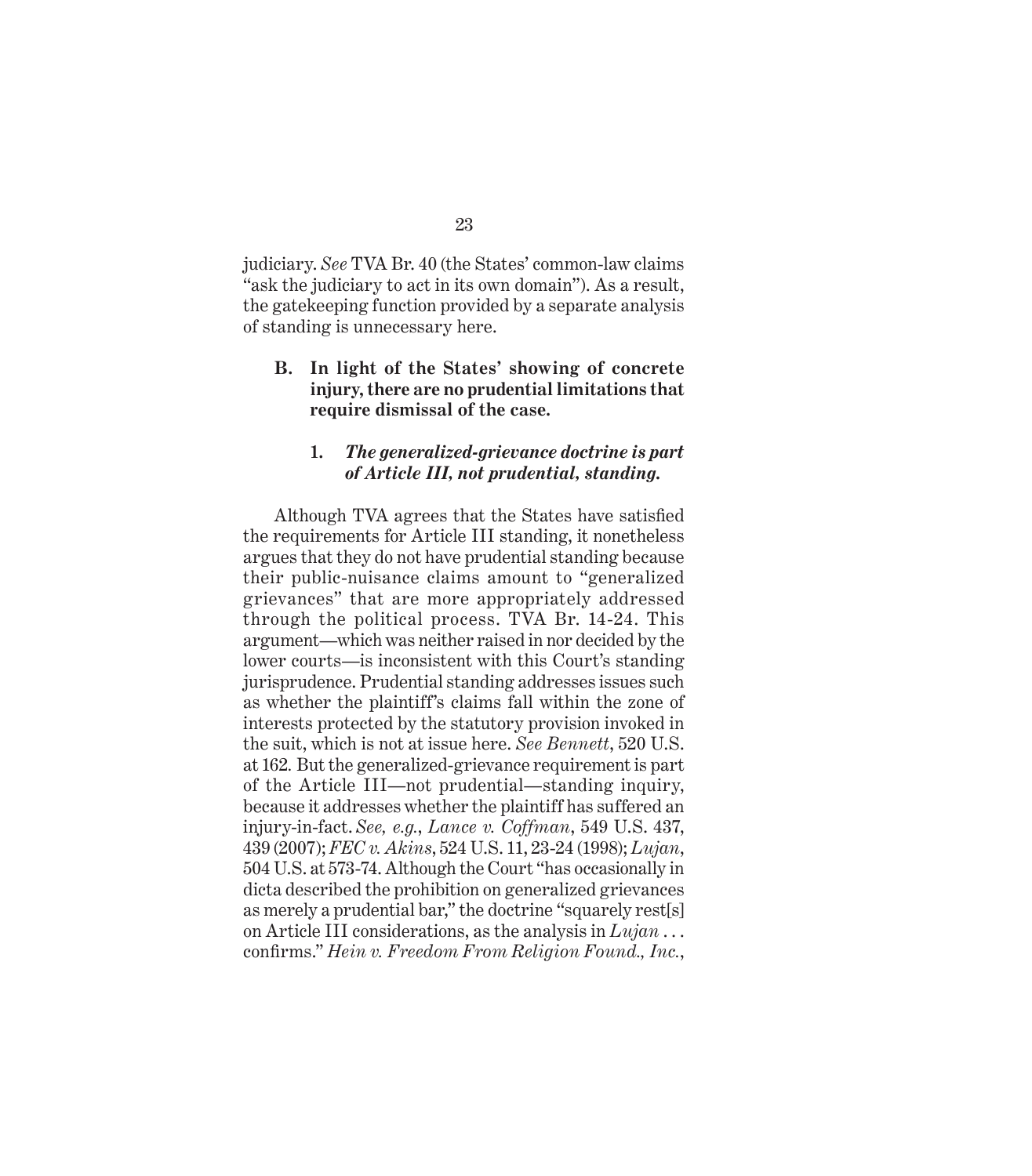551 U.S. 587, 634 n.5 (2007) (Scalia, J., concurring in the judgment). Because the States have satisfied Article III's injury-in-fact requirement, TVA's prudential standing argument adds nothing.

TVA all but admits as much, asserting that "the prudential-standing analysis articulated" in its brief "is distinct from, and would not alter, [the] Court's settled approach . . . in litigation to establish Article III injury." TVA Br. 21 n.7. In other words TVA is asking the Court to create a *new* rule of prudential standing that would allow for threshold dismissal of claims under an ill-defined balancing test without any connection to traditional standing requirements.

But the generalized-grievance doctrine is not a catchall for cases involving complex issues that could arguably be more efficiently or effectively addressed by regulation. *See* TVA Br. 18. Federal courts have a "virtually unfl agging obligation" to exercise their jurisdiction. *Colo. River Water Conservation Dist. v. United States*, 424 U.S. 800, 817 (1976). Moreover, all of the concerns TVA raises about this case can be addressed through conventional legal analysis. For example, TVA's argument about EPA's role under the Clean Air Act is indistinguishable from petitioners' arguments about whether the Act has displaced the States' common-law causes of action. *Compare* TVA Br. 15, 18, *with* Pet. Br. 40-46. And TVA's arguments about the purported difficulties in fashioning a remedy here are identical to petitioners' political-question arguments. *Compare* TVA Br. 15-21 *with* Pet. Br. 38-40, 46-51. The Court therefore should decline TVA's invitation to muddle settled principles of justiciability with a new prudential-standing test.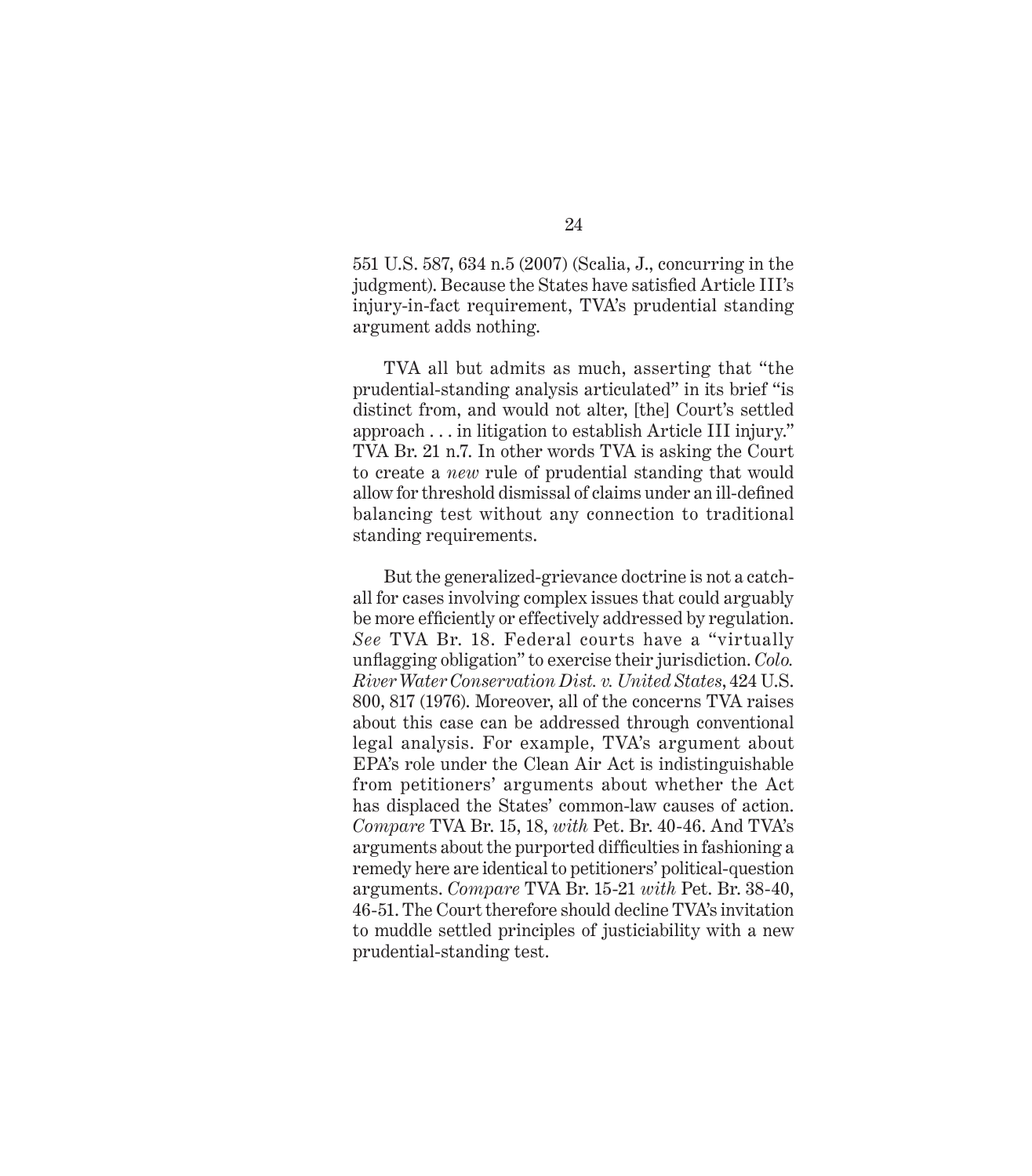#### **2.** *The States' claims are not generalized grievances.*

While global warming may cause widespread harm, that does not make the States' public-nuisance claims generalized grievances as this Court has used that term. Generalized grievances are "abstract and indefinite." *Akins*, 524 U.S. at 23. The quintessential generalized grievance is a case in which a group of plaintiffs sues only out of "common concern for obedience to law." *Id.* These kinds of disputes seek "what would, in effect, amount to an advisory opinion" and thus are more appropriate for the political process. *Id.* at 24.

But this case presents something quite different. Grievances are not generalized if the alleged harm is concrete rather than abstract, even if it is also widespread. In *Akins*, for example, the Court examined whether voters had suffered an injury-in-fact from their inability to obtain information about an organization's donations to political candidates. 524 U.S. at 20-21. Although the voters' alleged "informational injury" was "widely shared" by the public at large, the Court nevertheless found that the injury was "sufficiently concrete and specific" to overcome the limitation associated with generalized grievances. *Id.* at 24-25. The Court also identified a "widespread mass tort" as the kind of claim that, while affecting "large numbers of individuals suffering the same common-law injury," would nevertheless "count as an injury in fact." *Id*. (quotation and alteration marks omitted); *see also Lujan*, 504 U.S. at 572 (also identifying a mass tort as the kind of claim that impacts a large number of people but nevertheless would meet the concrete-injury requirement).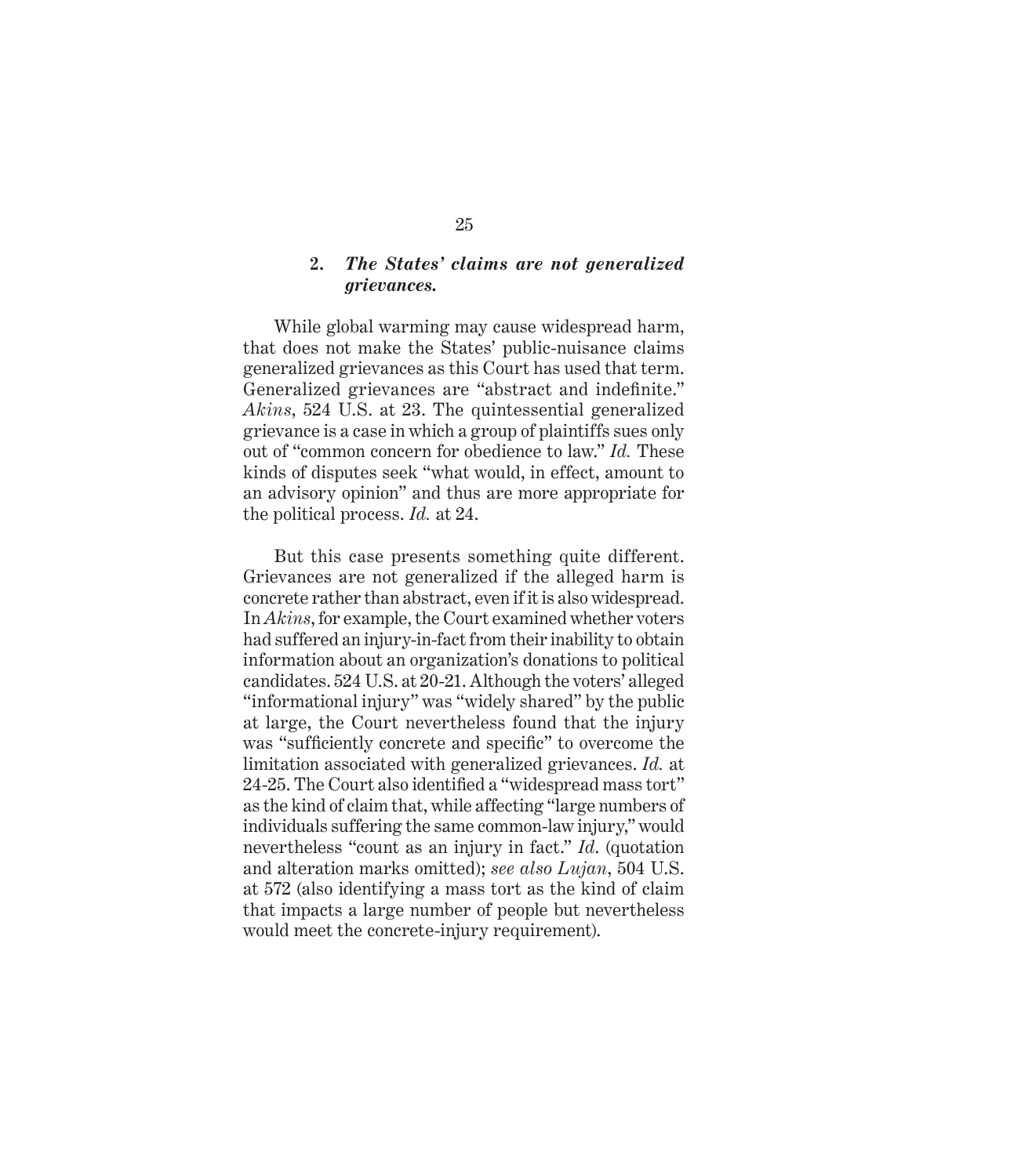The States' public-nuisance claims here allege concrete injuries—to their interests both as landowners and as *parens patriae—*arising out of a mass tort, which *Akins* and *Lujan* held are sufficient for standing. And the complaint goes beyond the requirements of *Akins*, because it also alleges impacts of global warming that are *particularized* to each of the States, based on the diverse nature of the public resources at issue and each State's unique geography. *Cf. Akins*, 524 U.S. 35 (Scalia, J., dissenting) (arguing that injuries must be particularized to avoid being generalized grievances). The States' claims therefore are not abstract or indefinite, or seeking an advisory opinion. They are not generalized grievances as this Court has used that term.

To the extent that the States make claims alleging harm to the general public, they do so in their unique capacities as *parens patriae* and as sovereigns seeking to abate a public nuisance, which by definition involves a harm to the general public. *See* Restatement (Second) of Torts § 821B (defining "public nuisance," *inter alia*, as "an unreasonable interference with a right common to the general public"). As this Court recognized in *Snapp*, there is a long line of cases in which "States successfully sought to represent the interests of their citizens in enjoining public nuisance." 458 U.S. at 603. And as explained above, the States have met the requirements identified by *Snapp* for asserting their *parens patriae* claims. This demonstrates that their interest is concrete, not abstract, and therefore sufficient to confer standing. *See Md. People's Counsel v. FERC*, 760 F.2d 318, 321 (D.C. Cir. 1985) (Scalia, J.) ("It is unquestionable that a state, in its *parens patriae* capacity, does qualify as personally suffering some actual or threatened injury") (quotation and alteration marks omitted).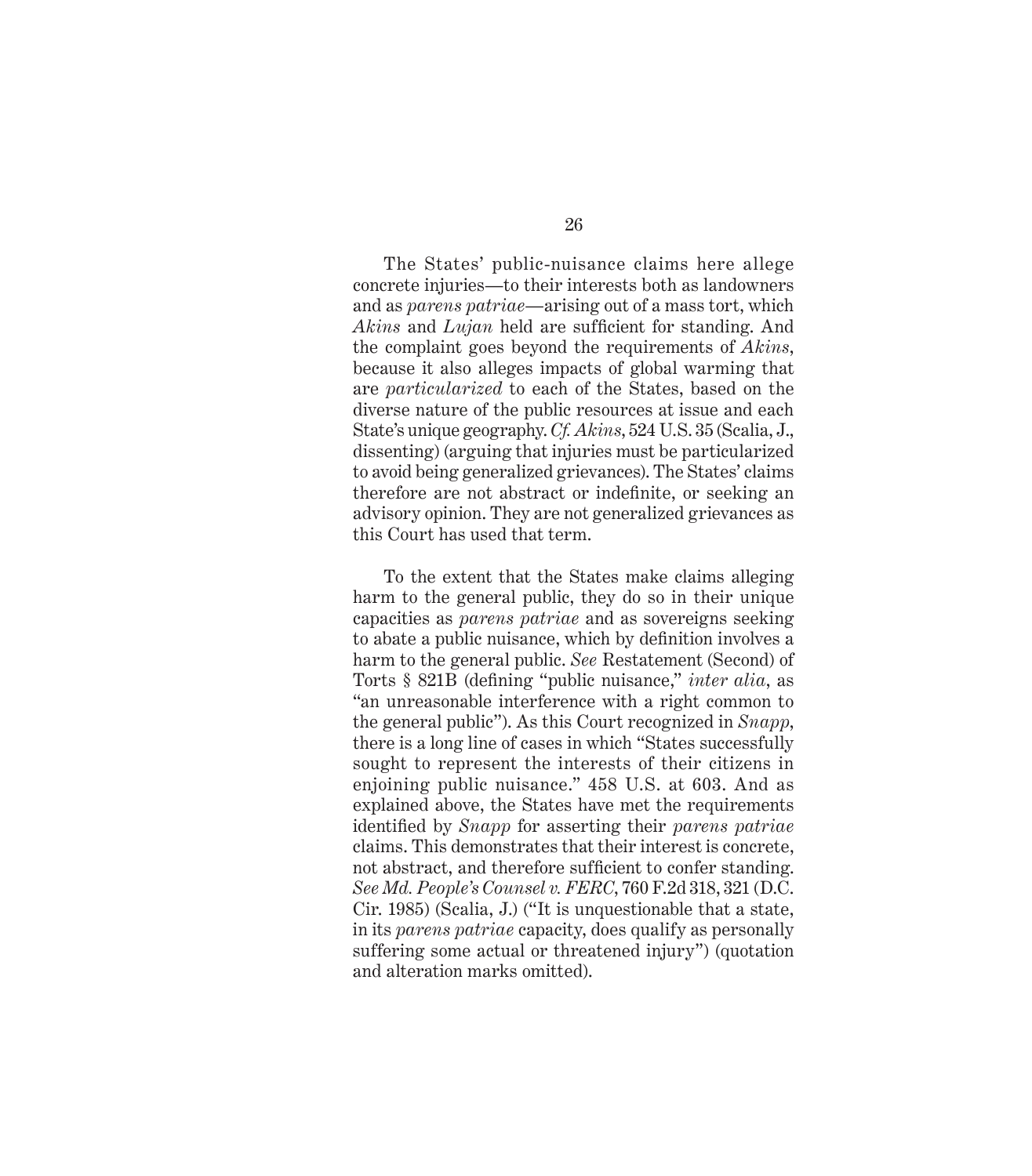# 27

#### **II. THE POLITICAL-QUESTION DOCTRINE DOES NOT BAR ADJUDICATION OF PLAINTIFFS' COMMON-LAW CLAIMS.**

The political-question doctrine is a limited exception to the obligation of the federal courts to exercise jurisdiction, invoked sparingly by the Court to prevent inappropriate interference by the judiciary in the business of the political branches. *United States v. Munoz-Flores*, 495 U.S. 385, 394 (1990). The separation-of-powers concerns that gave rise to the doctrine have vitality only in a small number of constitutional and foreign affairs cases and are not present in common-law tort cases like this one, which are at the core of what the judicial branch does. Nor, in any event, do plaintiffs' particular claims have any of the features of a true political question, such as a lack of judicially manageable standards.

#### **A. The political-question doctrine is limited to foreign affairs and constitutional issues, which are not present here.**

1. The political-question doctrine applies only to cases implicating separation-of-powers concerns, and not to common-law tort claims like those at issue here. The Court's extensive review of the history and evolution of the political-question doctrine in *Baker v. Carr*, 369 U.S. 186, 208-235 (1962), confirms the limited scope of the doctrine. The Court in *Baker* first clarified that the "nonjusticiability of a political question is primarily a function of the separation of powers." *Id.* at 210. Because this is ultimately an "exercise in constitutional interpretation," *id.* at 211, a court must look primarily to the Constitution to determine whether a matter has been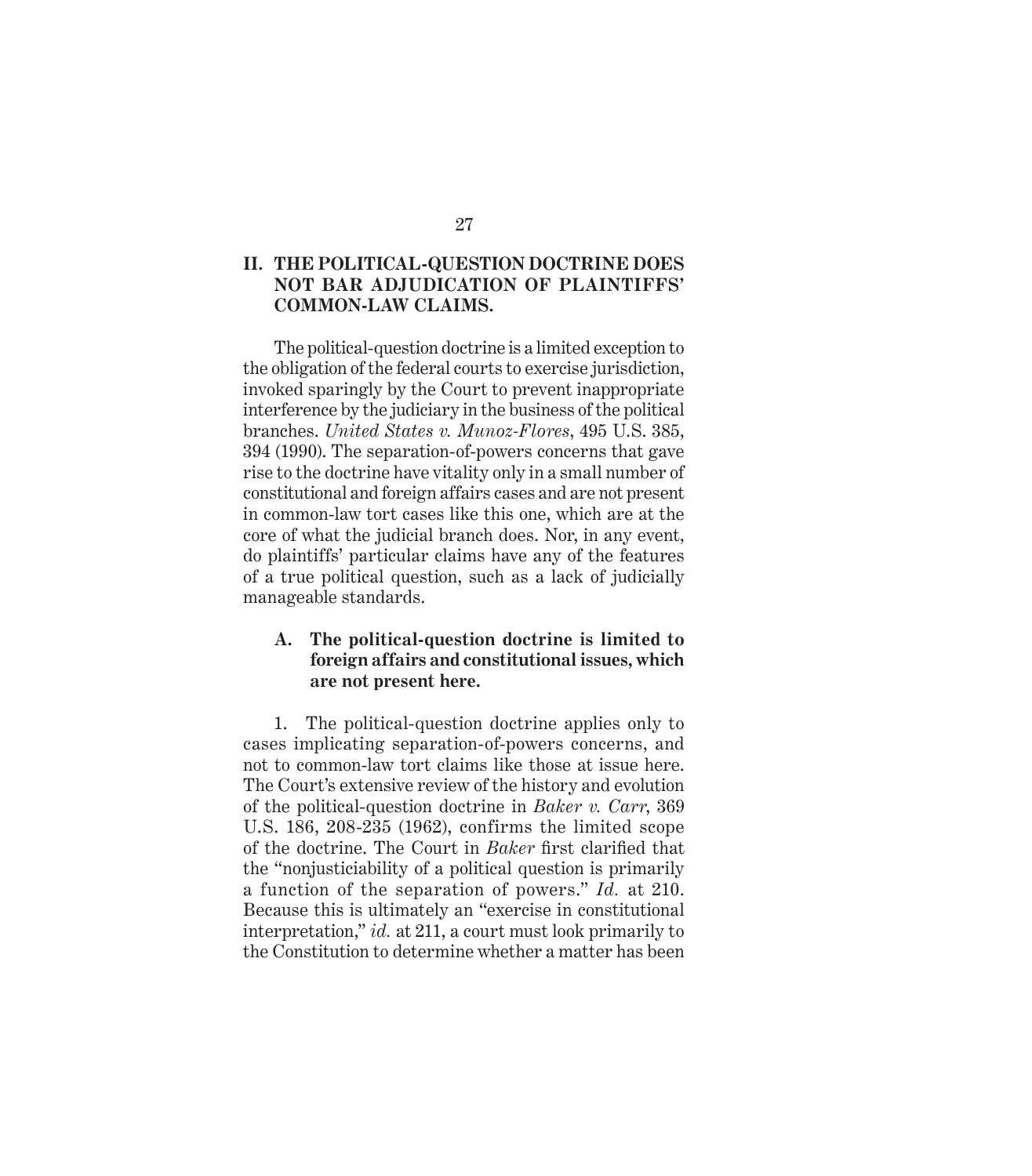committed, either explicitly or implicitly, to the political branches to the exclusion of the judiciary.

*Baker* involved a challenge under the Equal Protection Clause to a State's apportionment of its legislators among counties. To determine whether the case was justiciable, *Baker* reviewed the cases in which the Court had previously considered the political-question doctrine and identified several factors that had given rise to separation-of-powers concerns, including "a textually demonstrable constitutional commitment of the issue to a coordinate political department," "a lack of judicially discoverable and manageable standards for resolving it," and "the impossibility of deciding without an initial policy determination of a kind clearly for nonjudicial discretion." *Id.* at 217.

Most of the political-question cases discussed in *Baker* concerned the area of foreign affairs, which the Constitution unambiguously commits to the political branches. *Id.* at 211-14 & n.31. The cases concerning domestic controversies each involved a constitutional issue, and the political-question discussion in those cases generally centered on the textual-commitment test. The Court did not invoke the "lack of judicially discoverable and manageable standards" to describe a factually complex question, as defendants seek to do here. Instead, the Court referred to a lack of judicially discoverable or manageable standards in the course of explaining that the matter implicated a particular constitutional provision that lacked such standards, or that the matter was textually committed to a political branch that had not enunciated any standards. For example, in *Coleman v. Miller*, 307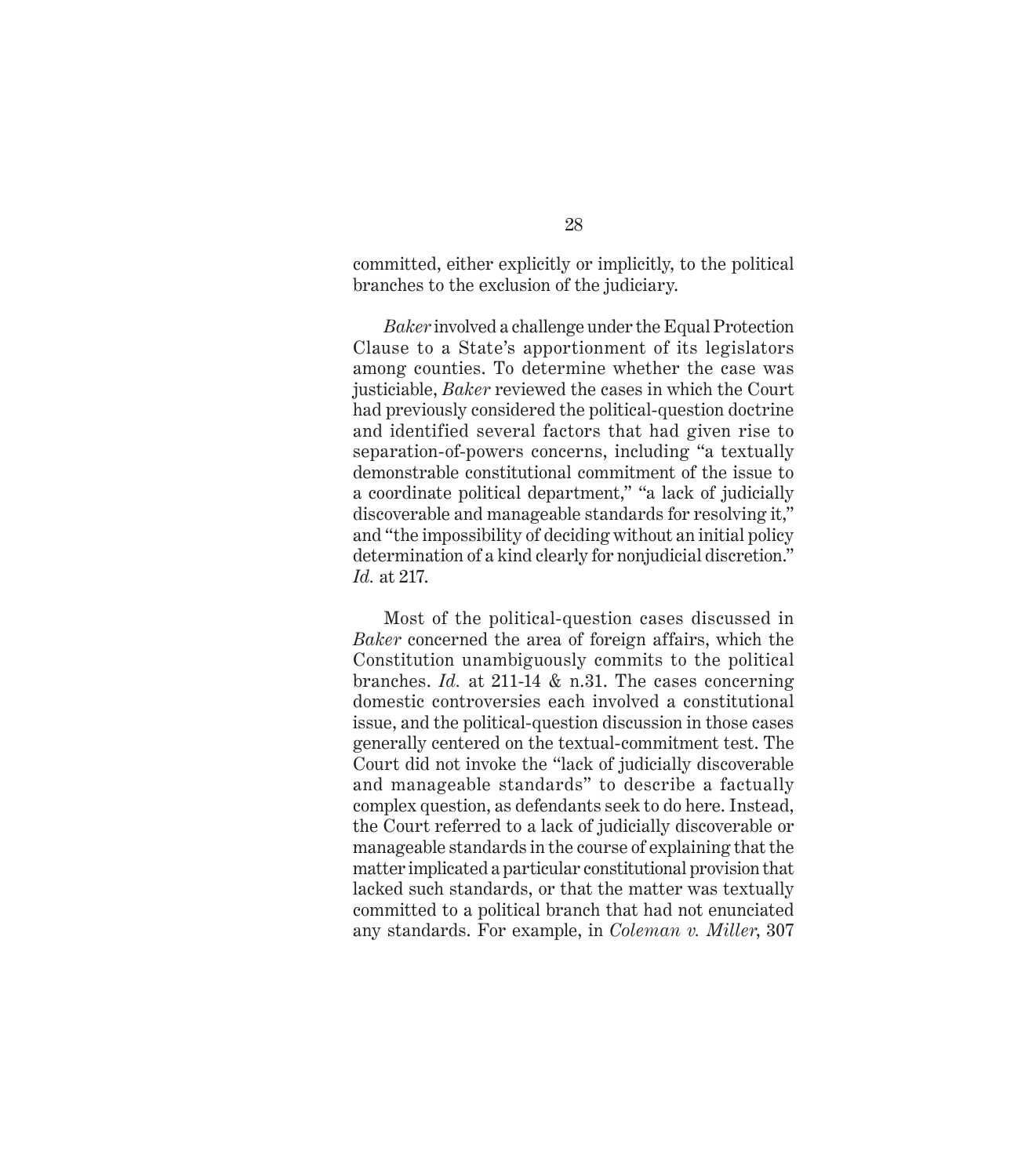U.S. 433 (1939), the Court dismissed a claim that a State's ratification of a constitutional amendment failed to satisfy Article V's requirements, because the questions involved were committed to Congress and neither Article V nor any statute provided criteria for a judicial determination. Similarly, in *Luther v. Borden*, 48 U.S. (7 How.) 1 (1849), the Court dismissed a trespass claim that depended on determining which of two competing state governments in Rhode Island was legitimate, because the Guarantee Clause commits that question to Congress and does not provide "a repository of judicially manageable standards which a court could utilize independently in order to identify a State's lawful government," *Baker*, 369 U.S. at 223. Unlike these cases, the Court in *Baker* determined that the Equal Protection Clause claim before it did not raise any question to be decided by a political branch and that "[j]udicial standards under the Equal Protection Clause are well developed and familiar." *Id.*

The few cases dismissed by this Court on politicalquestion grounds since *Baker* also involved constitutional challenges to the actions of another branch of government. *Vieth v. Jubelirer*, 541 U.S. 267, 290 (2004) (plurality opinion) (legislative gerrymandering of congressional districts); *Nixon v. United States*, 506 U.S. 224, 228-36 (1993) (Senate procedure for impeaching a federal judge); *Gilligan v. Morgan*, 413 U.S. 1, 6 (1973) (National Guard's standards for weaponry, training, and other matters). When this Court found a lack of judicially discoverable or manageable standards in these cases, it did so only as a basis for determining that the constitutional claim was within the province of another branch. *Vieth*, 541 U.S. at 305 (plurality opinion); *Nixon*, 506 U.S. at 228-31.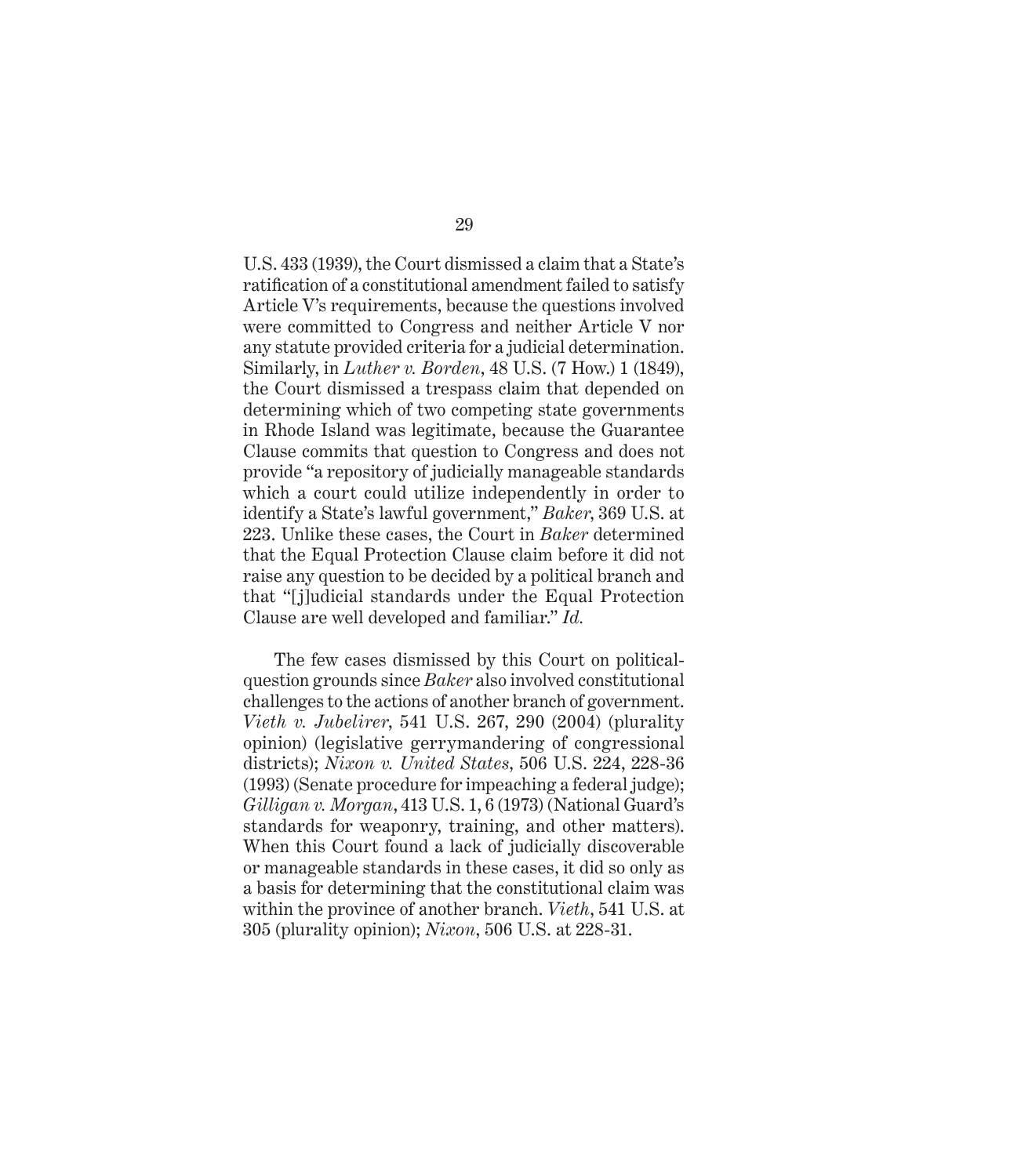2. This Court has never held that the politicalquestion doctrine bars adjudication of a tort case absent a question of constitutional law or foreign affairs—neither of which is present here.4 Nor should the doctrine be extended to such a case. Outside of these contexts, common-law claims do not implicate separation-of-powers issues. Instead, they require the judiciary "to act in the manner traditional for English and American courts." *Vieth*, 541 U.S. at 278 (plurality opinion); *see also* TVA Br. 40 (plaintiffs "ask the judiciary to act in its own domain by applying judicially fashioned federal common law in a new context").

Nor does the judiciary's exercise of power in commonlaw cases present any danger of an irreconcilable conflict between the branches, because the political branches remain free to modify or displace common-law principles. EPA may limit carbon-dioxide emission from existing power plants, and thereby displace plaintiffs' federal common-law claims. Congress similarly may pass legislation modifying or displacing federal common law in this area. As a result, this case presents no risk that the judiciary will develop a "parallel" regulatory system that would "frustrate and complicate" EPA's regulatory undertakings, TVA Br. 38, or that common-law decisions

<sup>4.</sup> Defendants have abandoned their argument that plaintiffs' claims interfere with the President's authority over foreign affairs. *See* Pet. App. 24a. Their *amici* Law Professors cite a handful of lower-court cases that applied the political-question doctrine to bar adjudication of common-law claims, but those cases all turned on an issue of foreign policy or military affairs that the courts found to be exclusively committed to the political branches. *See*  Brief for Law Professors as *Amici Curiae* in Support of Petitioners 22-23.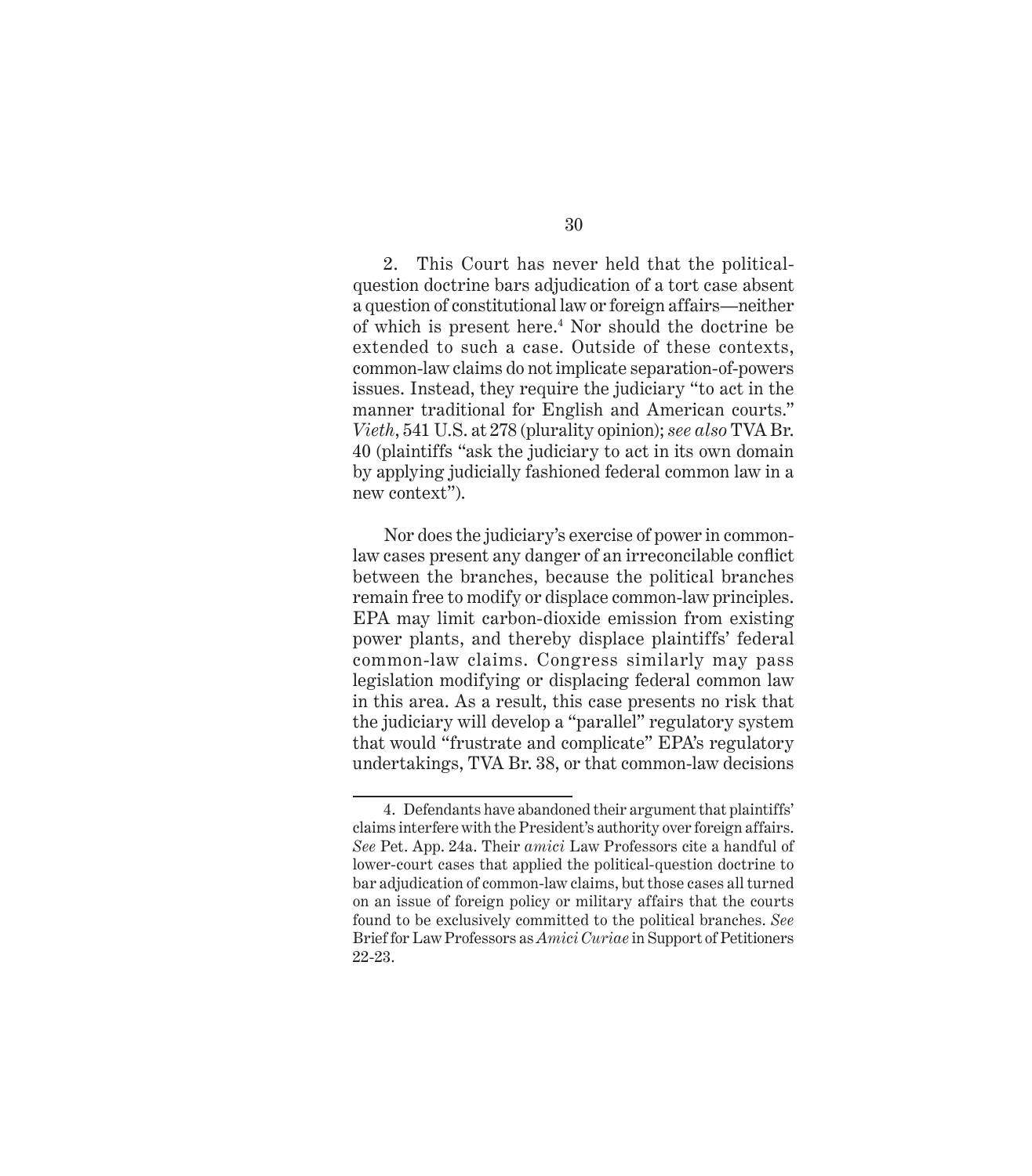will "conflict<sup>[]</sup> with current and future legislation and regulation addressing greenhouse gas emissions," Pet. Br. 51. That makes this case quite different from one raising true political questions, which are matters of constitutional interpretation about the political branches' respective powers and therefore may not be susceptible to correction by those branches. *Cf. Burnet v. Coronado Oil & Gas Co.*, 285 U.S. 393, 409-10 (1932) (Brandeis, J., dissenting) (political branches are not free to correct judicial error with respect to constitutional rulings). And to the extent that the regulatory and judicial processes are proceeding in parallel, the district court has the discretion to manage the case in a way to avoid any conflict, such as by staying proceedings to allow the rulemaking to play out.5

#### **B. The** *Baker v. Carr* **factors do not bar adjudication of plaintiffs' claims.**

1. Defendants argue that plaintiffs' federal commonlaw claims present a political question because publicnuisance law inherently suffers from two of the factors identified in *Baker*, 369 U.S. at 217: a lack of judicially

<sup>5.</sup> There is also no danger that adjudication of the States' federal common-law claims would undermine the cooperative federalism scheme embodied in the Clean Air Act, as claimed by the *amici* States supporting petitioners. *See* Brief of States of Indiana, et al. as *Amici Curiae* in Support of Petitioners 12-23. As explained below (p. 53), the States' role under the Clean Air Act is to implement and enforce federal standards, the promulgation of which will displace federal common law. In any event, "it is the relationship between the judiciary and the coordinate branches of the Federal Government, and not the federal judiciary's relationship to the States, which gives rise to the 'political question.'" *Baker*, 369 U.S. at 210.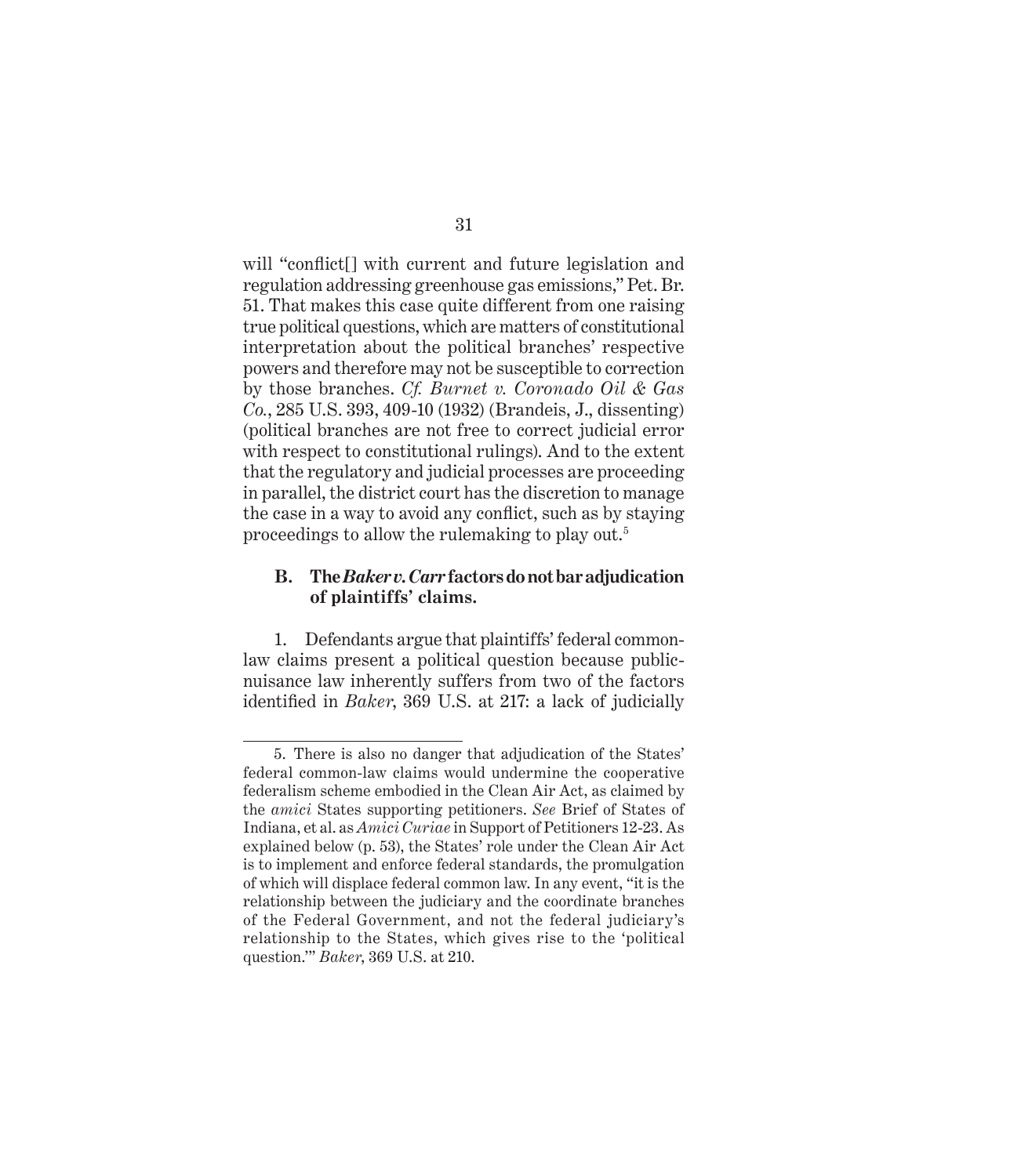discoverable and manageable standards, and initial policy determinations of a kind clearly for nonjudicial discretion. Pet. Br. 46-47. But public-nuisance law is a settled part of the common law created by the judiciary itself, so the standards that govern it were necessarily judicially discovered and any policy determinations that it requires are necessarily of a kind for judicial discretion.

There are long-established standards for deciding plaintiffs' public-nuisance claims. *See, e.g.*, *Missouri II*, 200 U.S. at 520; *Missouri I*, 180 U.S. at 248*; Georgia v. Tenn. Copper Co.*, 237 U.S. 474, 474-78 (1915); *Georgia*, 206 U.S. at 236-39. As this Court recognized more recently in a different context, nuisance law "ordinarily entails" "analysis of, among other things, the degree of harm to public lands and resources" from the challenged activity, the "social value" of the activity, and "the relative ease with which the alleged harm can be avoided." *Lucas v. S.C. Coastal Council*, 505 U.S. 1003, 1030-31 (1992). These standards are judicially manageable; indeed, courts are required to apply them as a matter of constitutional law in some takings litigation. *See id.* As the court of appeals recognized, Pet. App. 82a-83a, these standards have been distilled in the *Restatement*, which provides that a public nuisance is "an unreasonable interference with a right common to the general public," taking into account several factors, including whether the conduct (1) interferes with public health; (2) "is proscribed by a statute, ordinance or administrative regulation"; or (3) "is of a continuing nature or has produced a permanent or long-lasting effect." Restatement (Second) of Torts § 821B(1), (2)(a)-(c).

Contrary to defendants' assertion, Pet. Br. 47, in this public-nuisance case (unlike in a private-nuisance case)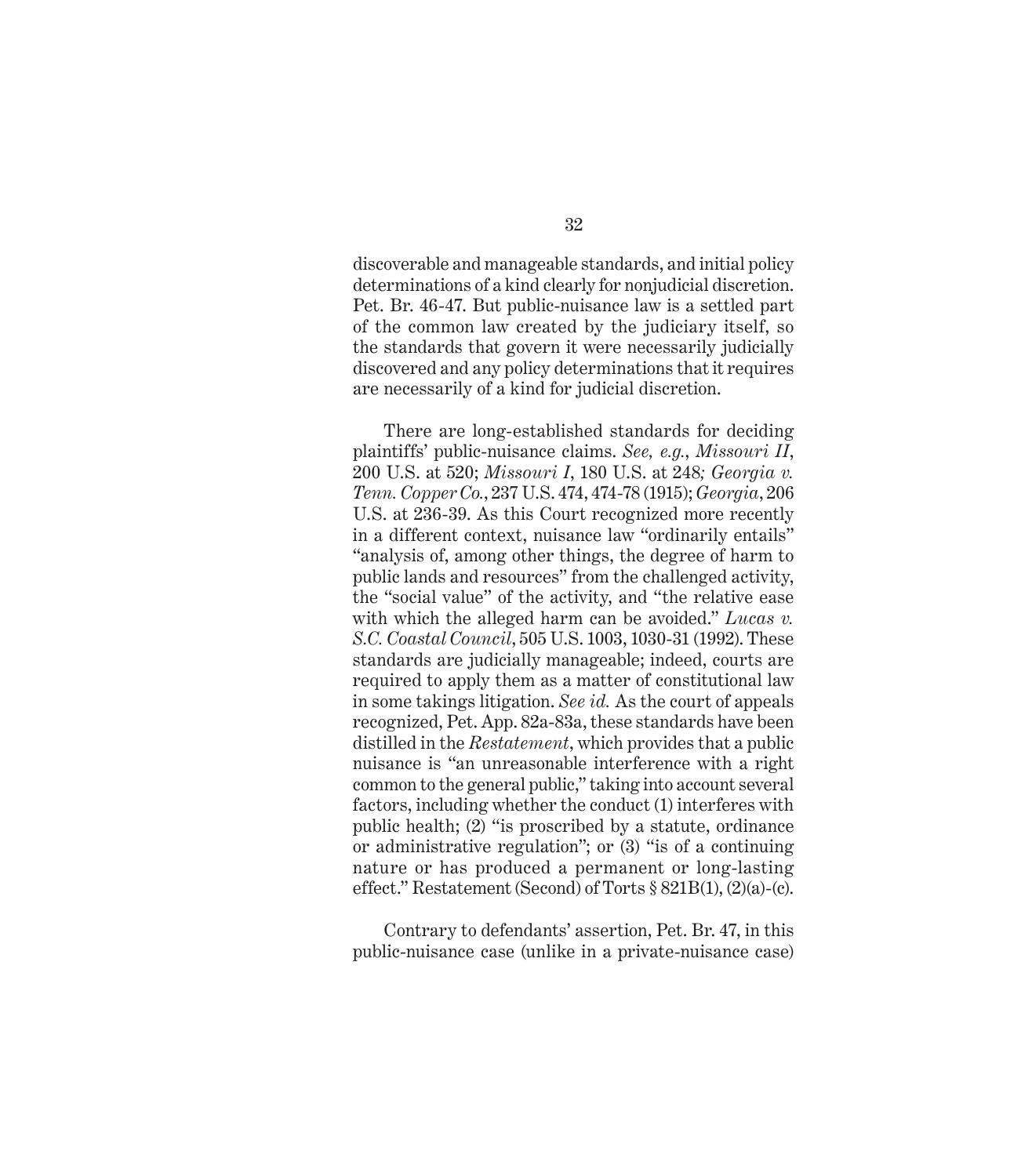it is doubtful that the district court will need to weigh the gravity of the harm caused by defendants' emissions against the utility of the conduct to determine liability. *See*  Robert Abrams & Val Washington, *The Misunderstood Law of Public Nuisance: A Comparison with Private Nuisance Twenty Years After* Boomer, 54 Alb. L. Rev. 359, 368-69 (1990); *see also Georgia*, 206 U.S. at 237-39 (finding, without any inquiry into fault, that Georgia adequately pleaded a public-nuisance claim and was entitled to an injunction); *Illinois v. City of Milwaukee*, 599 F.2d 151, 165 (7th Cir. 1979) ("The elements of a claim based on the federal common law of nuisance are simply that the defendant is carrying on an activity that is causing an injury or significant threat of injury to some cognizable interest of the complainant."), *rev'd on other grounds*, 451 U.S. 304 (1981).

But even if a court were required to determine the reasonableness of defendants' conduct, that would not turn this case into a political question. The Court has never found a political question merely because a case involves a broad standard that courts must tailor to the particular behavior at issue. *See Munoz-Flores*, 495 U.S. at 396 ("Surely a judicial system capable of determining when punishment is 'cruel and unusual,' when bail is '[e]xcessive,' when searches are 'unreasonable,' and when congressional action is 'necessary and proper' for executing an enumerated power is capable of making the more prosaic judgments demanded by adjudication of Origination Clause challenges.").<sup>6</sup> In fact, applying broadly

<sup>6.</sup> As counsel for the private defendants has acknowledged in advocating for a repudiation of the political-question doctrine entirely, when courts perform their "traditional judicial function,"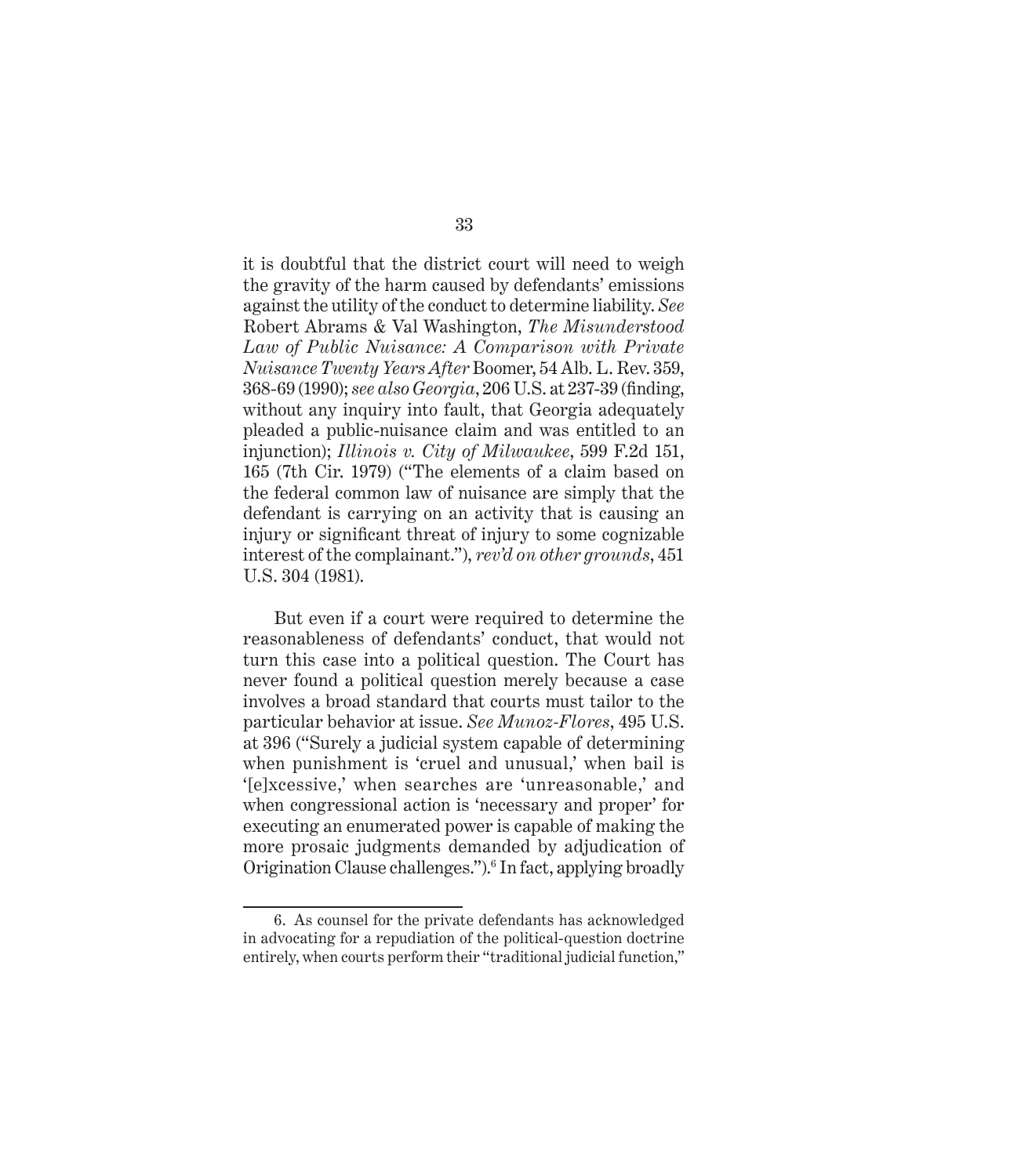stated principles to the specific facts and circumstances of a case is the very nature of common-law adjudication. *See Khulumani v. Barclay Nat'l Bank Ltd.*, 504 F.3d 254, 290 (2d Cir. 2007) (Hall, J., concurring) ("Common law decisionmaking proceeds through the incremental, analogical application of broadly-stated principles, and it is therefore not amenable to the formulation of finely detailed rules in the manner of a regulatory code.").

Defendants also express concern that complex questions of causation make this case unmanageable for a court, Pet. Br. 49-50, but again the Court has never found a political question simply because a claim involves a complex chain of causation or difficult scientific questions. Indeed, complex causation issues occur repeatedly in, for example, toxic tort litigation, where courts must weigh scientific evidence regarding chemical pathways and the etiology of disease. The science relevant to carbon dioxide's impact on climate is, for the most part, governed by basic, long-established principles of chemistry and physics. *See*, *e.g.*, National Research Council, *Advancing the Science of Climate Change* (2010); Intergovernmental Panel on Climate Change, *Climate Change 2007: Synthesis Report*  $(2007).7$ 

they "are often called upon to apply generalized and ambiguous abstract principles to specific factual situations, even when the application of those principles is unclear." Martin H. Redish, *Judicial Review and the "Political Question*,*"* 79 Nw. U. L. Rev. 1031, 1060 (1984).

<sup>7.</sup> The National Research Council's report is available at http://www.americasclimatechoices.org/panelscience.shtml, and the Intergovernmental Panel's report is available at http://www. ipcc.ch/publications\_and\_data/ar4/syr/en/contents.html.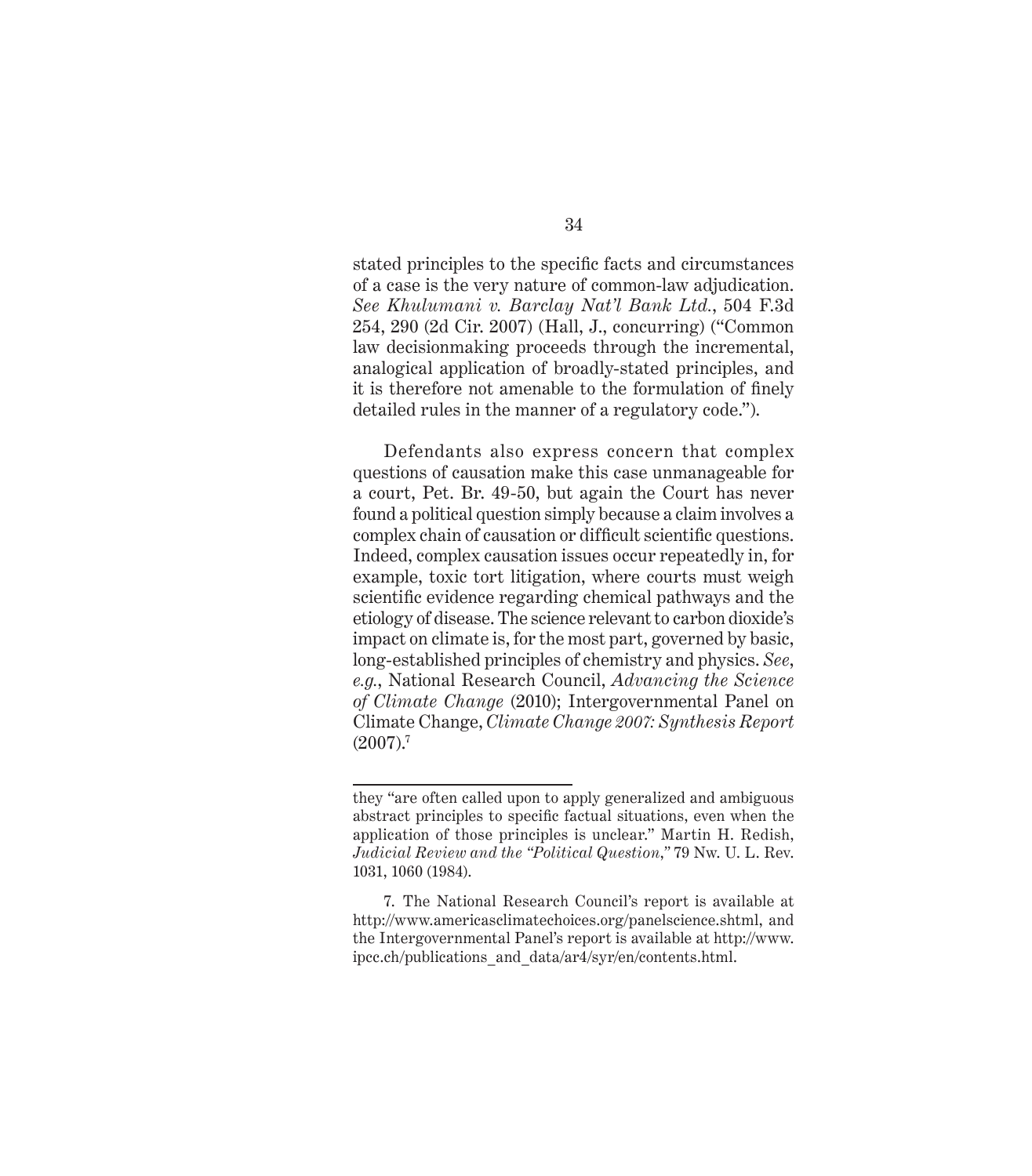2. Well-established principles also exist to guide federal courts in fashioning equitable relief in commonlaw public-nuisance cases. Courts have a long tradition of equity practice with "a background of several hundred years of history" to call upon. *Hecht v. Bowles*, 321 U.S. 321, 329 (1944). Federal courts regularly adjudicate cases involving complex issues and potential remedies that may have broad societal significance. *See, e.g., Georgia*, 206 U.S. at 236-39; *Colorado v. New Mexico*, 459 U.S. 176, 183, 189-90 (1982) (applying principle of "equitable apportionment," which requires consideration of numerous complex scientific and factual issues, to fashion remedy in interstate water allocation dispute); *see also Oneida Indian Nation of N.Y. v. New York*, 691 F.2d 1070, 1083 (2d Cir. 1982) ("we know of no principle of law that would relate the availability of judicial relief inversely to the gravity of the wrong sought to be addressed"). And the *Restatement* provides standards for determining whether injunctive relief is appropriate based on "a comparative appraisal of all of the factors in the case," including "the nature of the interest to be protected," "the relative hardship likely to result to defendant if an injunction is granted and to plaintiff if it is denied," and "the practicability of framing and enforcing the order or judgment." Restatement (Second) of Torts  $\S 936(1)(a)$ , (e), (g).

In crafting a remedy for this case, the district court would focus on facts specific to the parties in the litigation, not broad policy issues such as determining the reasonable level of global emissions or emissions from sources that are not a party to this lawsuit. Pet. Br. 47-48. In particular, the court would assess the feasibility of reducing emissions from petitioners' plants and, based upon expert testimony, set a timetable for those reductions. *See Georgia*, 206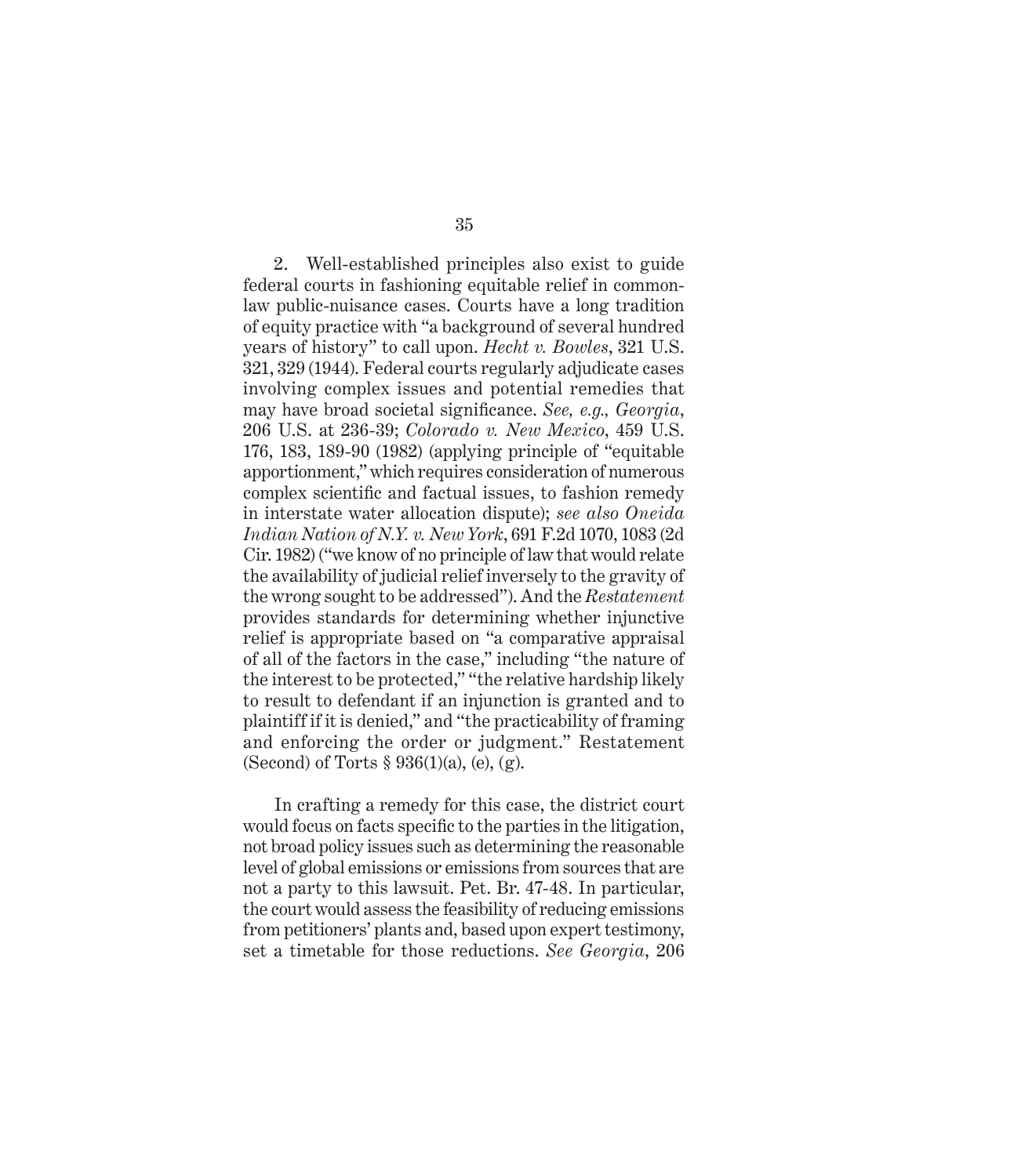U.S. at 239 (contemplating a delay in issuing injunction to allow defendants a reasonable time to install emissions controls). Nor would fashioning injunctive relief require a court to make the "policy judgments" that the Court in *Massachusetts*, 549 U.S. at 533-34, stated that it did not have the "expertise" or "authority" to evaluate. *See* Pet. Br. 51. Those issues "have nothing to do with whether greenhouse gas emissions contribute to climate change" or to the injuries alleged here. *Massachusetts*, 549 U.S. at 533.

3. This case should also not be dismissed on the ground that it presents "unique and difficult challenges for the federal courts" that would be better handled comprehensively by the political branches or on a global basis. TVA Br. 37-38; *see also* Pet. Br. 50. That a comprehensive political solution to climate change might be preferable does not mean that courts lack the authority and capability to decide the discrete issues of liability presented here in the absence of such a solution. The same is true in many other areas of tort law, such as products liability, yet the courts adjudicate common-law claims unless and until a statute or regulation displaces the common law with a different regulatory regime. The political-question doctrine is not a broad, catch-all doctrine that courts can use to jettison cases that involve issues that courts think would be better handled by the other branches. *See Cohens v. Virginia*, 19 U.S. (6 Wheat.) 264, 404 (1821) ("We have no more right to decline the exercise of jurisdiction which is given, than to usurp that which is not given. The one or the other would be treason to the constitution. Questions may occur which we would gladly avoid; but we cannot avoid them.").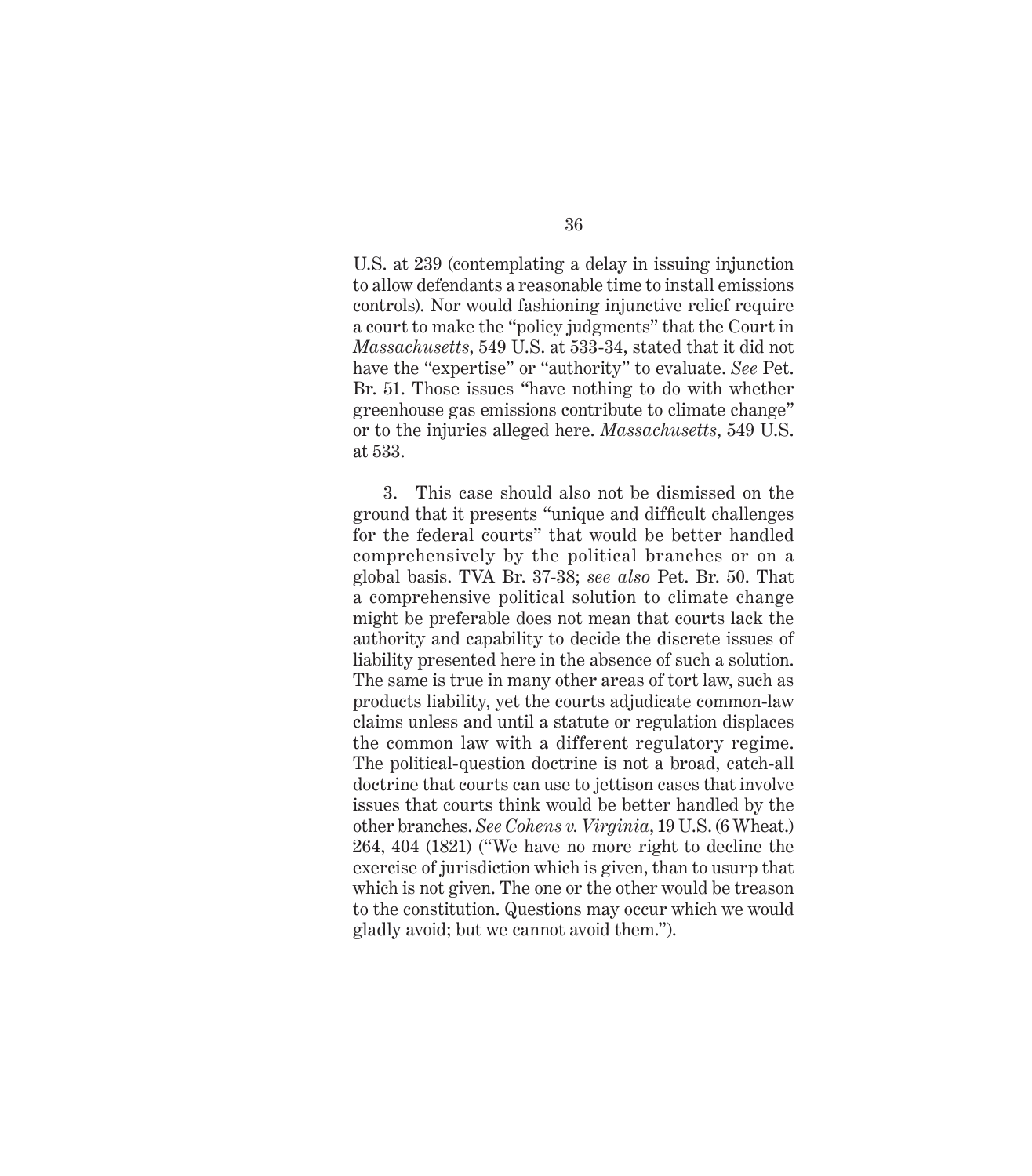At bottom, defendants' political-question argument rests heavily on the politicized character of the climatechange debate. But this misunderstands the nature of the political-question doctrine. The Court in *Baker* took care to underscore that the political-question doctrine is "one of 'political questions,' not one of 'political cases.'" 369 U.S. at 217; *see also Japan Whaling Ass'n*, 478 U.S. at 230 ("[U]nder the Constitution, one of the Judiciary's characteristic roles is to interpret statutes, and we cannot shirk this responsibility merely because our decision may have significant political overtones"); *Nixon v. Herndon*, 273 U.S. 536, 540 (1927) ("The objection that the subjectmatter of the suit is political is little more than a play upon words."). Courts have a constitutional obligation to exercise their jurisdiction under Article III even where, as here, the issue involved is one that may have political sensitivities.

- **III. THE FEDERAL COMMON LAW ENCOMPASSES PLAINTIFFS' PUBLIC-NUISANCE CLAIMS AND HAS NOT BEEN DISPLACED BY THE CLEAN AIR ACT OR REGULATORY ACTIONS TAKEN BY EPA.**
	- **A. Plaintiffs' claims arise under federal common law.**

#### **1.** *There is a federal common law of public nuisance.*

"When the states by their union made the forcible abatement of outside nuisances impossible to each, they did not thereby agree to submit to whatever might be done." *Georgia*, 206 U.S. at 237. In exchange for giving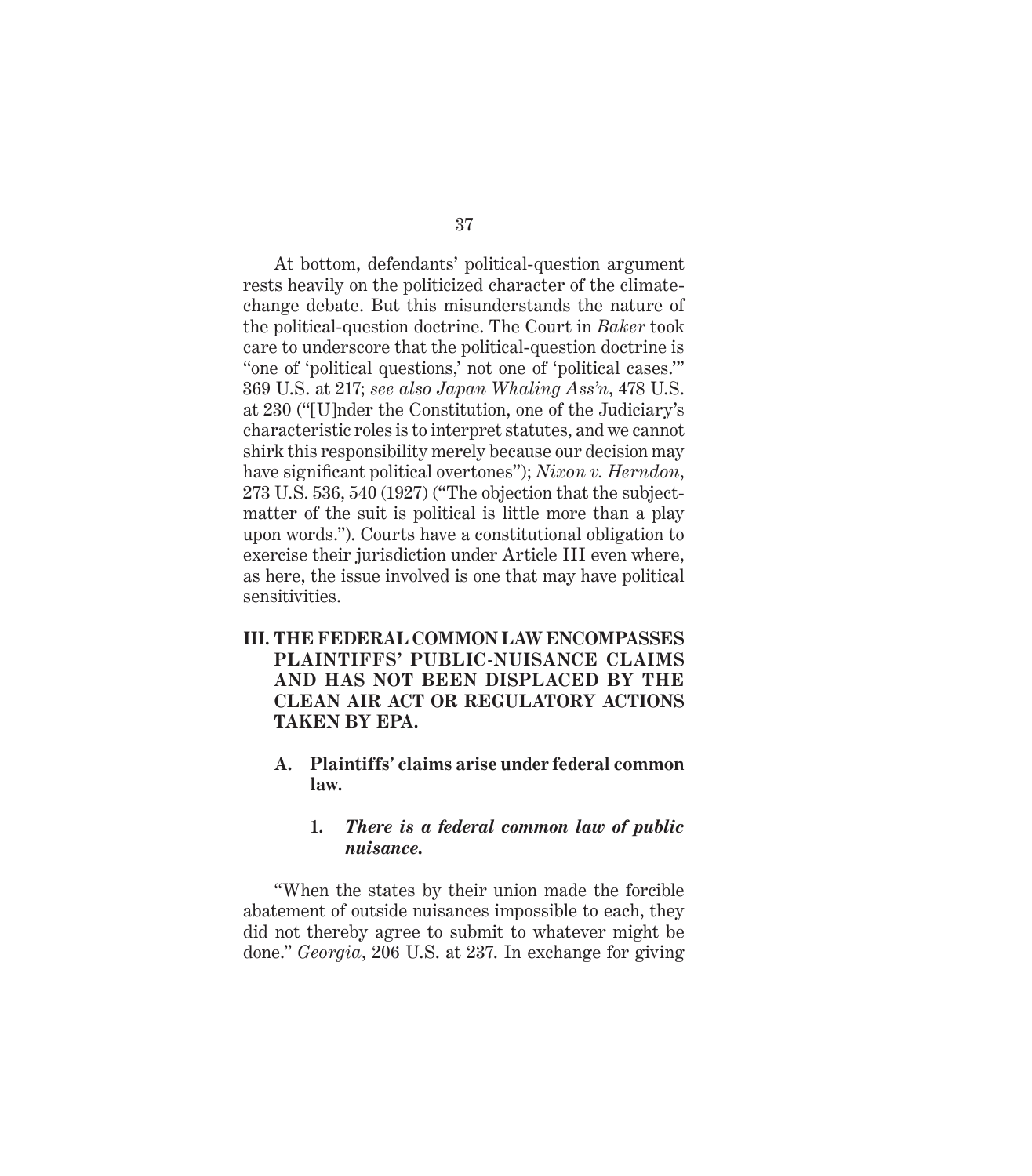up the ability to abate transboundary nuisances by force, the States received the right to seek relief for those nuisances under federal law. In the absence of action by either Congress or a federal administrative agency that addresses the nuisance, the States are entitled to invoke the judicially developed body of federal common law. *Id.*; *see also Arkansas v. Oklahoma*, 503 U.S. 91, 98 (1992); *Tex. Indus., Inc. v. Radcliff Materials, Inc.*, 451 U.S. 630, 641 n.13 (1981); *Milwaukee I*, 406 U.S. at 107*; Missouri II*, 200 U.S. at 520; *Missouri I*, 180 U.S. at 241.

a. The earliest public-nuisance cases involving interstate pollution were *Missouri I*, *Missouri II*, and *Georgia*. In *Missouri*, an original action in the Court, Missouri claimed that Illinois had caused a public nuisance by discharging sewage into the Mississippi River, causing typhoid deaths downstream in Missouri. The Court held that Missouri's claim—which could amount to a *casus belli* if it were between sovereign nations—stated a claim for equitable relief in federal court. *Missouri II*, 200 U.S. at 520. Although the Court ultimately concluded that Missouri had not established the element of causation, it did so only after full evidentiary development, including conflicting expert testimony regarding the impact of typhoid bacillus found in Illinois's discharges on the incidence of typhoid in Missouri. *Id*. at 523-26.

Similarly, in *Georgia*, 206 U.S. at 236, the Court entertained Georgia's suit to enjoin copper companies located in Tennessee from "discharging noxious gas" into Georgia, where the gases damaged forests, orchards, and crops. After full evidentiary development, the Court entered the injunction, relying upon common-law tort principles. *Id.* at 237, 239; *see also New Jersey*, 283 U.S.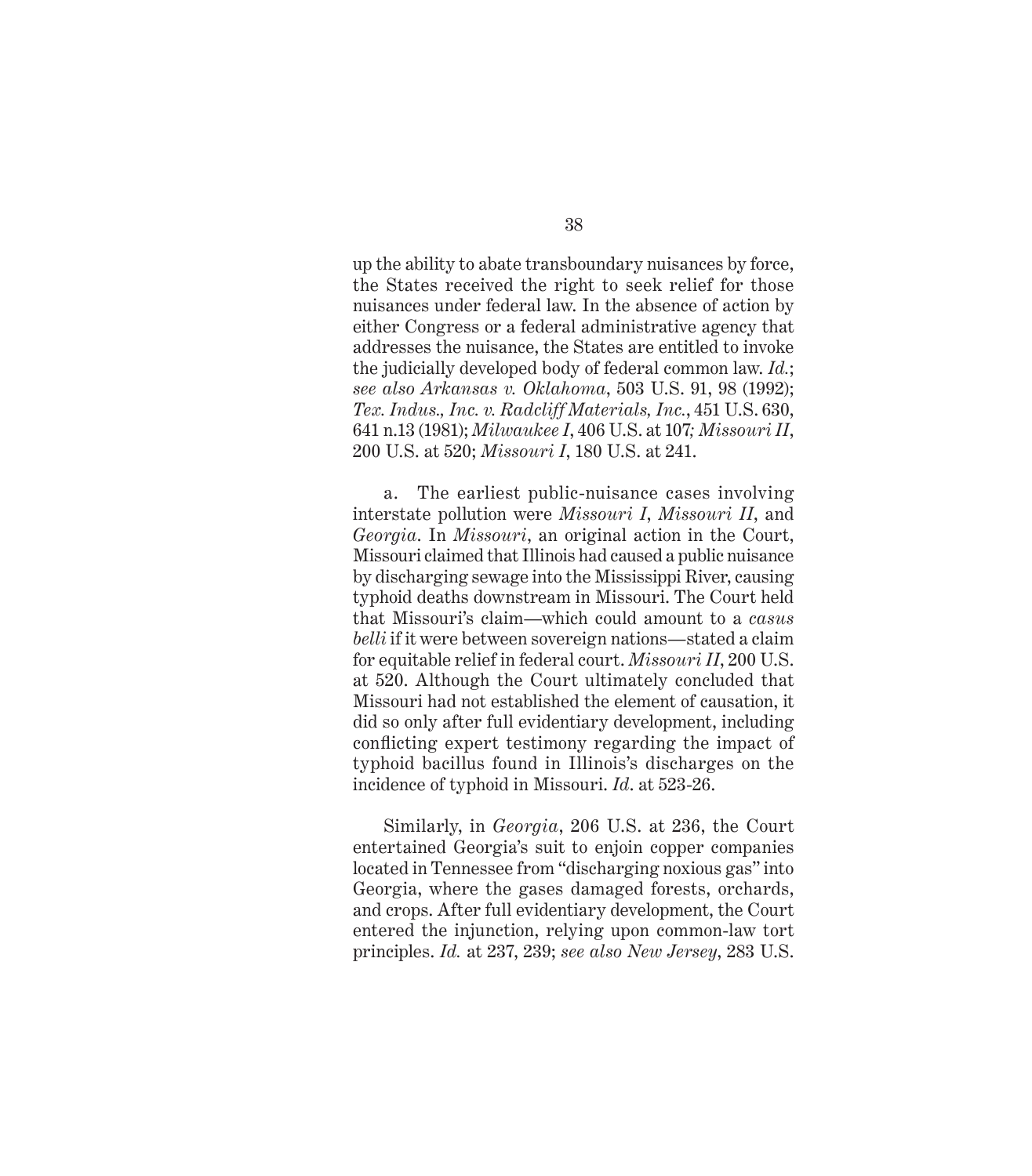at 483 (enjoining New York City from dumping garbage into the Atlantic Ocean, polluting New Jersey's waters and beaches); *New York*, 256 U.S. at 312-13 (entertaining, although ultimately rejecting, New Jersey's challenge to New York's discharge of treated sewage).

b. Although these cases were decided before *Erie*  explained that "[t]here is no federal *general* common law," *Erie R.R. Co. v. Tompkins*, 304 U.S. 64, 78 (1938) (emphasis added), this Court has since confirmed that interstate public-nuisance claims remain one of the few areas of federal *specialized* common law. The Court did so in *Milwaukee I*, where Illinois asked the Court to determine whether Milwaukee and other local authorities had created a public nuisance by discharging sewage into Lake Michigan. Because the dispute was between a State and the political subdivisions of another State, it fell within the Court's non-exclusive original jurisdiction, 28 U.S.C. § 1251(b), and the Court remanded the suit to a district court after determining that it raised a federal question: "When we deal with air and water in their ambient or interstate aspects, there is a federal common law." 406 U.S. at 103.

In reaching that conclusion, the Court relied extensively on *Texas v. Pankey*, 441 F.2d 236 (10th Cir. 1971), *see* 406 U.S. at 99-100, 103, where Texas claimed that the use of pesticide by ranchers in New Mexico had impaired Texas water supplies. The court of appeals determined that Texas had raised a federal question because a State that joins the union gains a federal common-law right to "protection by a federal court against improper pollution or impairment by outside sources." 441 F.2d at 236; *accord Arkansas*, 503 U.S. at 98-101,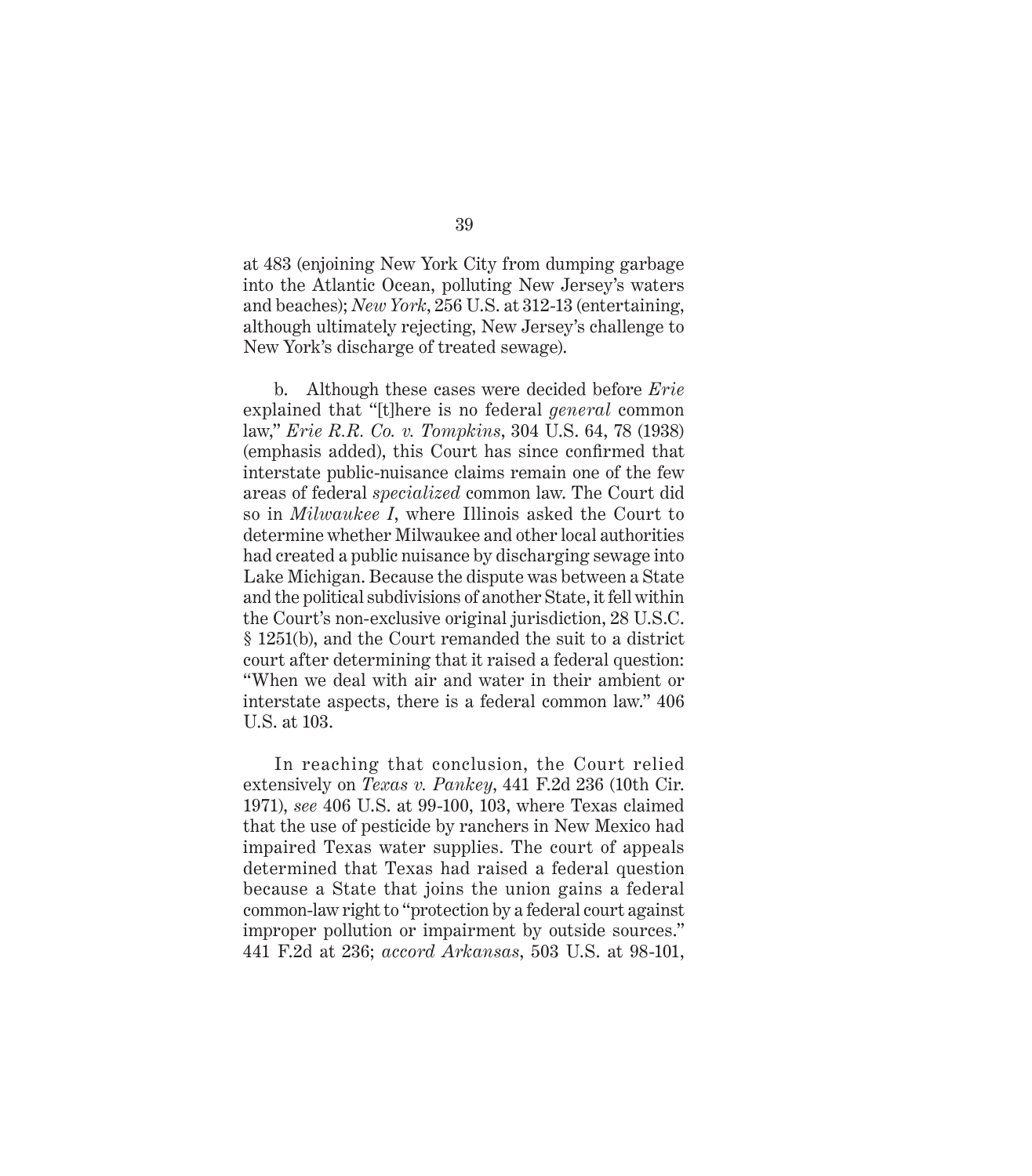110. Based on that reasoning and the Court's prior publicnuisance decisions—*Missouri II*, *Georgia*, *New York*, and *New Jersey*—*Milwaukee I* ruled that there is a "federal common law of nuisance." 406 U.S. at 107.

Contrary to defendants' contention, Pet. Br. 36-37, that ruling was not *dictum*. As the Court made plain, it was declining to exercise its original jurisdiction to hear the case only because Illinois had raised a claim arising under federal law that could be heard by a federal district court.8 406 U.S. at 97-98 & n.1.

c. Nothing has transpired since *Milwaukee I* that would undermine the continuing vitality of the federal common law of public nuisance. Defendants conflate the question whether to imply a cause of action to enforce a statute or regulation with the question whether the federal common law of nuisance exists, arguing that just as this Court has shown increasing reluctance to imply statutory causes of action it also should be reluctant to recognize federal common-law claims. Pet. Br. 33. But these are two different enterprises.

When Congress creates an obligation by statute, the question is whether that statute also enacts a private cause

<sup>8.</sup> One of defendants' *amici* argues that this holding conflicts with the earlier ruling in *Romero v. International Terminal Operating Co.,* 358 U.S. 354 (1959). Brief of Nicholas Johnson as *Amicus Curiae* in Support of Petitioners 5. But *Romero* held only that *maritime* claims did not fall within the general federalquestion statute, 28 U.S.C. § 1331. That determination was rooted in the separate treatment of maritime cases under Article III and the Judiciary Act of 1789, *Romero*, 358 U.S. at 359-65, and has no application to the federal common law of public nuisance.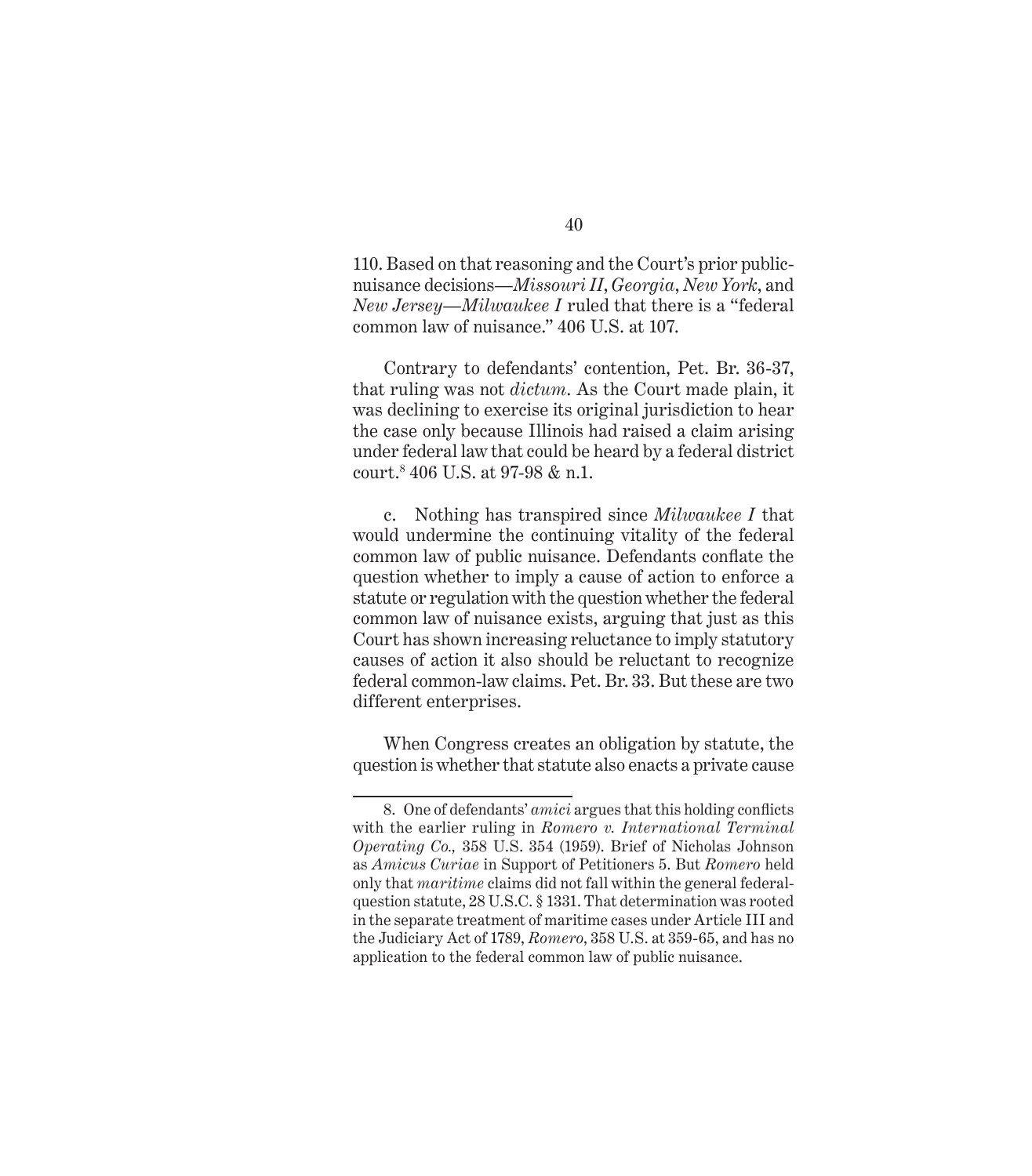of action. This question is one of congressional intent. *Alexander v. Sandoval*, 532 U.S. 275, 286 (2001) ("Like substantive federal law itself, private rights of action to enforce federal law must be created by Congress."). But when the obligation is created by something other than legislation, such as the Constitution or the common law, there is no issue of congressional intent. For example, this Court enforces the dormant Commerce Clause to protect interstate commerce in areas where Congress has not acted. *See, e.g.*, *Granholm v. Heald*, 544 U.S. 460 (2005).

Unlike a statute, which may contain its own remedial measures that obviate the need for a private right of action, these nonstatutory duties would have no force if there were no implied cause of action to enforce them. Thus, in one of the narrow areas in which federal common law exists, this Court properly recognizes a cause of action to enforce the common law. Because the entire enterprise is judicially created, recognition of a cause of action does not run afoul of the rule for statutes set forth in *Alexander*.

Moreover, defendants are mistaken to suggest that this case involves recognition of a new cause of action. As noted above, this Court has long heard federal publicnuisance claims by States regarding transboundary pollution. Even if this Court were no longer recognizing new common-law causes of action, that would not affect the viability of previously recognized causes of action like those at issue here. *See, e.g.*, *Jackson v. Birmingham Bd. of Educ.*, 544 U.S. 167 (2005) (enforcing an implied cause of action recognized before *Alexander*).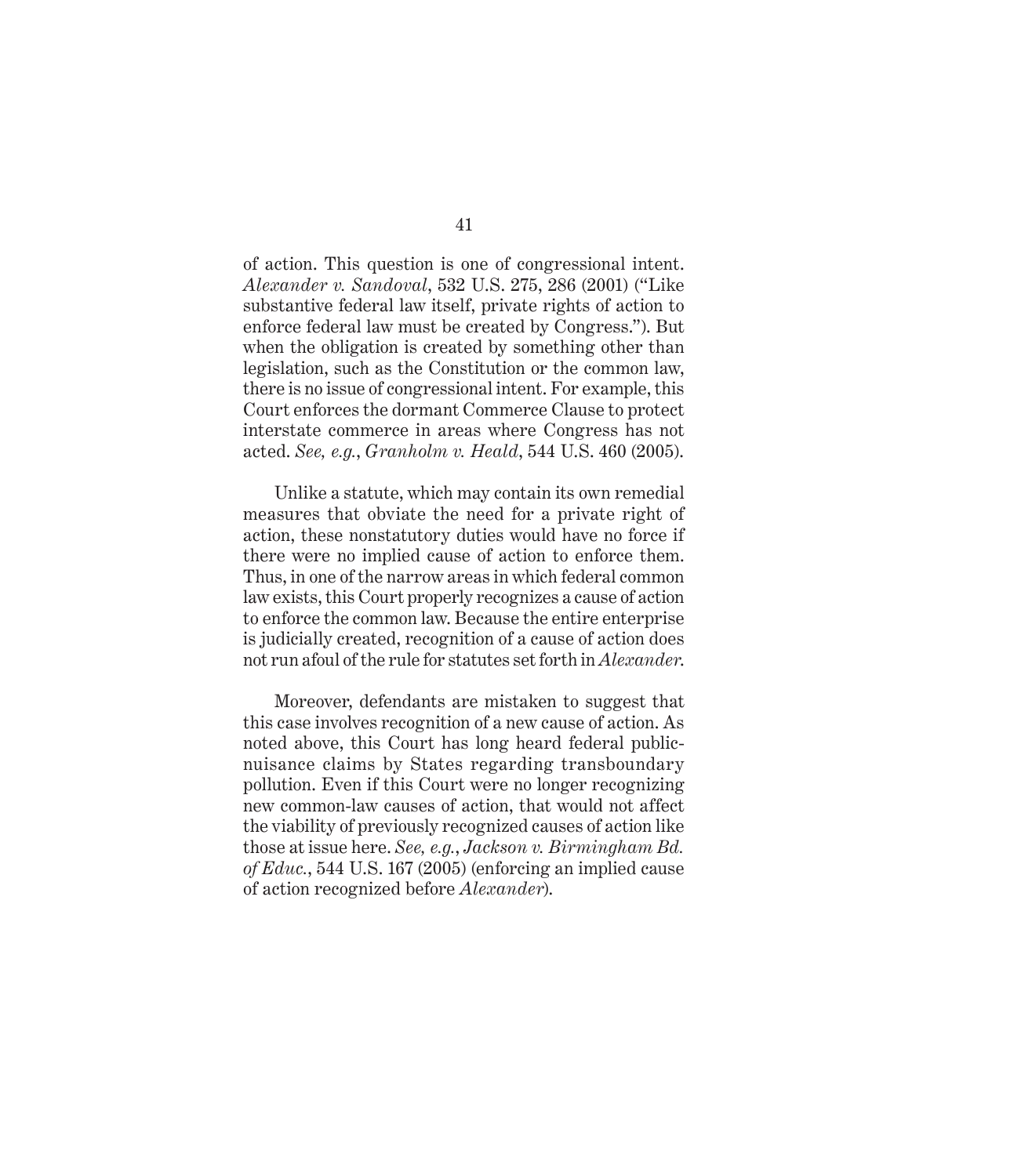#### **2.** *The federal common law of public nuisance encompasses the claims here.*

a. Defendants offer two limiting principles to distinguish this Court's prior public-nuisance cases from this case, but they are mistaken.

First, defendants argue that the federal common law is limited to disputes between two States. Pet. Br. 36. But this Court has repeatedly addressed public nuisance disputes between States and non-state actors. *Georgia*  involved Georgia's public-nuisance claims against private copper companies in Tennessee. 206 U.S. at 236. And *Milwaukee I* was a suit by Illinois against non-state actors (Milwaukee and other local authorities). 406 U.S. at 97-98. Indeed, the fact that the defendants in that case were not themselves States was essential to the holding that the case did not fall within this Court's exclusive original jurisdiction. *Id.* at 98. Moreover, the reason for recognizing federal common law in this field—that States gave up their power to abate interstate nuisances forcibly when they entered the Union, *see Georgia*, 206 U.S. at 237—exists equally whether the nuisance is created by another State or its citizens.

Second, defendants also argue that the federal common law of public nuisance is limited to "a localized problem that affected a discrete area and was traceable to a discrete source—*i.e.*, nuisances of simple type." Pet. Br. 39 (citations and quotation marks omitted). But in the *Missouri* cases, Missouri alleged a public nuisance that was neither localized nor clearly traceable to a discrete source, claiming that Illinois's sewage injured the residents of St. Louis, over 300 miles downstream.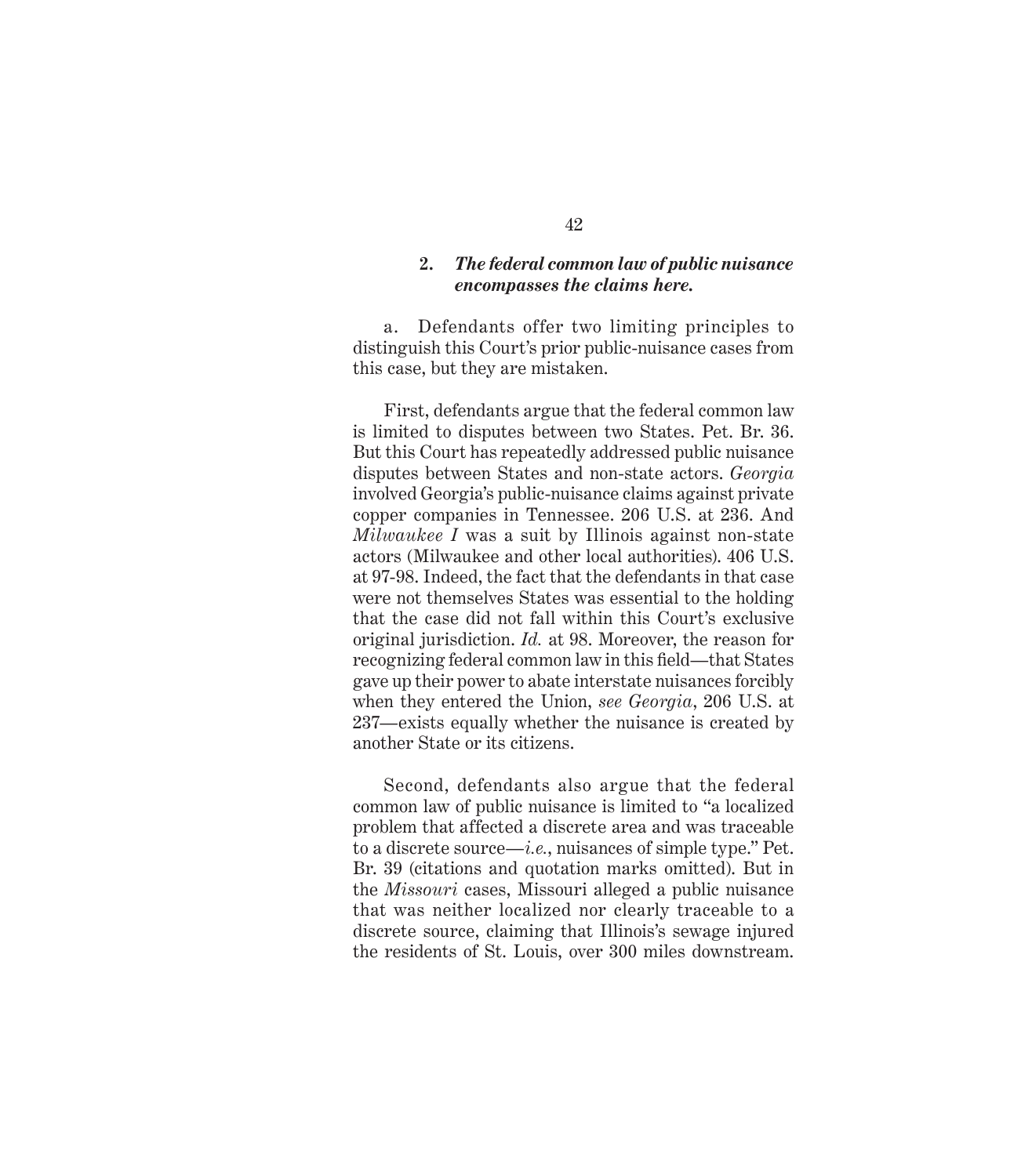In its day, that claim was as scientifically complex as the claims made by the States here, and the Court observed that "we cannot but be struck by the consideration that if this suit had been brought fifty years ago it almost necessarily would have failed." *Missouri II*, 200 U.S. at 522. Indeed, the Court emphasized that Missouri's claim did *not* involve "a nuisance of the simple kind that was known to the older common law." *Id.* Yet the Court did not, as defendants request here, reject Missouri's publicnuisance claim on that ground. Instead, it allowed full factual development of Missouri's claims and only then resolved them on the merits, finding that the evidence did not establish causation. *Id.* at 525.

As in *Missouri II*, the causation element of plaintiffs' claims here is a matter of proof that can and should be decided under public-nuisance law. Just as Missouri had to prove that discharges from Illinois contributed to typhoid deaths in St. Louis, plaintiffs will ultimately have to prove that defendants' emissions contribute to the global warming that threatens to injure plaintiffs. The claims will rise or fall on whether plaintiffs can provide that proof, but the claims should not be dismissed at the start merely because the public nuisance alleged here is of a scope and complexity not yet addressed by federal courts due to the newness of the global-warming problem.

b. Recognizing that plaintiffs have stated claims under federal common law will neither open the floodgates to federal public-nuisance litigation nor increase the likelihood of inconsistent judicial remedies. Plaintiffs are not asking the Court "[t]o hold that anyone affected by climate change may maintain a claim against any source of greenhouse gas emissions under the federal common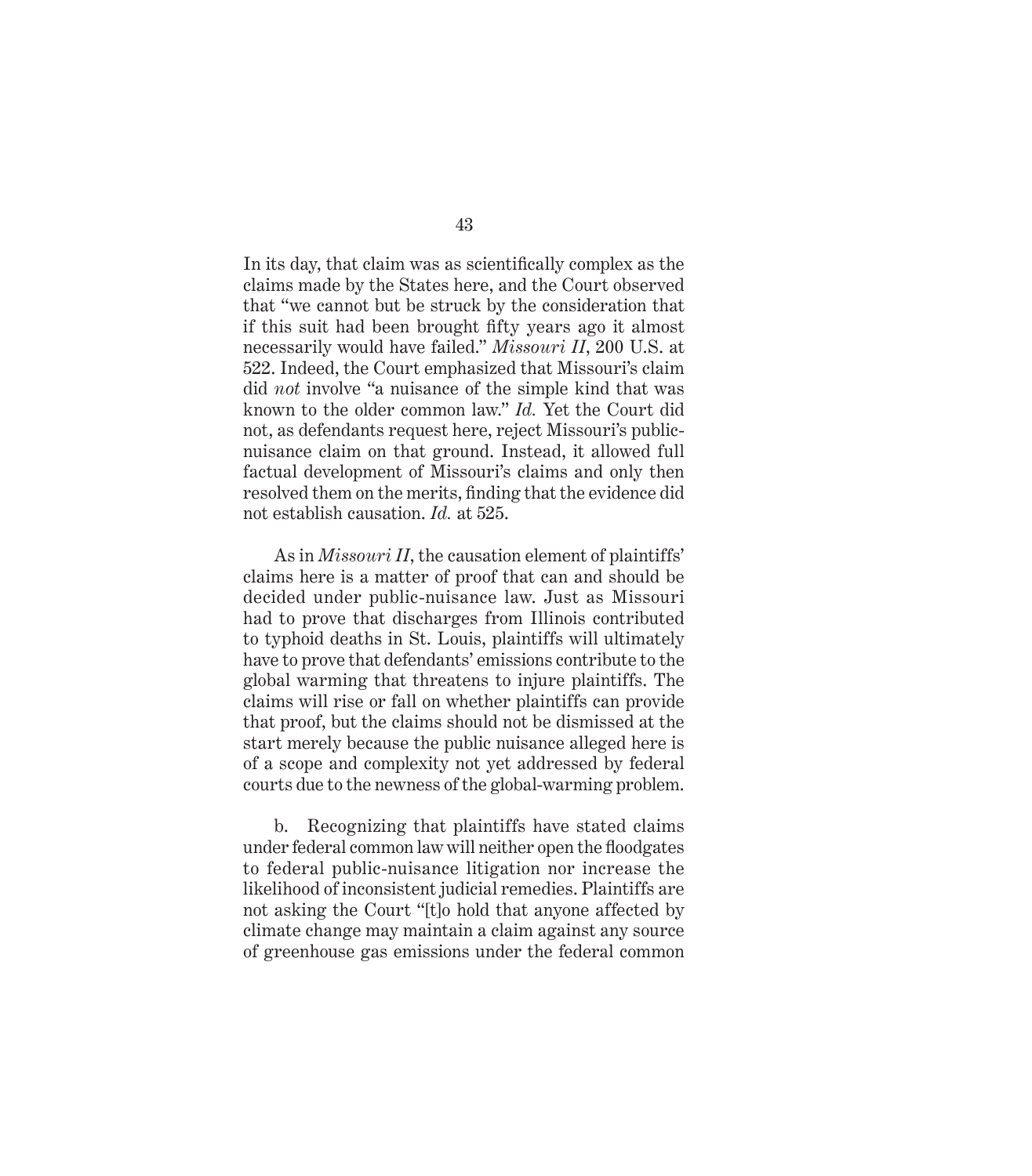law of nuisance." Pet. Br. 39 (quotation marks omitted). The federal common law of public nuisance arose to resolve interstate public-nuisance claims made by *States*, and this Court need not decide whether the non-state plaintiffs would be able to assert federal common-law claims if they were suing without the participation of States.

Public-nuisance and standing principles also limit who can sue and be sued for injuries resulting from climate change. For example, public-nuisance claims may be brought only by a sovereign, or by private parties whose specialized injury is different from that suffered by the general public. Restatement (Second) of Torts § 821C. Recognizing the States' right to sue under federal common law thus will not, as claimed by defendants, result in an "essentially limitless set" of potential parties. Pet. Br. 39; *see also id.* at 50; TVA Br. 37.

Climate-change litigation under federal common law has reflected these limits. Only two other federal commonlaw suits have been brought, only one of which remains pending. *See Native Vill. of Kivalina v. ExxonMobile Corp.*, 663 F. Supp. 2d 863 (N.D. Cal. 2009), *appeal pending*, No. 09-17490 (9th Cir.); *California v. Gen. Motors Corp.*, No. C06-05755, 2007 WL 2726871 (N.D. Cal. Sept. 17, 2007), *appeal voluntarily dismissed*, No. 07-16908 (Dkt. No. 54, June 24, 2009).

Defendants also misunderstand the consequences of *not* applying federal common law here. They assert that recognizing federal common law creates a risk that federal courts would "come to different conclusions, and impose different forms of relief against different sources of greenhouse gas emissions." Pet. Br. 40; *see also* TVA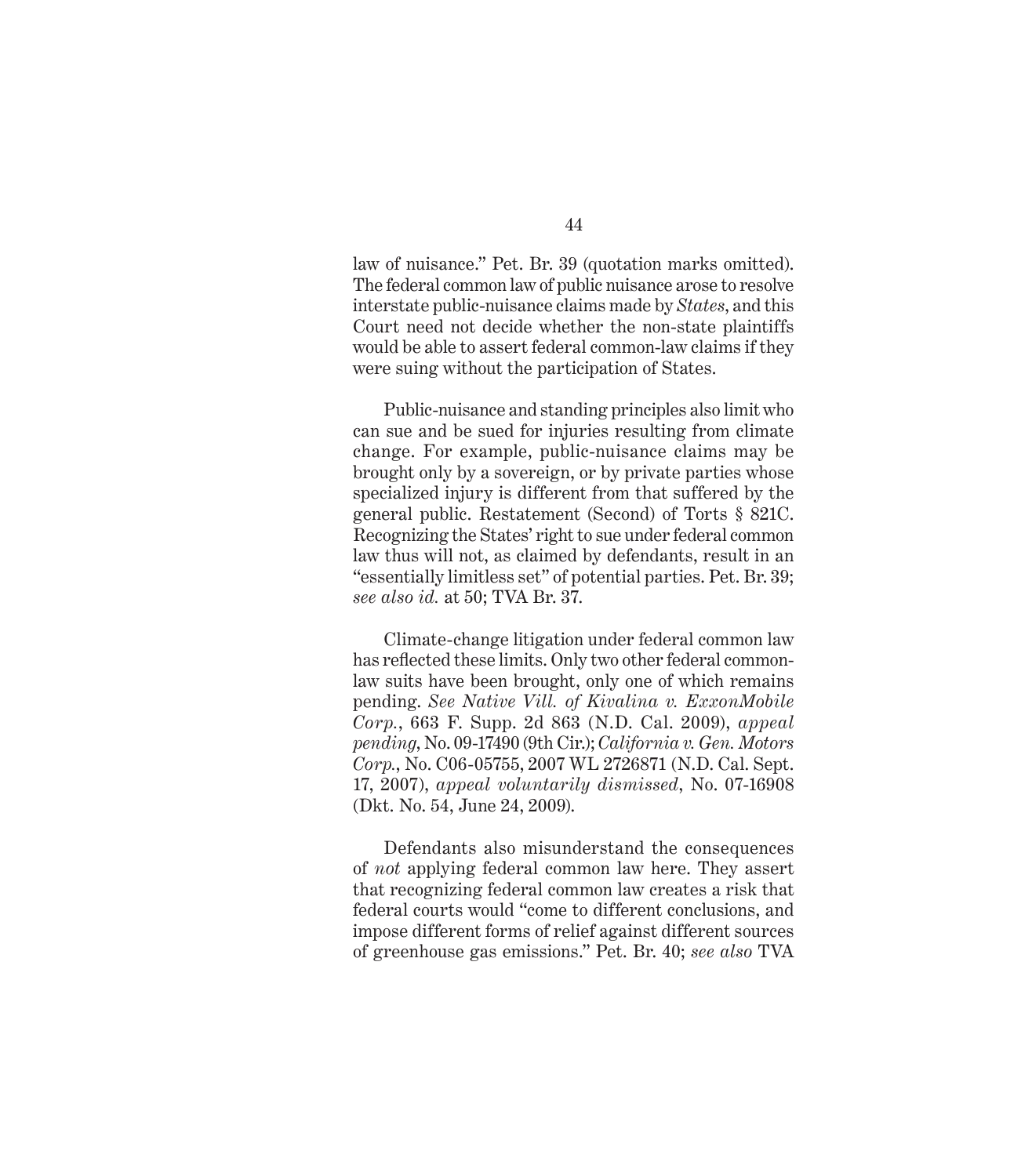Br. 37. But the alternative is state common law, which creates a much greater risk of inconsistency. So long as plaintiffs have a claim under federal common law, they may not sue under state common law. *Milwaukee II*, 451 U.S. at 313 n.7; *Int'l Paper Co. v. Ouellette*, 479 U.S. 481, 488 (1987). But because the Clean Air Act preserves their right to sue under state common law, they may bring state common-law claims if they have no federal common-law claim. *See Ouellette*, 479 U.S. at 497-99 (interpreting the savings clause in the Clean Water Act, 33 U.S.C. §1365(e), which is virtually identical to the savings clause in the Clean Air Act, 42 U.S.C.  $\S$  7604(a)(1)). Thus the risk of inconsistent rulings from the courts of the several States will be greater if plaintiffs do not have a claim under federal common law. *See Milwaukee I*, 406 U.S. at 107 n.9 (federal common law is preferable to the "varying common law of the individual States").<sup>9</sup>

Furthermore, defendants overstate the dangers of inconsistent rulings here. In any area of the law, particularly one involving equitable discretion, it is always possible that courts will come to different conclusions on facially similar facts. But courts *should* reach different results when the differences in the factual records in

<sup>9.</sup> Petitioners cite *North Carolina ex rel. Cooper v. TVA*, 615 F.3d 291, 296 (4th Cir. 2010), *pet. for cert. fi led*, No. 10-997, to support their argument that federal common law creates a risk of inconsistent rulings, *see* Pet. Br. 40, but that case rested on *state* common-law, *see* 593 F. Supp. 2d 812, 829 (W.D.N.C. 2009). The court of appeals held there that the Clean Air Act preempts state common law claims, but that holding is incorrect, *see* Brief of the States of Maryland et al. as *Amici Curiae* in Support of Petitioner, No. 10-977 (filed Mar. 7, 2011), and in any event the issue is not presented here.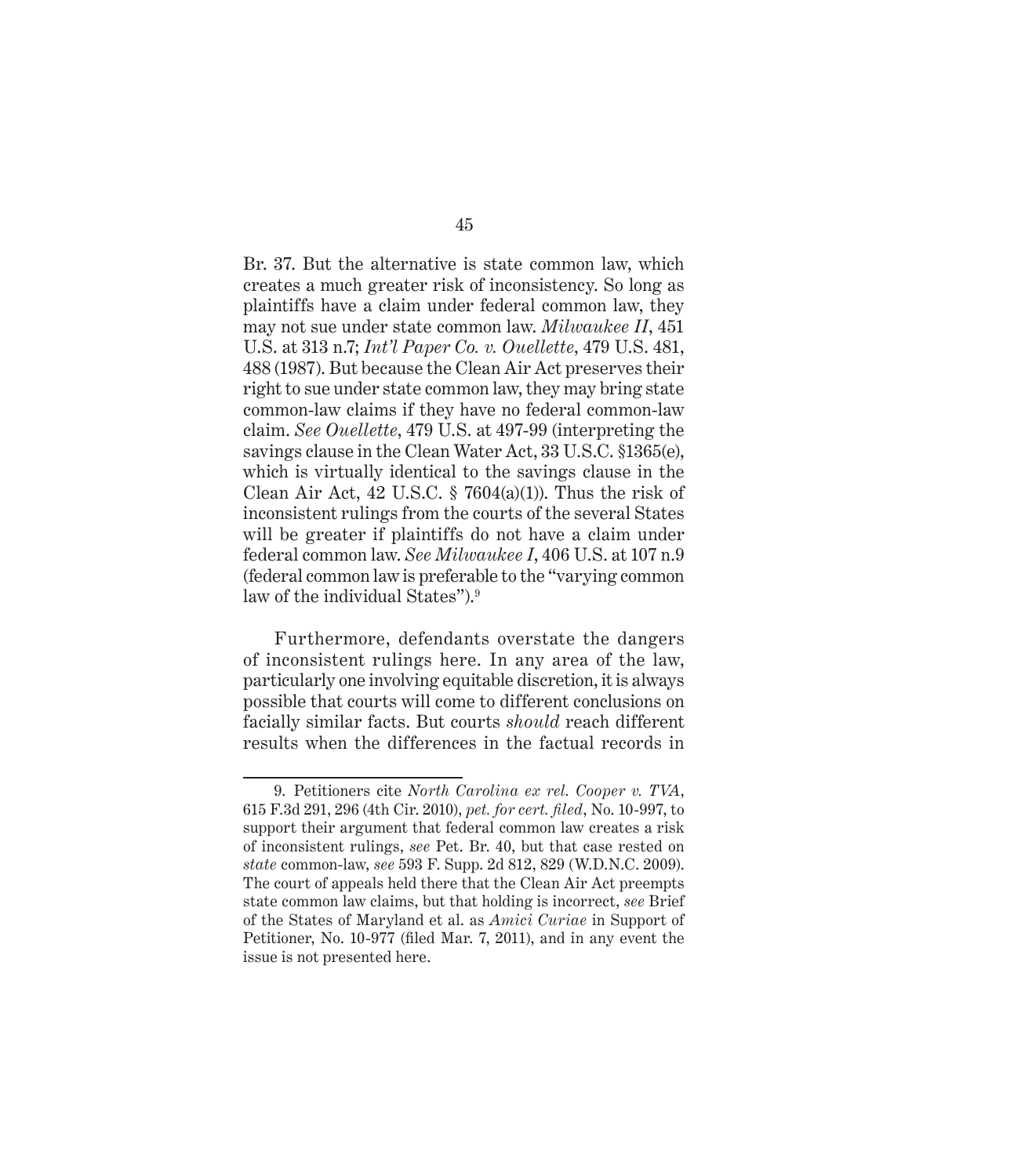separate cases warrant it. Even emission limitations imposed under the Clean Air take into account a range of factors "on a case-by-case basis," including "production processes and available methods, systems, and technologies" and "energy, environmental, and economic impacts and other costs." 42 U.S.C. § 7479(3). Ordinary procedural tools, such as transfer and consolidation of related cases and appellate review, will remain available to defendants that face potentially conflicting obligations. And in the unlikely event that inconsistent judicial rulings become a problem, the political branches will remain free to step in. *Cf. Blakely v. Washington*, 542 U.S. 296, 326 (2004) (Kennedy, J., dissenting) ("Constant, constructive discourse between our courts and our legislatures is an integral and admirable part of the constitutional design. Case-by-case judicial determinations often yield intelligible patterns that can be refined by legislatures and codified into statutes or rules as general standards.").

#### **B. Neither the Clean Air Act nor the limited regulatory actions taken by EPA displaces plaintiffs' federal common-law claims.**

A federal common-law public-nuisance claim is displaced when a federal statute or regulatory action addresses the nuisance. The relief that the Clean Air Act authorizes for emissions of air pollutants by stationary sources is the imposition of emission limitations. *See*  42 U.S.C. § 7411(d). Because no limitations have yet been imposed on existing power plants' carbon-dioxide emissions by either the Clean Air Act itself or EPA's limited regulatory actions, plaintiffs' federal common-law claims have not been displaced.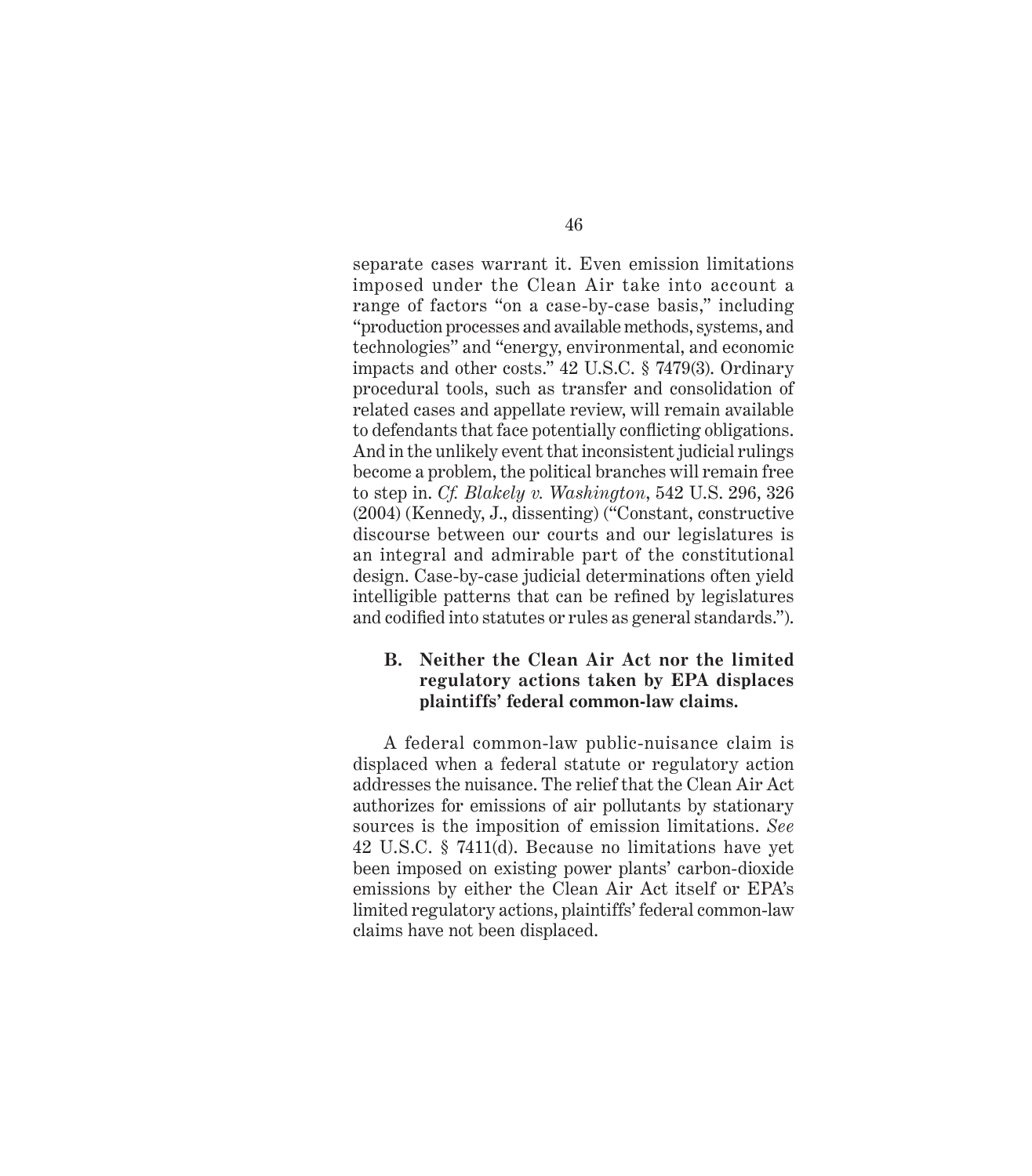*Milwaukee I* held that the Federal Water Pollution Control Act (now called the Clean Water Act) in its original incarnation did not displace Illinois's federal common-law claims because it did not establish controls on the sewage discharges challenged by Illinois. *See* 406 U.S. at 103. This Court explained that controls would arise only if the United States brought an abatement action. *Id.*

But Congress amended the Clean Water Act in 1972 to provide that "[*e*]*very* point source discharge is prohibited unless covered by a permit" setting emissions limits. *Milwaukee II*, 451 U.S. at 318. Illinois's federal common-law claims were displaced by the amended Act and the permits issued to Milwaukee under the Act, which (1) imposed effluent limitations on Milwaukee's sewage treatment plants, and (2) established a program for abating overflows from Milwaukee's sewers.

Because effluent limitations were established for the sewage plants, "there [was] no basis for a federal court to impose more stringent limitations than those imposed under the regulatory regime by reference to federal common law." *Id.* at 320. And while the overflow abatement program would take several years to complete, it was also sufficient to displace Illinois's claims because it "addressed the problem of overflows." *Id.* at 323.

It did not matter that EPA controlled overflows on a case-by-case basis rather than by uniform regulation:

Demanding specific regulations of general applicability before concluding that Congress has addressed the problem to the exclusion of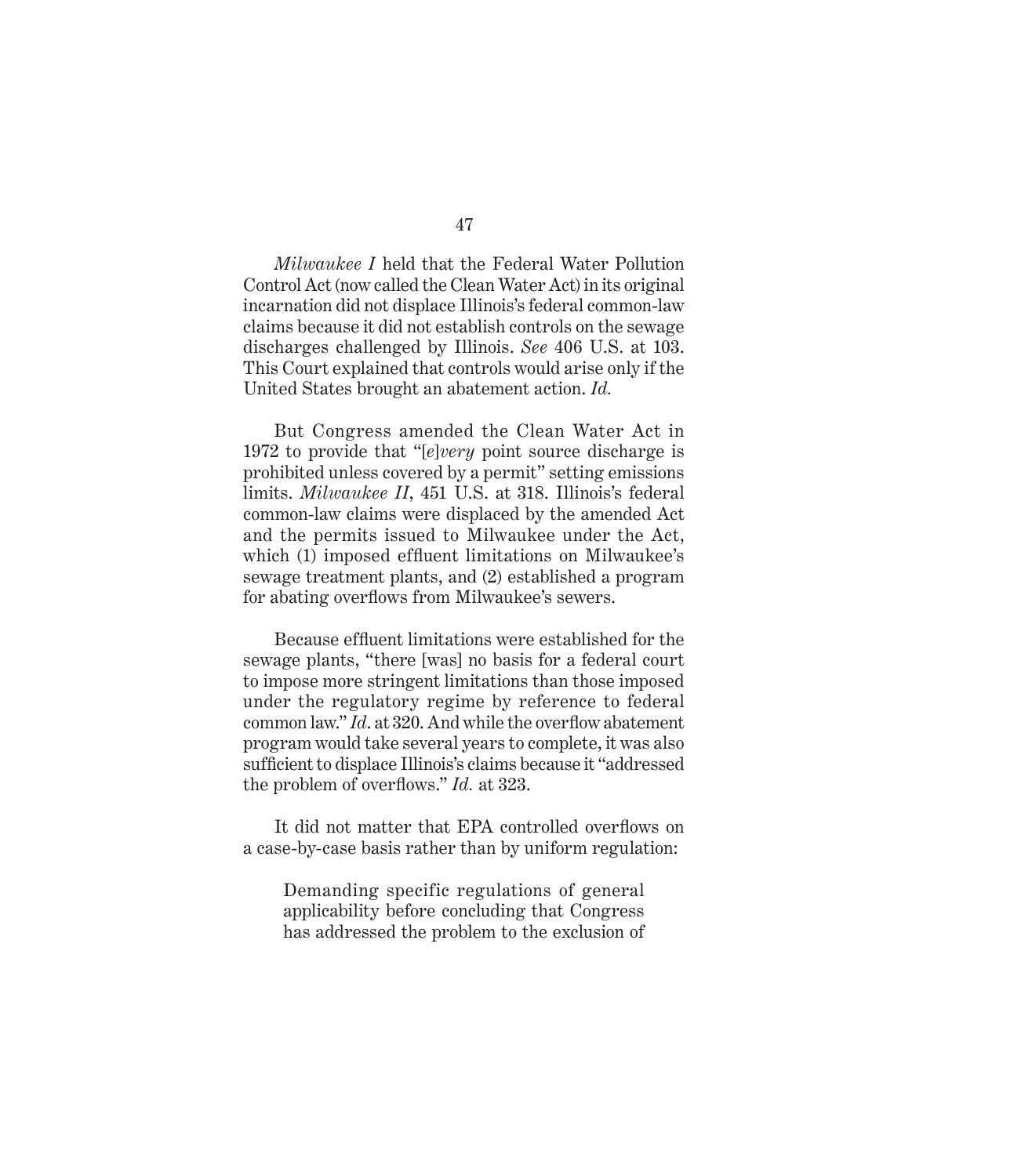federal common law asks the wrong question. The question is whether the field has been occupied, not whether it has been occupied in a particular manner.

*Id.* at 324. Although defendants make much out of that observation, Pet. Br. 45-46, the Court did not state, as defendants would have it, that displacement occurs whenever a statute merely legislates in the same field as the alleged nuisance. The Court's point was simply that, even if Illinois would have preferred that EPA issue a *regulation* addressing overflows, the abatement program established by Milwaukee's permits was sufficient to solve the problem and thus displaced Illinois's federal commonlaw claim. The crucial predicate—which, as explained below, is absent here—was that positive federal law addressed the problem by imposing a program for abating the overflows and afforded Illinois relief for the nuisance.

Unlike in *Milwaukee II*, the carbon-dioxide emissions from defendants' existing sources are neither prohibited by the Clean Air Act nor subject to regulatory emission limitations or an abatement program. Nor are those emissions otherwise addressed by either the Clean Air Act or EPA's regulatory actions. As a result, plaintiffs' federal common-law claims have not been displaced.

### **1.** *The Clean Air Act does not itself address the public nuisance alleged by plaintiffs.*

Defendants argue that the Clean Air Act, standing alone, has displaced plaintiffs' claims but do not confront the essential difference between the Clean Water Act and the Clean Air Act: The former prohibits any discharge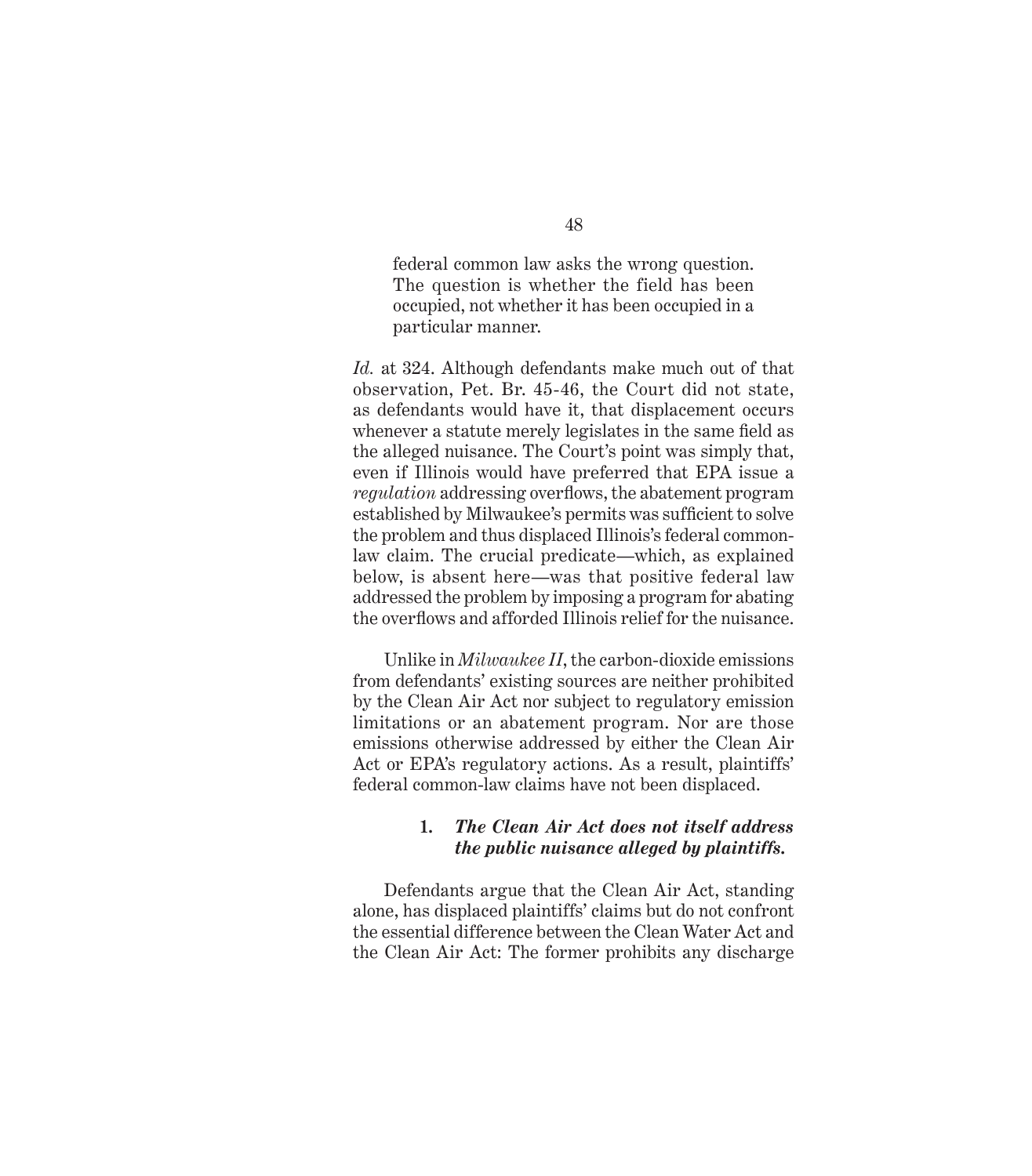of water pollutants unless authorized by a permit, while the latter does not prohibit or control the emission of air pollutants unless and until EPA has taken affirmative steps to regulate the emissions. *See* TVA Br. 45. Defendants try to equate the two statutes by quoting various descriptions of the Clean Air Act as "comprehensive," "sweeping," and "capacious," Pet. Br. 41 (citations omitted), but displacement must turn on what a statute actually does, and the Clean Air Act does not regulate carbon-dioxide emissions from defendants' plants.

It is not enough that the Clean Air Act gives EPA the authority to regulate carbon-dioxide emissions from existing power plants and allows plaintiffs to petition EPA to act. Pet. Br. 43-44. Unlike the panoply of actual remedies that the Court analyzed in *Milwaukee II*, the existence of EPA authority has had no effect on defendants' emissions. Indeed, if a grant of authority to a federal agency were sufficient to displace a federal common-law claim, the *pre*-1972 Federal Water Pollution Control Act would have displaced Illinois's claim, because that version of the statute authorized the United States to bring an abatement action. *Milwaukee I*, 406 U.S. at 103. Only EPA actions actually addressing the emissions would satisfy the federal interest that gave rise to the federal common law of public nuisance.

#### **2.** *EPA's regulatory actions have not addressed the public nuisance alleged here.*

a. TVA's argument that EPA's regulatory actions displace federal common law also fails. There are several prudential reasons for the Court not to reach that issue. The issue was not decided below, is not argued by petitioners,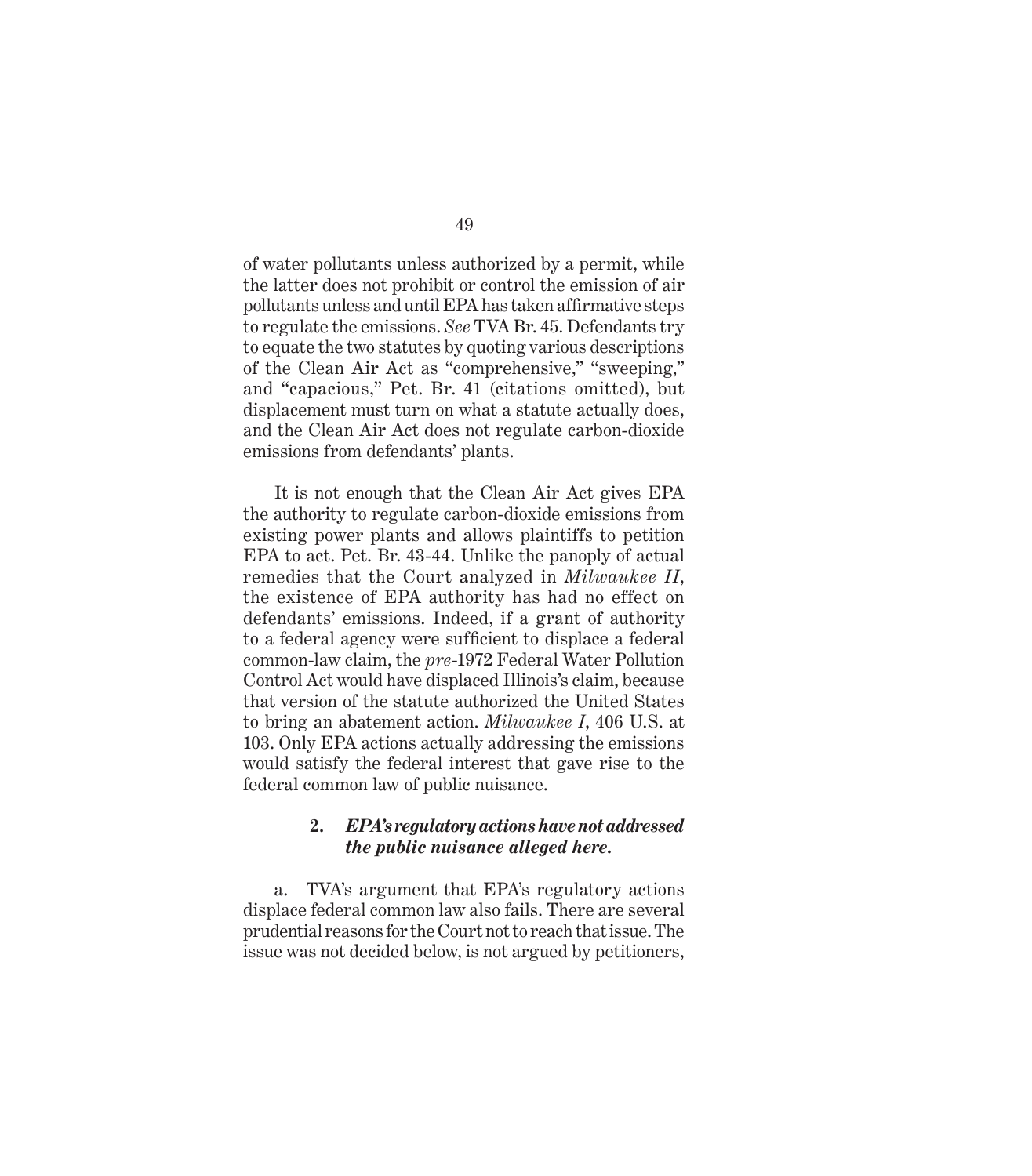and is not fairly included in the questions presented, Sup. Ct. R. 14(1)(a), which ask only whether the Clean Air Act itself displaces the States' claims by "speak[ing] directly to the subject matter and assign[ing] federal responsibility for regulating such emissions to" EPA, Pet. Br. i. *See Skinner v. Switzer*, — U.S. —, slip op. at 14 (Mar. 7, 2011) ("Mindful that we are a court of review, not of first view, we confine this opinion to the matter on which we granted certiorari . . . .") (quotation marks, alteration marks, and citation omitted). And even if the regulations upon which TVA relies controlled emissions from defendants' plants which they do not—the regulations are currently being challenged by numerous parties, including the private defendants. *See Utility Air Regulatory Group v. EPA*, Nos. 10-1042, 10-1122, 10-1161 (D.C. Cir). It would be premature for this Court to decide the effect on plaintiffs' claims of those regulations before their validity has been finally adjudicated by the lower courts.

Moreover, EPA recently entered into a settlement agreement that calls for it to complete a rulemaking by May 2012 on whether to issue new source performance standards for greenhouse-gas emissions from new and modified power plants, as well as guidelines for state limits on greenhouse-gas emissions from existing plants. Notice of Proposed Settlement Agreement, 75 Fed. Reg. 82,392 (Dec. 30, 2010); *see also* Pet. Br. 9; TVA Br. 50-51. Should those emissions become subject to actual limitations, plaintiffs' federal common-law claims here would be displaced under *Milwaukee II*.

In these circumstances, the more prudent disposition of the petition would be to dismiss the writ of certiorari as improvidently granted. The case would then return to the district court, which would have a sound basis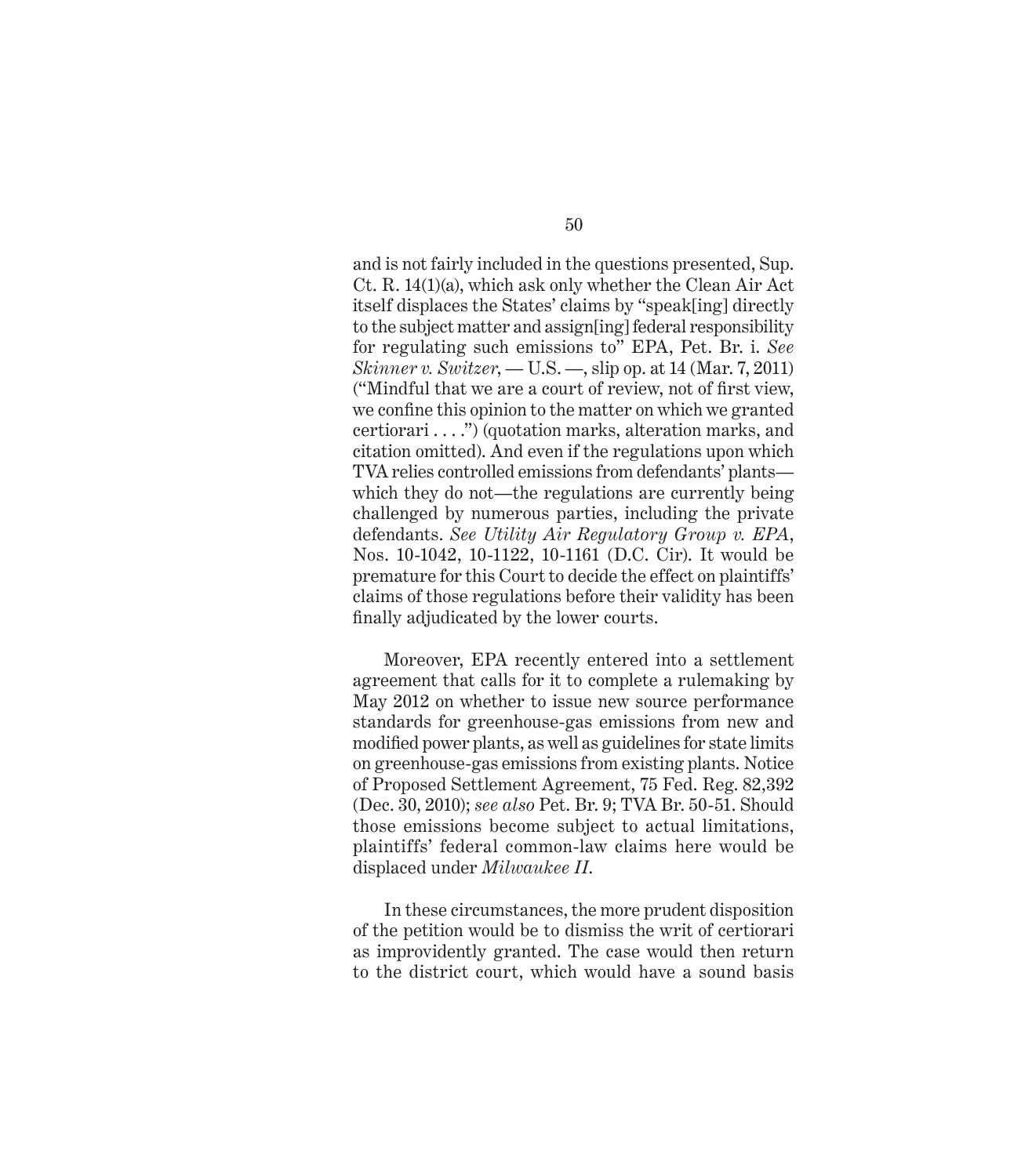to stay further proceedings pending the outcome of EPA's rulemaking. If for some reason EPA does not follow through by 2012 with regulations actually limiting emissions from defendants' plants, the district court and the court of appeals would have an opportunity to consider whether some basis for displacement then existed despite the absence of actual regulation, and the unsuccessful party could seek this Court's review.

b. If the Court nonetheless now reaches the question of whether EPA's recent regulatory actions have displaced plaintiffs' federal claims, the Court should hold that they do not. TVA argues that the claims have been displaced because EPA has "directly entered the field plaintiffs" would have governed by common-law nuisance suits." TVA Br. 45. But regulatory actions "occupy the field" under *Milwaukee II*, 451 U.S. at 317-18, only when they address the challenged public nuisance, and EPA's regulatory actions do not address greenhouse-gas emissions from existing power plants. TVA claims that plaintiffs are complaining that "EPA has not yet done precisely what plaintiffs demand here," TVA Br. 52, but plaintiffs are not objecting to the *kind* of relief that EPA has provided. Instead, they seek relief under federal common law because EPA has as yet provided *no* relief at all for emissions at issue here.

Nor are plaintiffs' claims displaced because EPA is taking an "incremental approach" to addressing greenhouse-gas emissions. *See* TVA Br. 44. TVA relies on *Middlesex County Sewerage Auth. v. Nat'l Sea Clammers Ass'n*, 453 U.S. 1, 11-12, 22 & n.32 (1981), *see* TVA Br. 52, but the incremental approach adopted by the statute at issue in that case was part of a comprehensive scheme initially imposing immediate limitations on dumping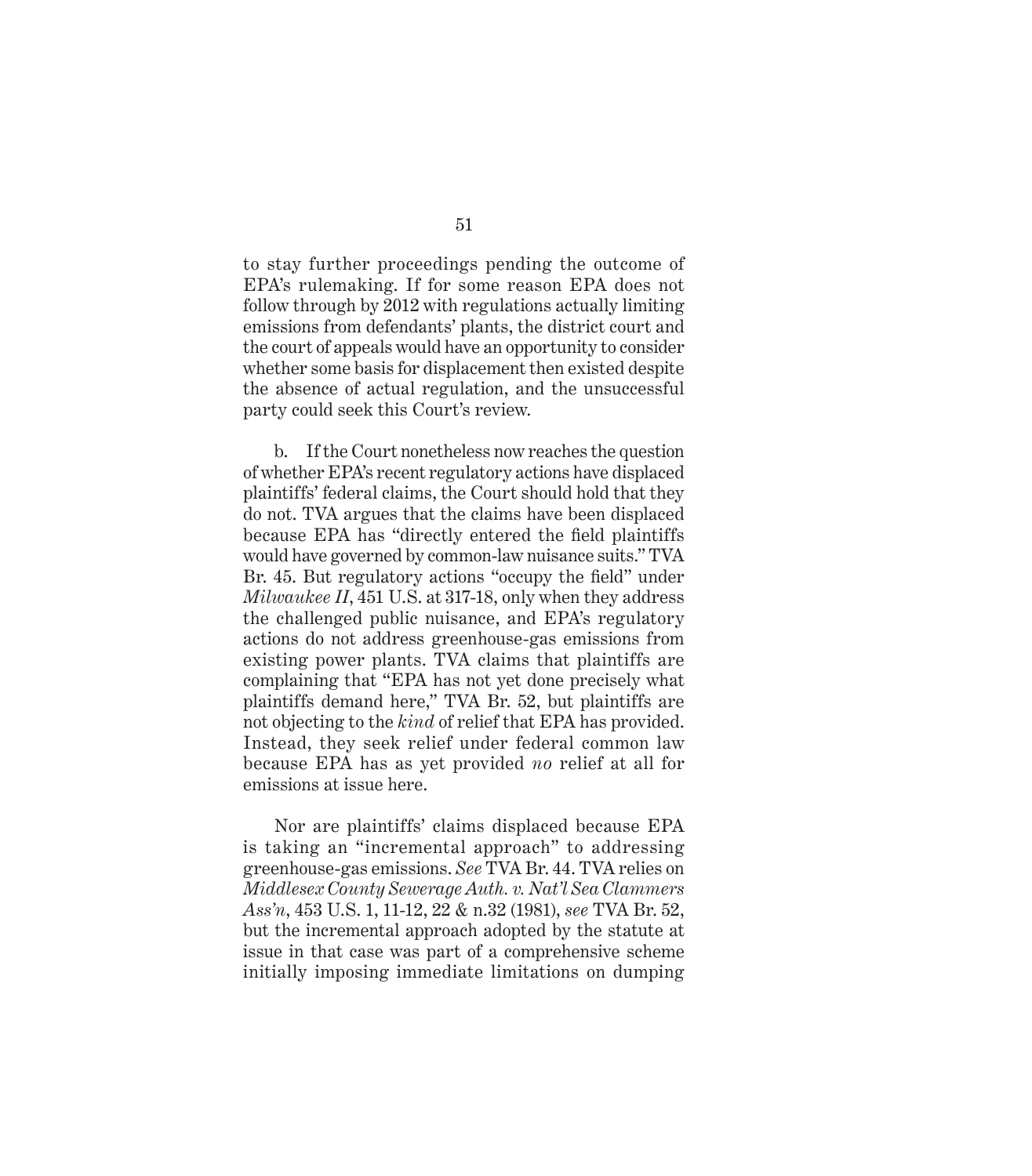sewage sludge in the ocean and later prohibited dumping altogether. Thus, relief was provided in increments there, unlike here where EPA has provided no relief from defendants' emissions.

The series of EPA actions discussed by TVA culminated in the imposition of greenhouse-gas limitations on new and modified major stationary sources, but neither imposed limitations on existing sources nor obligated EPA to regulate those emissions in the future. *See* TVA Br. 46- 50. The first action in that series was EPA's issuance—as a result of this Court's decision in *Massachusetts—*of a finding under the section of the Act that pertains to mobile sources, 42 U.S.C.  $\S$  7521(a)(1), that greenhouse gases "may reasonably be anticipated to endanger public health or public welfare." As a result of the endangerment fi nding, EPA issued greenhouse-gas emission standards for light-duty motor vehicles. *See* 75 Fed. Reg. 25,324.

Those standards made greenhouse gases a pollutant "subject to regulation" for the purposes of two of the Act's stationary-source programs—the "prevention of significant deterioration" ("PSD") program and the Title V permitting program—neither of which requires greenhouse-gas limitations for existing power plants. 42 U.S.C. §§ 7475(a)(4), 7479(1), 7602(j), 7661(2)(B), 7661a(a); 75 Fed. Reg. at 31,606-07, 31,551-54. The PSD program covers only *new* "major" stationary sources and *modifications* to major stationary sources. 42 U.S.C. §§ 7475(a), 7479(2)(C). The Title V operating permit program requires major stationary sources, including defendants' plants, to obtain one permit setting forth all the emission limitations already imposed under other provisions of the Act, in order to facilitate enforcement of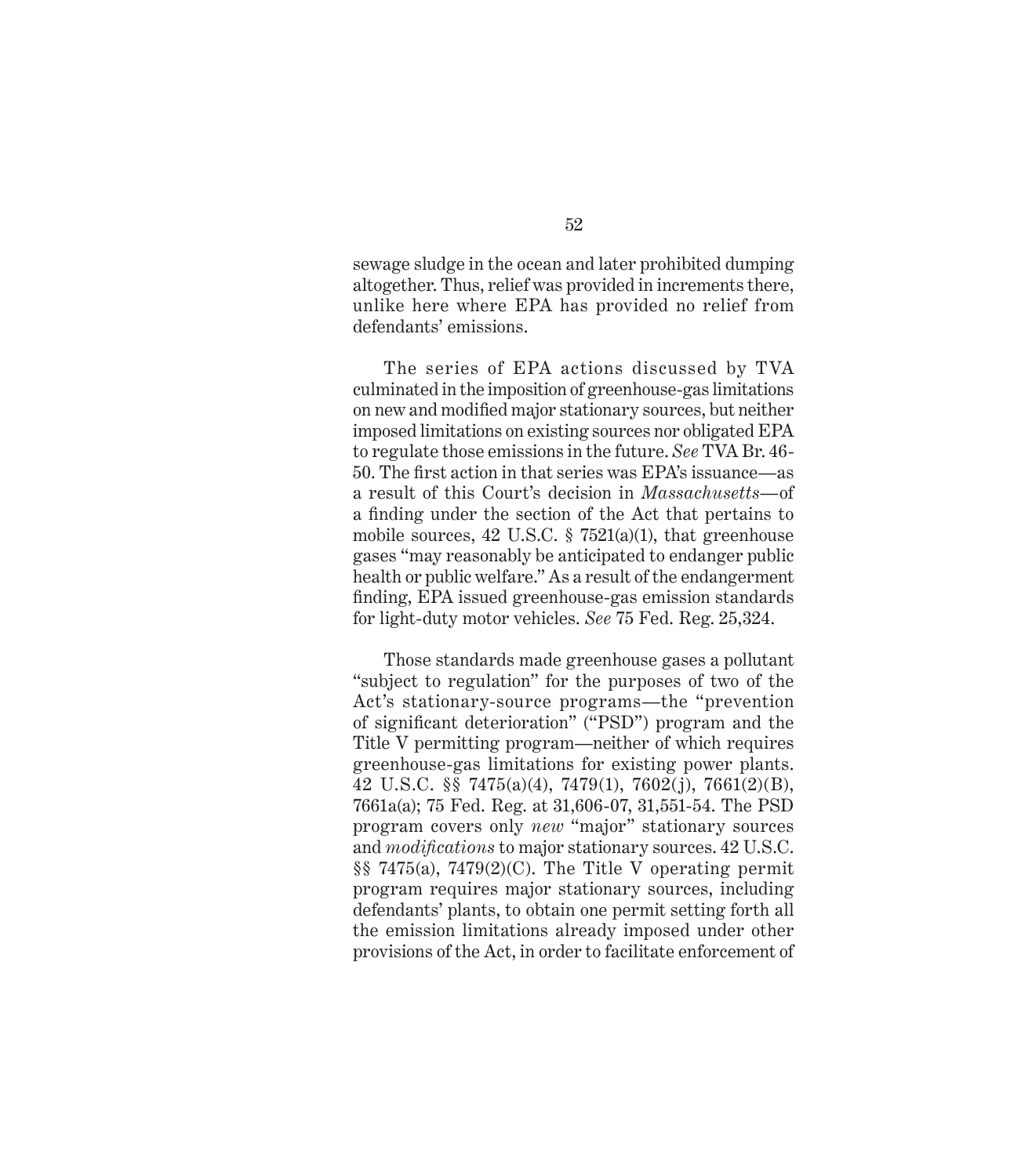those limitations, but does not itself impose any emission limitations, as TVA acknowledged at the certiorari stage, *see* Brief of the Tennessee Valley Authority in Support of Petitioners 4. Since there are no carbon-dioxide emission limitations imposed on existing power plants, defendants' Title V permits do not include such limitations.

To implement its new obligations under the PSD and Title V programs, EPA issued the "tailoring rule," which phases in the greenhouse-gas requirements under the PSD program and Title V. 75 Fed. Reg. 31,514. TVA cites the tailoring rule as evidence of EPA's judgment that "regulation of greenhouse-gas emissions from stationary sources should proceed in an orderly and phased fashion based on a variety of considerations," TVA Br. at 50, but the tailoring rule reflects only EPA's judgment that for administrative reasons, it should take an incremental approach to meeting its obligations under the PSD and Title V programs. 75 Fed. Reg. at 31,516. As explained above, these programs do not impose limitations on greenhouse-gas emissions from existing sources.

c. Greenhouse-gas limitations on existing stationary sources would be triggered if EPA issued new source performance standards for greenhouse-gas emissions from power plants under 42 U.S.C. § 7411(b). Those standards themselves would apply to new and modified plants, but they also would obligate EPA to issue regulations requiring States to impose emission standards on existing power plants. *Id*. § 7411(d)(1); *see also* TVA Br. 50-51. EPA has announced that it intends to complete a rulemaking by May 2012 on the issue of new source performance standards for power plants, but, as TVA emphasizes, TVA Br. 51 n.25, there is no guarantee that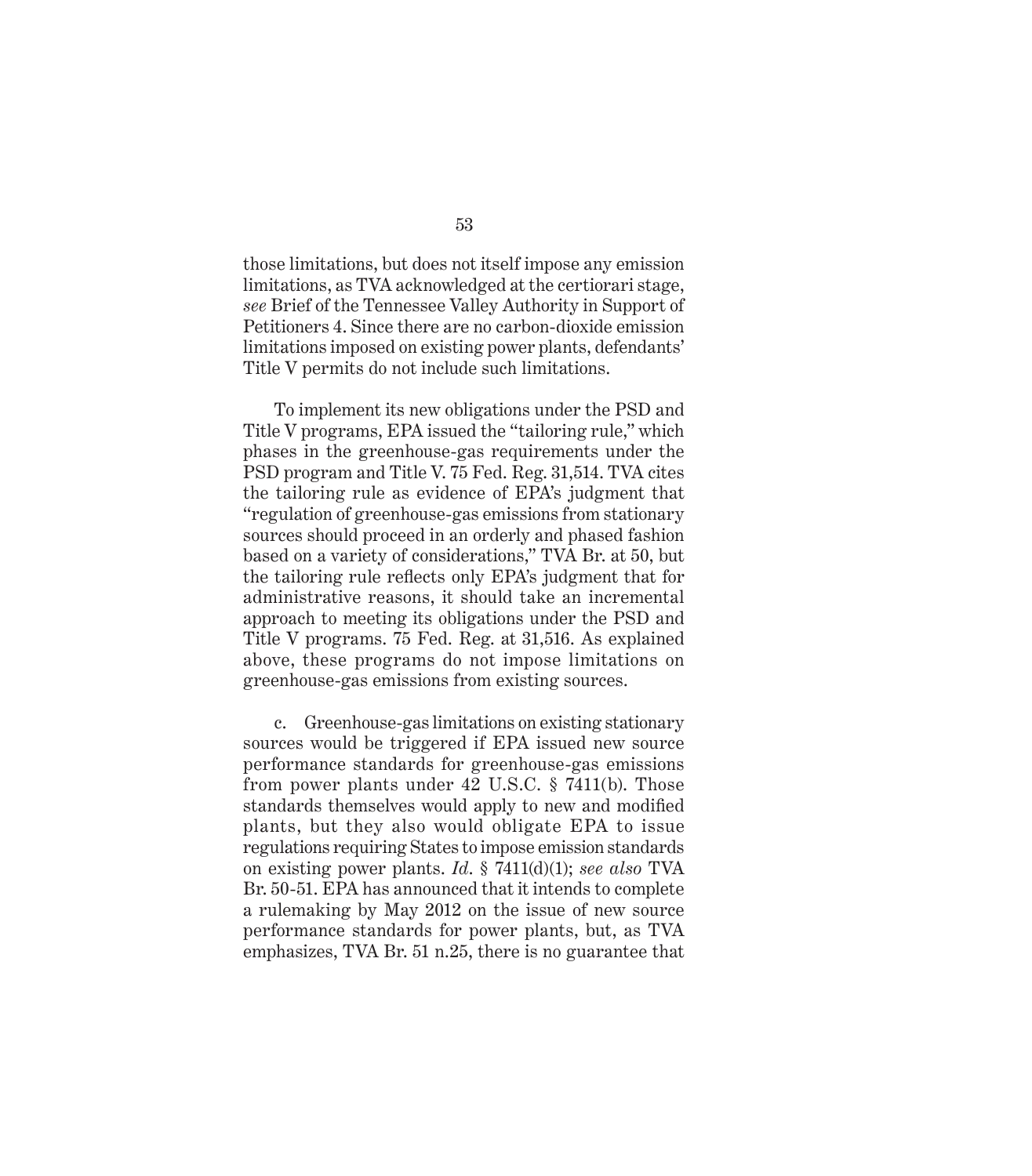#### 54

this rulemaking will actually impose limits on defendants' emissions or otherwise address them. In any event, until the rulemaking is complete, federal law will offer no relief for defendants' emissions nor address them in any way other than through federal common law.

#### **CONCLUSION**

The judgment of the court of appeals should be affirmed.

Respectfully submitted,

ERIC T. SCHNEIDERMAN *Attorney General of New York* BARBARA D. UNDERWOOD\* *Solicitor General* BENJAMIN N. GUTMAN *Deputy Solicitor General* MONICA WAGNER *Assistant Solicitor General* MICHAEL J. MYERS MORGAN A. COSTELLO ROBERT ROSENTHAL *Assistant Attorneys General* 120 Broadway, 25th Floor New York, NY 10271 (212) 416-6351 barbara.underwood@ag.ny.gov

March 2011 \* *Counsel of Record*